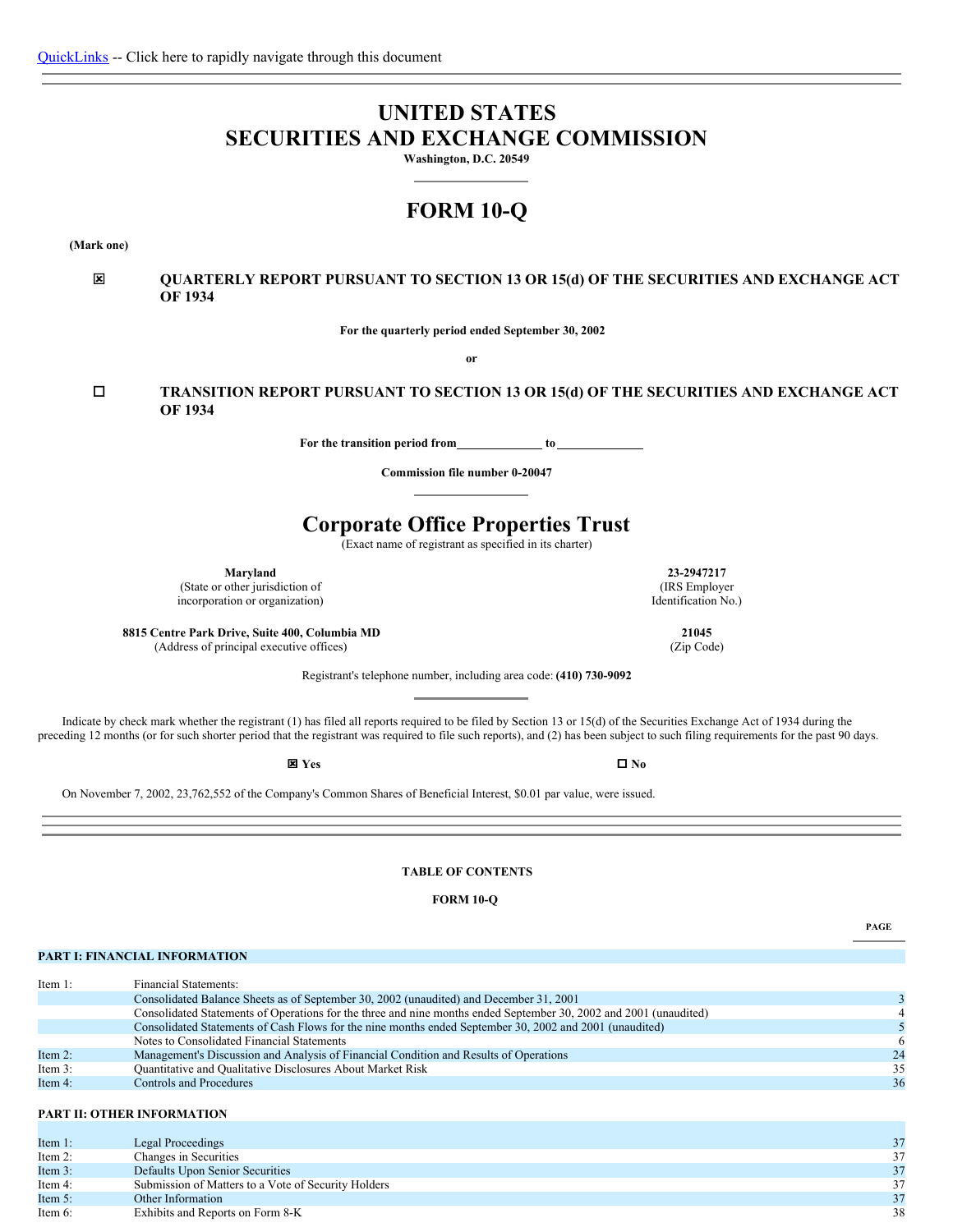# <span id="page-1-0"></span>**PART I. FINANCIAL INFORMATION**

# <span id="page-1-1"></span>**Item 1. Financial Statements**

#### **Corporate Office Properties Trust and Subsidiaries Consolidated Balance Sheets (Dollars in thousands)**

2

|                                                                                                                                                                                          | September 30,<br>2002     | December 31,<br>2001    |
|------------------------------------------------------------------------------------------------------------------------------------------------------------------------------------------|---------------------------|-------------------------|
|                                                                                                                                                                                          | (unaudited)               |                         |
| <b>Assets</b>                                                                                                                                                                            |                           |                         |
| Investment in real estate:                                                                                                                                                               |                           |                         |
| Operating properties, net                                                                                                                                                                | $\mathbb{S}$<br>1,017,039 | <b>S</b><br>851,762     |
| Projects under construction or development                                                                                                                                               | 35,550                    | 64,244                  |
| Total commercial real estate properties, net                                                                                                                                             | 1,052,589                 | 916,006                 |
| Investments in and advances to unconsolidated real estate joint ventures                                                                                                                 | 8,656                     | 11,047                  |
| Investment in real estate, net                                                                                                                                                           | 1,061,245                 | 927,053                 |
| Cash and cash equivalents<br>Restricted cash                                                                                                                                             | 7,664<br>8,149            | 6,640<br>4,947          |
| Accounts receivable, net                                                                                                                                                                 | 5,197                     | 3,805                   |
| Investments in and advances to other unconsolidated entities                                                                                                                             | 2,092                     | 2,112                   |
| Deferred rent receivable<br>Deferred charges, net                                                                                                                                        | 13,395<br>19,944          | 11,447<br>16,884        |
| Prepaid and other assets                                                                                                                                                                 | 9,878                     | 9,551                   |
| Furniture, fixtures and equipment, net                                                                                                                                                   | 1,758                     | 1,771                   |
|                                                                                                                                                                                          |                           |                         |
| <b>Total assets</b>                                                                                                                                                                      | \$<br>1,129,322           | S<br>984,210            |
| Liabilities and shareholders' equity<br>Liabilities:                                                                                                                                     |                           |                         |
| Mortgage and other loans payable                                                                                                                                                         | $\mathbb{S}$<br>710,033   | $\mathbb{S}$<br>573,327 |
| Accounts payable and accrued expenses                                                                                                                                                    | 8,448                     | 10,674                  |
| Rents received in advance and security deposits                                                                                                                                          | 7,467                     | 6,567                   |
| Dividends and distributions payable                                                                                                                                                      | 9,789                     | 8,965                   |
| Fair value of derivatives                                                                                                                                                                |                           |                         |
| Other liabilities                                                                                                                                                                        | 1,044<br>1,673            | 3,781<br>12,193         |
|                                                                                                                                                                                          |                           |                         |
| <b>Total liabilities</b>                                                                                                                                                                 | 738,454                   | 615,507                 |
| Minority interests:                                                                                                                                                                      |                           |                         |
| Preferred Units in the Operating Partnership                                                                                                                                             | 24,367                    | 24,367                  |
| Common Units in the Operating Partnership                                                                                                                                                | 76,518                    | 80,158                  |
| Other consolidated entities                                                                                                                                                              |                           | 257                     |
| Total minority interests                                                                                                                                                                 | 100,885                   | 104,782                 |
|                                                                                                                                                                                          |                           |                         |
| Commitments and contingencies (Note 15)<br>Shareholders' equity:                                                                                                                         |                           |                         |
| Preferred Shares (\$0.01 par value; 10,000,000 shares authorized;                                                                                                                        |                           |                         |
| 40,693 designated as Series A Convertible Preferred Shares of beneficial interest (shares issued of 0 at September 30, 2002<br>and 1 at December 31, 2001)                               |                           |                         |
| 1,725,000 designated as Series B Cumulative Redeemable Preferred Shares of beneficial interest (1,250,000 shares issued<br>with an aggregate liquidation preference of \$31,250)         | 13                        | 13                      |
| 544,000 designated as Series D Cumulative Convertible Redeemable Preferred Shares of beneficial interest (544,000 shares<br>issued with an aggregate liquidation preference of \$13,600) | $\sqrt{5}$                | 5                       |
| 1,265,000 designated as Series E Cumulative Redeemable Preferred Shares of beneficial interest (1,150,000 shares issued<br>with an aggregate liquidation preference of \$28,750)         | 11                        | 11                      |
| 1,425,000 designated as Series F Cumulative Redeemable Preferred Shares of beneficial interest (1,425,000 shares issued<br>with an aggregate liquidation preference of \$35,625))        | 14                        | 14                      |
| Common Shares of beneficial interest (\$0.01 par value; 45,000,000 shares authorized, shares issued of 23,749,838 at<br>September 30, 2002 and 20,814,701 at December 31, 2001)          | 237                       | 208                     |
| Additional paid-in capital                                                                                                                                                               | 313,862                   | 285,362                 |
| Cumulative distributions in excess of net income                                                                                                                                         | (19, 379)                 | (14, 502)               |
| Value of unearned restricted Common Share grants                                                                                                                                         | (2,739)                   | (3,275)                 |
|                                                                                                                                                                                          |                           |                         |
| Treasury Shares, at cost (166,600 shares)                                                                                                                                                | (1, 415)                  | (1, 415)                |
| Accumulated other comprehensive loss                                                                                                                                                     | (626)                     | (2,500)                 |
| Total shareholders' equity                                                                                                                                                               | 289,983                   | 263,921                 |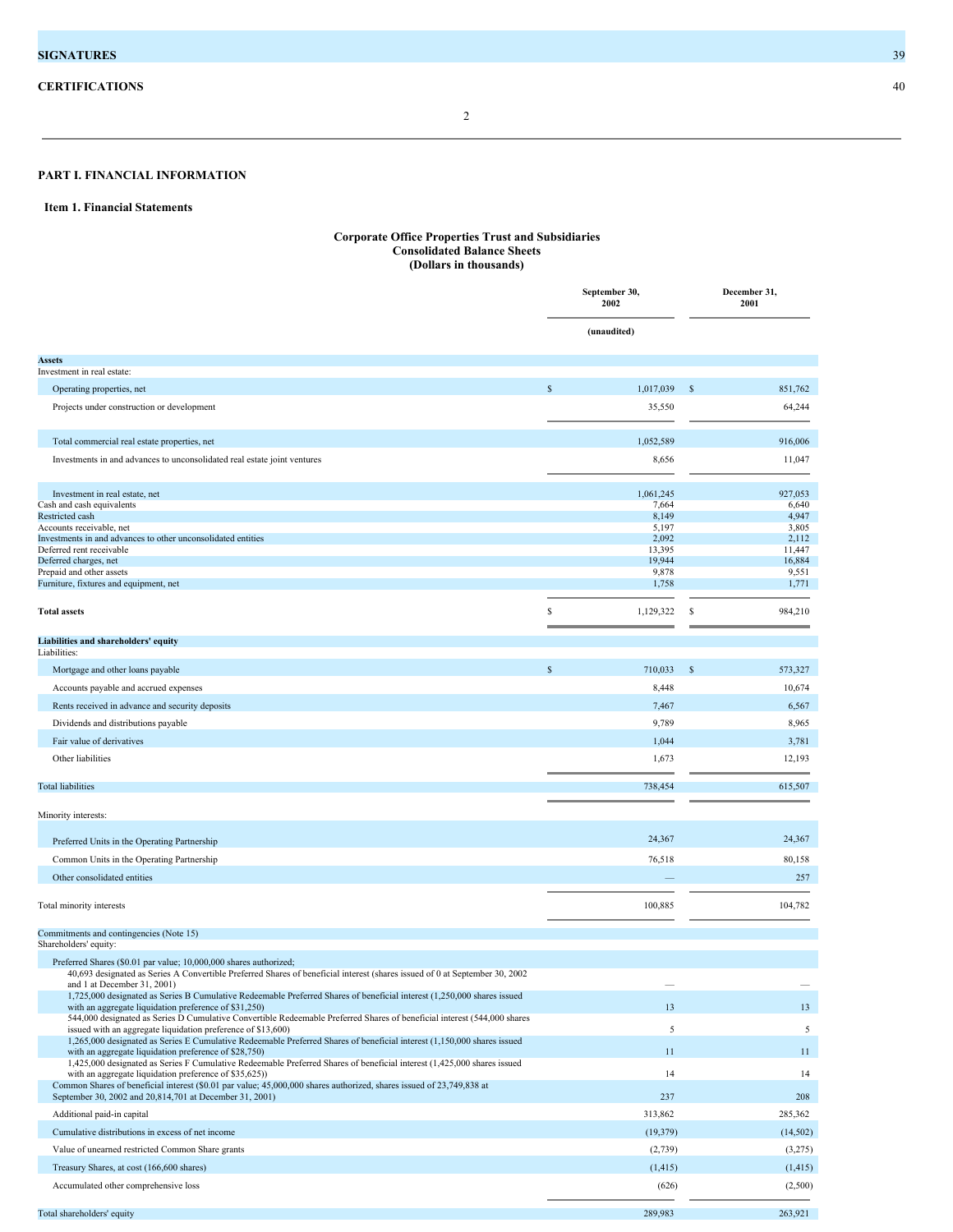×

# See accompanying notes to financial statements.

<span id="page-2-0"></span>3

### **Corporate Office Properties Trust and Subsidiaries Consolidated Statements of Operations (Dollars in thousands, except per share data) (unaudited)**

|                                                                                                                                                               | For the three months ended,<br>September 30, |              |              | For the nine months ended,<br>September 30, |               |                 |              |                 |
|---------------------------------------------------------------------------------------------------------------------------------------------------------------|----------------------------------------------|--------------|--------------|---------------------------------------------|---------------|-----------------|--------------|-----------------|
|                                                                                                                                                               |                                              | 2002         | 2001         |                                             | 2002          |                 |              | 2001            |
| Real Estate Operations:                                                                                                                                       |                                              |              |              |                                             |               |                 |              |                 |
| Revenues                                                                                                                                                      |                                              |              |              |                                             |               |                 |              |                 |
| Rental revenue                                                                                                                                                | $\mathbb{S}$                                 | 34,279       | $\mathbb{S}$ | 29,011                                      | $\mathcal{S}$ | 98,037          | $\mathbb{S}$ | 80,590          |
| Tenant recoveries and other revenue                                                                                                                           |                                              | 4,390        |              | 3,754                                       |               | 11,970          |              | 10,787          |
| Revenue from real estate operations                                                                                                                           |                                              | 38,669       |              | 32,765                                      |               | 110,007         |              | 91,377          |
| Expenses                                                                                                                                                      |                                              |              |              |                                             |               |                 |              |                 |
| Property operating                                                                                                                                            |                                              | 12,361       |              | 9,656                                       |               | 32,907          |              | 26,680          |
| Interest                                                                                                                                                      |                                              | 10,563       |              | 8,342                                       |               | 28,293          |              | 24,298          |
| Amortization of deferred financing costs                                                                                                                      |                                              | 557          |              | 397                                         |               | 1,592           |              | 1,326           |
|                                                                                                                                                               |                                              |              |              |                                             |               |                 |              |                 |
| Depreciation and other amortization                                                                                                                           |                                              | 7,137        |              | 5,252                                       |               | 20,486          |              | 15,109          |
| Expenses from real estate operations                                                                                                                          |                                              | 30,618       |              | 23,647                                      |               | 83,278          |              | 67,413          |
| Earnings from real estate operations before equity in income of unconsolidated real estate joint ventures                                                     |                                              | 8,051        |              | 9,118                                       |               | 26,729          |              | 23,964          |
| Equity in income of unconsolidated real estate joint ventures                                                                                                 |                                              | 138          |              | 27                                          |               | 134             |              | 181             |
| Earnings from real estate operations                                                                                                                          |                                              | 8,189        |              | 9,145                                       |               | 26,863          |              | 24,145          |
|                                                                                                                                                               |                                              |              |              |                                             |               |                 |              |                 |
| Service operations                                                                                                                                            |                                              |              |              |                                             |               |                 |              |                 |
| Revenues                                                                                                                                                      |                                              | 1,107        |              | 862                                         |               | 3,194           |              | 3,038           |
| Expenses                                                                                                                                                      |                                              | (1,077)      |              | (1, 138)                                    |               | (3,353)         |              | (3, 382)        |
| Equity in loss of unconsolidated Service Companies                                                                                                            |                                              | (15)         |              | (102)                                       |               | (20)            |              | (220)           |
| Earnings (losses) from service operations                                                                                                                     |                                              | 15           |              | (378)                                       |               | (179)           |              | (564)           |
| General and administrative expense                                                                                                                            |                                              | (815)        |              | (1, 347)                                    |               | (4,925)         |              | (4,122)         |
| Income before gain on sales of real estate, minority interests, income taxes, extraordinary item and                                                          |                                              |              |              |                                             |               |                 |              |                 |
| cumulative effect of accounting change<br>Gain on sales of real estate                                                                                        |                                              | 7,389<br>796 |              | 7,420                                       |               | 21,759<br>1,742 |              | 19,459<br>1,596 |
|                                                                                                                                                               |                                              |              |              |                                             |               |                 |              |                 |
| Income before minority interests, income taxes, extraordinary item and cumulative effect of accounting<br>change<br>Minority interests                        |                                              | 8,185        |              | 7,420                                       |               | 23,501          |              | 21,055          |
| Common Units in the Operating Partnership                                                                                                                     |                                              | (1, 544)     |              | (1,700)                                     |               | (4, 407)        |              | (5,072)         |
| Preferred Units in the Operating Partnership                                                                                                                  |                                              | (572)        |              | (572)                                       |               | (1,716)         |              | (1,716)         |
| Other consolidated entities                                                                                                                                   |                                              | 104          |              | (7)                                         |               | 59              |              | (61)            |
|                                                                                                                                                               |                                              |              |              |                                             |               |                 |              |                 |
| Income before income taxes, extraordinary item and cumulative effect of accounting change<br>Income tax (expense) benefit, net of minority interests          |                                              | 6,173<br>(9) |              | 5,141<br>81                                 |               | 17,437<br>43    |              | 14,206<br>133   |
|                                                                                                                                                               |                                              |              |              |                                             |               |                 |              |                 |
| Income before extraordinary item and cumulative effect of accounting change<br>Extraordinary item—loss on early retirement of debt, net of minority interests |                                              | 6,164<br>(2) |              | 5,222                                       |               | 17,480<br>(139) |              | 14,339<br>(136) |
|                                                                                                                                                               |                                              |              |              |                                             |               |                 |              |                 |
| Income before cumulative effect of accounting change                                                                                                          |                                              | 6,162        |              | 5,222                                       |               | 17,341          |              | 14,203          |
| Cumulative effect of accounting change, net of minority interests                                                                                             |                                              |              |              |                                             |               |                 |              | (174)           |
| Net income                                                                                                                                                    |                                              | 6,162        |              | 5,222                                       |               | 17,341          |              | 14,029          |
| Preferred Share dividends                                                                                                                                     |                                              | (2, 533)     |              | (1,830)                                     |               | (7,600)         |              | (4, 324)        |
| Net income available to Common Shareholders                                                                                                                   | \$                                           | 3,629        | \$           | 3,392                                       | \$            | 9,741           | \$           | 9,705           |
| <b>Basic earnings per Common Share</b>                                                                                                                        |                                              |              |              |                                             |               |                 |              |                 |
| Income before extraordinary item and cumulative effect of accounting change                                                                                   | \$                                           | 0.16         | -S           | 0.17                                        | \$            | 0.44            | \$           | 0.50            |
| Extraordinary item                                                                                                                                            |                                              |              |              |                                             |               |                 |              | (0.01)          |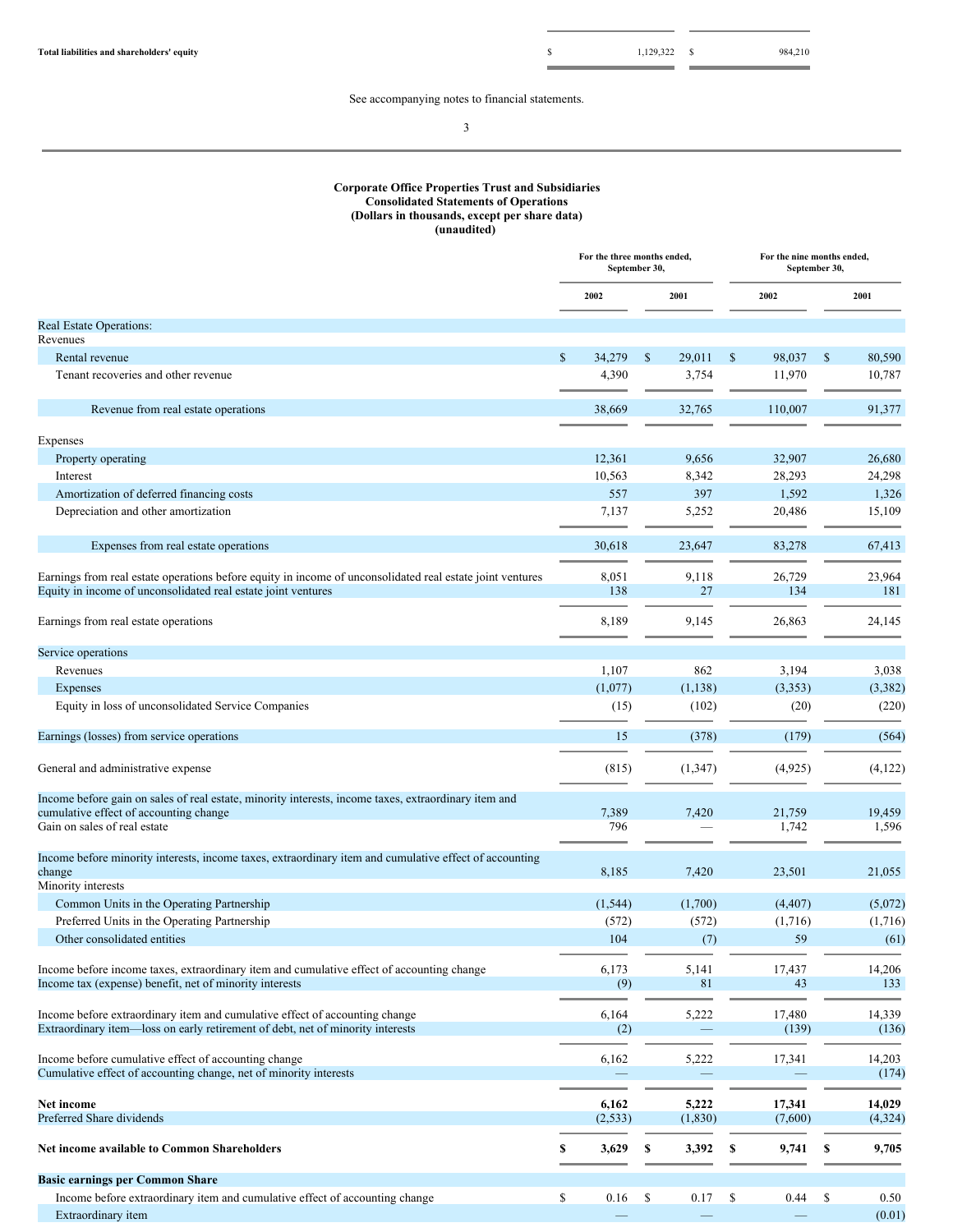| Cumulative effect of accounting change                                      |  |      |      |      |    |      |  |        |  | (0.01) |  |
|-----------------------------------------------------------------------------|--|------|------|------|----|------|--|--------|--|--------|--|
| Net income available to Common Shareholders                                 |  | 0.16 | - \$ | 0.17 |    | 0.44 |  | 0.48   |  |        |  |
| <b>Diluted earnings per Common Share</b>                                    |  |      |      |      |    |      |  |        |  |        |  |
| Income before extraordinary item and cumulative effect of accounting change |  | 0.15 | - \$ | 0.16 |    | 0.42 |  | 0.48   |  |        |  |
| Extraordinary item                                                          |  |      |      |      |    |      |  |        |  |        |  |
| Cumulative effect of accounting change                                      |  | _    |      | $-$  |    | $-$  |  | (0.01) |  |        |  |
|                                                                             |  |      |      |      |    |      |  |        |  |        |  |
| Net income available to Common Shareholders                                 |  | 0.15 | - S  | 0.16 | -8 | 0.42 |  | 0.47   |  |        |  |
|                                                                             |  |      |      |      |    |      |  |        |  |        |  |

See accompanying notes to financial statements.

<span id="page-3-0"></span>4

#### **Corporate Office Properties Trust and Subsidiaries Consolidated Statements of Cash Flows**

**(Dollars in thousands) (unaudited)**

|                                                                                                 | For the nine months ended<br>September 30, |   |           |  |  |
|-------------------------------------------------------------------------------------------------|--------------------------------------------|---|-----------|--|--|
|                                                                                                 | 2002                                       |   | 2001      |  |  |
| <b>Cash flows from operating activities</b>                                                     |                                            |   |           |  |  |
| Net income                                                                                      | \$<br>17,341                               | S | 14,029    |  |  |
| Adjustments to reconcile net income to net cash provided by operating activities:               |                                            |   |           |  |  |
| Minority interests                                                                              | 6,024                                      |   | 6,760     |  |  |
| Depreciation and other amortization                                                             | 20,486                                     |   | 15,109    |  |  |
| Amortization of deferred financing costs                                                        | 1,592                                      |   | 1,326     |  |  |
| Equity in (income) loss of unconsolidated entities                                              | (114)                                      |   | 39        |  |  |
| Gain on sales of real estate                                                                    | (1,742)                                    |   | (1, 596)  |  |  |
| Extraordinary item — loss on early retirement of debt                                           | 201                                        |   | 206       |  |  |
| Cumulative effect of accounting change                                                          |                                            |   | 263       |  |  |
| Increase in deferred rent receivable                                                            | (2,024)                                    |   | (2, 184)  |  |  |
| Increase in accounts receivable, restricted cash and prepaid and other assets                   | (2,536)                                    |   | (1,822)   |  |  |
| Increase in accounts payable, accrued expenses, rents received in advance and security deposits | 1,671                                      |   | 1,098     |  |  |
| Other                                                                                           | 932                                        |   | 1,554     |  |  |
| Net cash provided by operating activities                                                       | 41,831                                     |   | 34,782    |  |  |
| Cash flows from investing activities                                                            |                                            |   |           |  |  |
| Purchases of and additions to commercial real estate properties                                 | (129, 013)                                 |   | (66, 604) |  |  |
| Proceeds from sales of real estate                                                              | 8,611                                      |   | 3,797     |  |  |
| Investments in and advances to unconsolidated real estate joint ventures                        | 1.779                                      |   | (15,043)  |  |  |
| Cash from acquisition of real estate joint venture                                              |                                            |   | 688       |  |  |
| Cash from acquisition of Service Companies                                                      |                                            |   | 568       |  |  |
| Investments in and advances to other unconsolidated entities                                    |                                            |   | (564)     |  |  |
| Leasing commissions paid                                                                        | (5,109)                                    |   | (2,767)   |  |  |
| Decrease (increase) in advances to certain real estate joint ventures                           | 2,583                                      |   | (1,488)   |  |  |
| Other                                                                                           | (521)                                      |   | (473)     |  |  |
| Net cash used in investing activities                                                           | (121, 670)                                 |   | (81, 886) |  |  |
| Cash flows from financing activities                                                            |                                            |   |           |  |  |
| Proceeds from mortgage and other loans payable                                                  | 254,217                                    |   | 227,511   |  |  |
| Repayments of mortgage and other loans payable                                                  | (153, 551)                                 |   | (226,003) |  |  |
| Deferred financing costs paid                                                                   | (1, 852)                                   |   | (3, 439)  |  |  |
| (Decrease) increase in other liabilities                                                        | (11, 336)                                  |   | 1,472     |  |  |
| Net proceeds from issuance of Preferred Shares                                                  |                                            |   | 72,623    |  |  |
| Net proceeds from issuance of Common Shares                                                     | 25,364                                     |   | 601       |  |  |
| Dividends paid                                                                                  | (21, 354)                                  |   | (15, 427) |  |  |
| Distributions paid                                                                              | (7,716)                                    |   | (7, 334)  |  |  |
| Other                                                                                           | (2,909)                                    |   |           |  |  |
|                                                                                                 |                                            |   |           |  |  |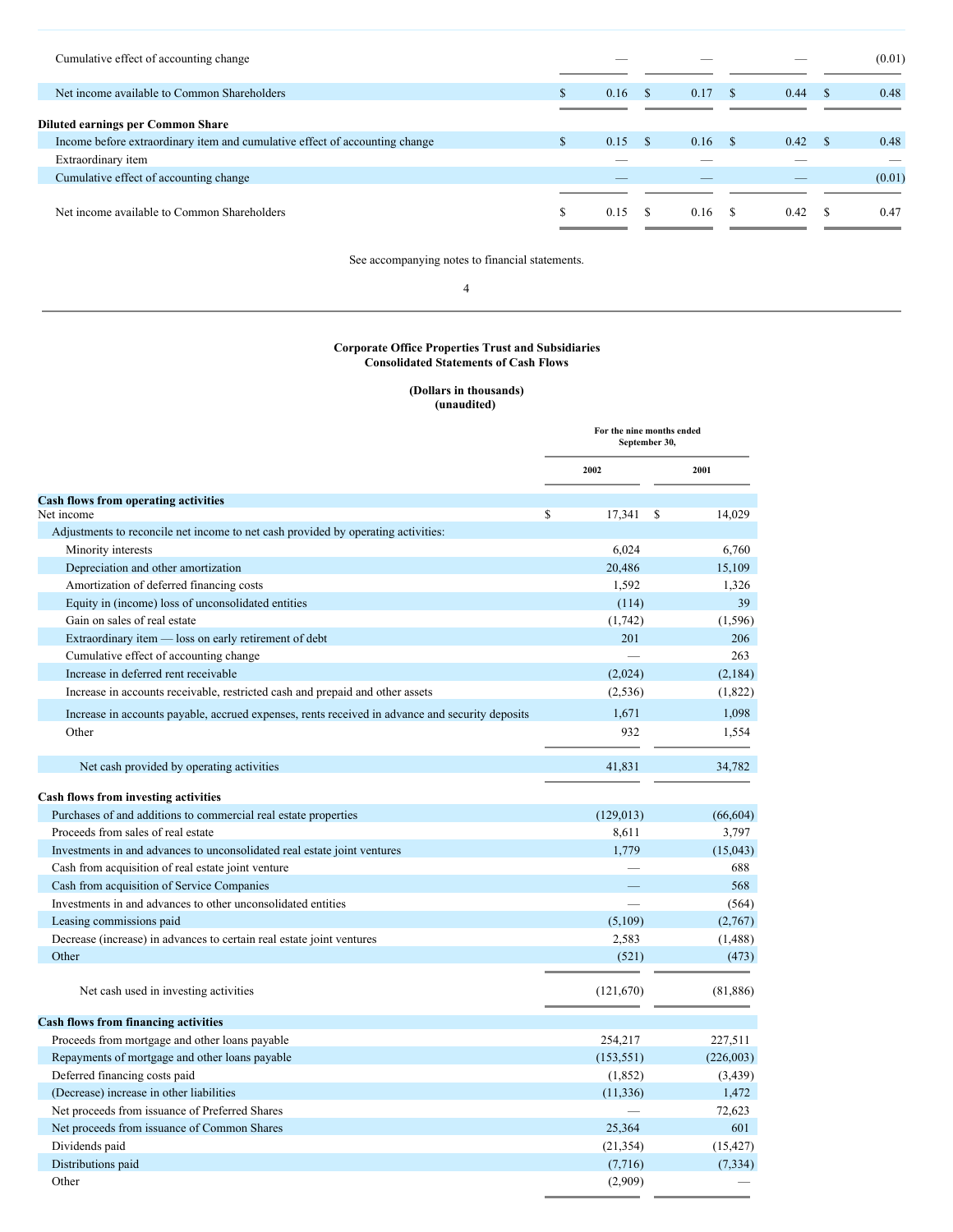| Net cash provided by financing activities | 80,863 | 50,004      |
|-------------------------------------------|--------|-------------|
| Net increase in cash and cash equivalents | 1.024  | 2,900       |
| Cash and cash equivalents                 |        |             |
| Beginning of period                       | 6,640  | 4,981       |
|                                           |        |             |
| End of period                             | 7.664  | 7,881<br>-S |
|                                           |        |             |

See accompanying notes to financial statements.

<span id="page-4-0"></span>5

### **Corporate Office Properties Trust and Subsidiaries Notes to Consolidated Financial Statements**

# **(Dollars in thousands, except per share data) (unaudited)**

### **1. Organization**

Corporate Office Properties Trust ("COPT") and subsidiaries (collectively, the "Company") is a fully- integrated and self-managed real estate investment trust ("REIT"). We focus principally on the ownership, management, leasing, acquisition and development of suburban office properties located in select submarkets in the Mid-Atlantic region of the United States. COPT is qualified as a REIT as defined in the Internal Revenue Code and is the successor to a corporation organized in 1988. As of September 30, 2002, our portfolio included 111 office properties, including one owned through a joint venture.

We conduct almost all of our operations principally through our operating partnership, Corporate Office Properties, L.P. (the "Operating Partnership"), for which we are the managing general partner. The Operating Partnership owns real estate both directly and through subsidiary partnerships and limited liability companies ("LLCs"). The Operating Partnership also owns Corporate Office Management, Inc. ("COMI") (together with its subsidiaries defined as the "Service Companies"). A summary of our Operating Partnership's classes of securities and the percentage of the outstanding units of each class owned by COPT as of September 30, 2002 follows:

|                          | % Owned by<br><b>COPT</b> |
|--------------------------|---------------------------|
|                          |                           |
| Common Units             | 71%                       |
| Series B Preferred Units | $100\%$                   |
| Series C Preferred Units | $0\%$                     |
| Series D Preferred Units | $100\%$                   |
| Series E Preferred Units | 100%                      |
| Series F Preferred Units | $100\%$                   |

# **2. Basis of Presentation**

The accompanying unaudited interim consolidated financial statements have been prepared in accordance with the rules and regulations for reporting on Form 10-Q. Accordingly, certain information and disclosures required by accounting principles generally accepted in the United States for complete consolidated financial statements are not included herein. These interim financial statements should be read together with the financial statements and notes thereto included in our 2001 Annual Report on Form 10- K. The interim financial statements on the previous pages reflect all adjustments that we believe are necessary for the fair presentation of our financial position and results of operations for the interim periods presented. These adjustments are of a normal recurring nature. The results of operations for such interim periods are not necessarily indicative of the results for a full year.

We use three different accounting methods to report our investments in entities: the consolidation method, the equity method and the cost method.

# **Consolidation Method**

We use the consolidation method when we own most of the outstanding voting interests in an entity and can control its operations. This means the accounts of the entity are combined with our accounts. We eliminate balances and transactions between companies when we consolidate these accounts. Our consolidated financial statements include the accounts of:

- COPT and its wholly-owned subsidiary, Corporate Office Properties Holdings, Inc.;
- the Operating Partnership;
- the Operating Partnership's subsidiary partnerships and LLCs; and
- COMI.

# **Equity Method**

We use the equity method of accounting when we own an interest in an entity and can exert significant influence over the entity's operations but cannot control the entity's operations. Under the equity method, we report:

- our ownership interest in the entity's capital as an investment on our Consolidated Balance Sheets; and
- our percentage share of the earnings or losses from the entity in our Consolidated Statements of Operations.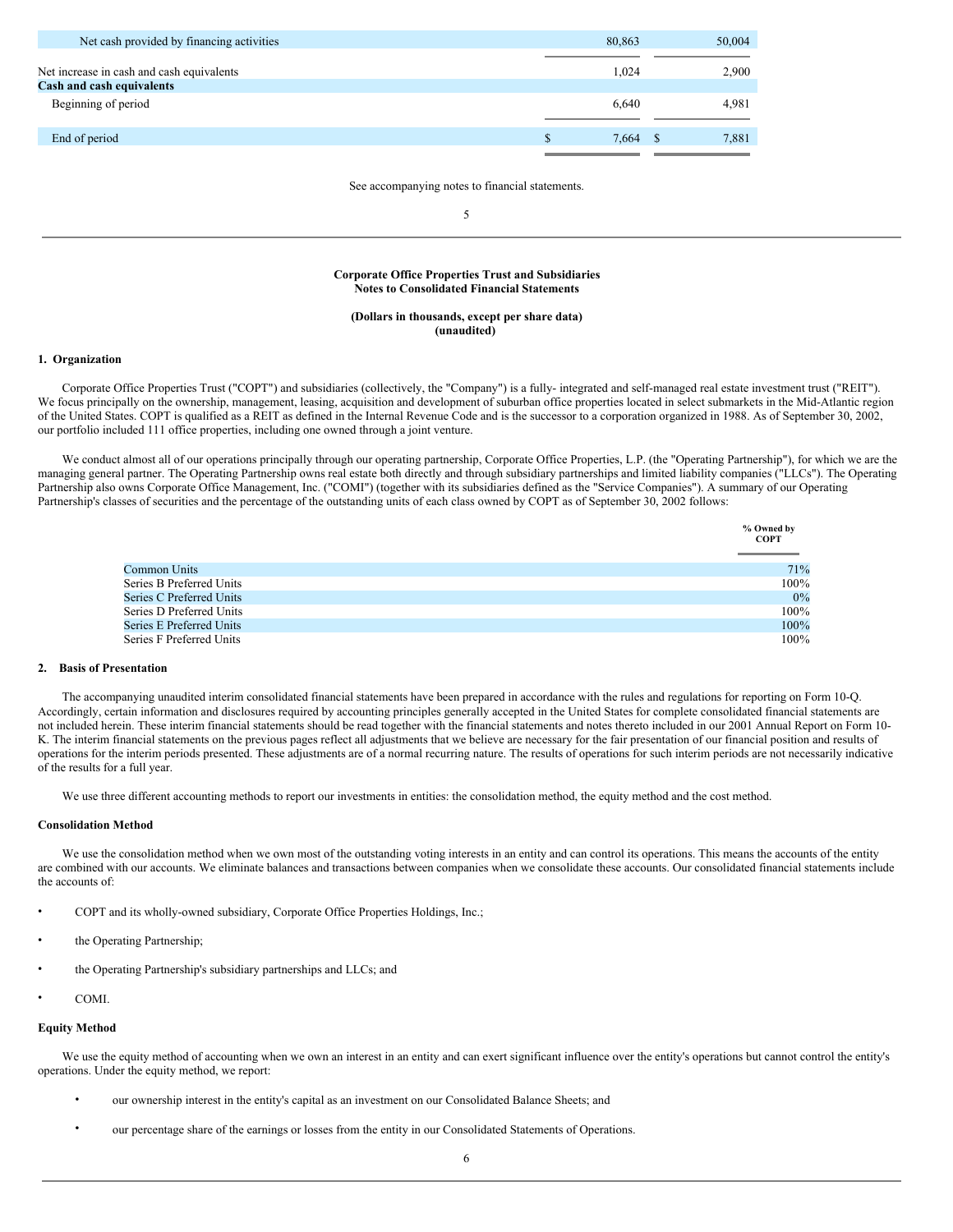### **Cost Method**

We use the cost method of accounting when we own an interest in an entity and cannot exert significant influence over the entity's operations. Under the cost method, we report:

- the cost of our investment in the entity as an investment on our Consolidated Balance Sheets; and
- distributions to us of the entity's earnings in our Consolidated Statements of Operations.

# **Reclassification**

We reclassified certain amounts from the prior period to conform to the current period presentation of our consolidated financial statements. These reclassifications did not affect consolidated net income or shareholders' equity.

# **3. Summary of Significant Accounting Policies**

### **Use of Estimates in the Preparation of Financial Statements**

We make estimates and assumptions when preparing financial statements under generally accepted accounting principles. These estimates and assumptions affect various matters, including:

- our reported amounts of assets and liabilities in our Consolidated Balance Sheets at the dates of the financial statements;
- our disclosure of contingent assets and liabilities at the dates of the financial statements; and
- our reported amounts of revenues and expenses in our Consolidated Statements of Operations during the reporting periods.

These estimates involve judgments with respect to, among other things, future economic factors that are difficult to predict and are often beyond management's control. As a result, actual amounts could differ from these estimates.

# **Minority Interests**

As discussed previously, we consolidate the accounts of our Operating Partnership and its subsidiaries into our financial statements. However, we do not own 100% of the Operating Partnership. Our Operating Partnership also did not own 11% of one of its subsidiary partnerships until September 11, 2002, when it acquired that remaining interest for \$124 from Clay W. Hamlin, III, our Chief Executive Officer. In addition, COMI did not own 20% of one of its subsidiaries, Martin G. Knott and Associates, LLC, until May 31, 2002, when it acquired that remaining interest. The amounts reported for minority interests on our Consolidated Balance Sheets represent the portion of these consolidated entities' equity that we do not own. The amounts reported for minority interests on our Consolidated Statements of Operations represent the portion of these consolidated entities' net income not allocated to us.

# **Earnings Per Share**

We present both basic and diluted earnings per Common Share ("EPS"). We compute basic EPS by dividing income available to common shareholders by the weightedaverage number of Common Shares of beneficial interest ("Common Shares") outstanding during the period. Our computation of diluted EPS is similar except that:

- the denominator is increased to include the weighted-average number of potential additional Common Shares that would have been outstanding if securities that are convertible into our Common Shares were converted; and
- the numerator is adjusted to add back any convertible preferred dividends and any other changes in income or loss that would result from the assumed conversion into Common Shares.

| I |  |
|---|--|

Our computation of diluted EPS does not assume conversion of securities into our Common Shares if conversion of those securities would increase our diluted EPS in a given period. A summary of the numerator and denominator for purposes of basic and diluted EPS calculations is as follows (in thousands, except per share data):

|                                                                              | Three months ended<br>September 30, |                |              |       |              | Nine months ended<br>September 30, |     |        |  |  |
|------------------------------------------------------------------------------|-------------------------------------|----------------|--------------|-------|--------------|------------------------------------|-----|--------|--|--|
|                                                                              |                                     | 2002           |              | 2001  |              | 2002                               |     | 2001   |  |  |
| Numerator:                                                                   |                                     |                |              |       |              |                                    |     |        |  |  |
| Net income available to Common Shareholders                                  | S                                   | 3,629          | <sup>S</sup> | 3,392 | <sup>S</sup> | 9,741                              | -S  | 9,705  |  |  |
| Add: Cumulative effect of accounting change, net                             |                                     |                |              |       |              |                                    |     | 174    |  |  |
| Add: Extraordinary item, net                                                 |                                     | $\overline{2}$ |              |       |              | 139                                |     | 136    |  |  |
|                                                                              |                                     |                |              |       |              |                                    |     |        |  |  |
| Numerator for basic EPS before extraordinary item and cumulative effect of   |                                     |                |              |       |              |                                    |     |        |  |  |
| accounting change                                                            |                                     | 3,631          |              | 3,392 |              | 9,880                              |     | 10,015 |  |  |
| Add: Series D Preferred Share dividends                                      |                                     | 136            |              | 136   |              | 408                                |     | 372    |  |  |
| (Less) add: (Income) expense on dilutive options                             |                                     | (6)            |              | 5     |              |                                    |     |        |  |  |
|                                                                              |                                     |                |              |       |              |                                    |     |        |  |  |
| Numerator for diluted EPS before extraordinary item and cumulative effect of |                                     |                |              |       |              |                                    |     |        |  |  |
| accounting change                                                            |                                     | 3,761          |              | 3,533 |              | 10,288                             |     | 10,387 |  |  |
| Less: Extraordinary item, net                                                |                                     | (2)            |              |       |              | (139)                              |     | (136)  |  |  |
|                                                                              |                                     |                |              |       |              |                                    |     |        |  |  |
| Numerator for diluted EPS before cumulative effect of accounting change      |                                     | 3,759          |              | 3,533 |              | 10,149                             |     | 10,251 |  |  |
| Less: Cumulative effect of accounting change, net                            |                                     |                |              |       |              |                                    |     | (174)  |  |  |
|                                                                              |                                     |                |              |       |              |                                    |     |        |  |  |
| Numerator for diluted EPS on net income available to Common Shareholders     | S.                                  | 3,759          | -\$          | 3,533 | <sup>S</sup> | 10,149                             | -SS | 10,077 |  |  |
|                                                                              |                                     |                |              |       |              |                                    |     |        |  |  |

Denominator (all weighted averages):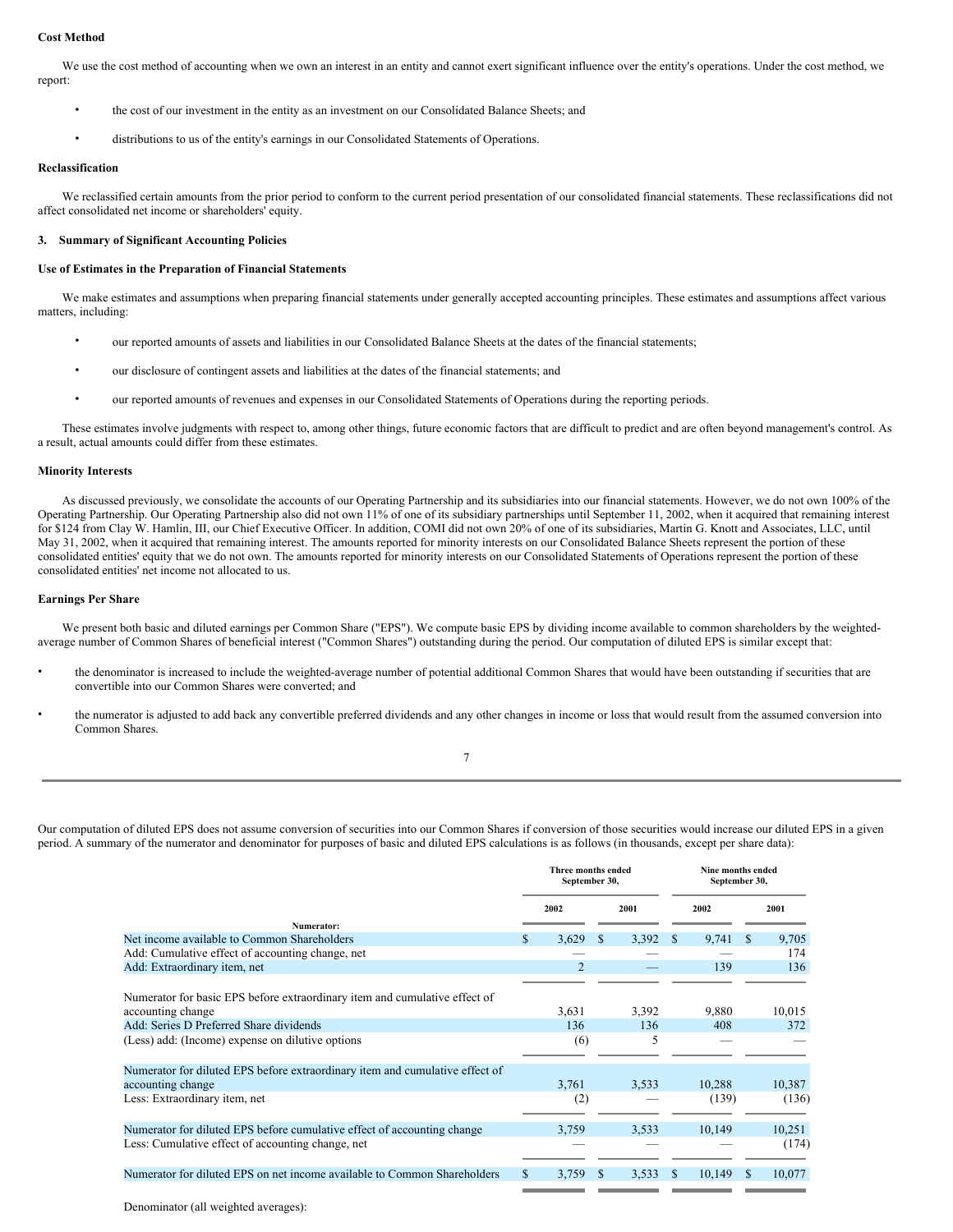| Common Shares—basic                                                            |              | 23,029 |            | 20,141    |               | 22,215          |               | 20,070 |
|--------------------------------------------------------------------------------|--------------|--------|------------|-----------|---------------|-----------------|---------------|--------|
| Assumed conversion of share options                                            |              | 923    |            | 481       |               | 873             |               | 343    |
| Conversion of Series D Preferred Shares                                        |              | 1,197  |            | 1,197     |               | 1,197           |               | 1,091  |
| Denominator for diluted EPS                                                    |              | 25,149 |            | 21,819    |               | 24,285          |               | 21,504 |
| <b>Basic EPS:</b>                                                              |              |        |            |           |               |                 |               |        |
| Income before extraordinary item and cumulative effect of accounting<br>change | S            | 0.16   | - \$       | 0.17S     |               | $0.44 \quad$ \$ |               | 0.50   |
| Extraordinary item                                                             |              |        |            |           |               |                 |               | (0.01) |
| Cumulative effect of accounting change                                         |              |        |            |           |               |                 |               | (0.01) |
|                                                                                |              |        |            |           |               |                 |               |        |
| Net income available to Common Shareholders                                    | $\mathbb{S}$ | 0.16   | - \$       | 0.17      | $\mathcal{S}$ | 0.44            | <sup>\$</sup> | 0.48   |
|                                                                                |              |        |            |           |               |                 |               |        |
| Diluted EPS:                                                                   |              |        |            |           |               |                 |               |        |
| Income before extraordinary item and cumulative effect of accounting           |              |        |            |           |               |                 |               |        |
| change                                                                         | $\mathbf S$  | 0.15   | $^{\circ}$ | $0.16$ \$ |               | $0.42 \quad$ \$ |               | 0.48   |
| Extraordinary item                                                             |              |        |            |           |               |                 |               |        |
| Cumulative effect of accounting change                                         |              |        |            |           |               |                 |               | (0.01) |
|                                                                                |              |        |            |           |               |                 |               |        |
| Net income available to Common Shareholders                                    | \$           | 0.15   | \$.        | 0.16      | <b>S</b>      | 0.42            | -S            | 0.47   |

Our diluted EPS computation only assumes the conversion of share options and Series D Cumulative Convertible Redeemable Preferred Shares of beneficial interest (the "Series D Preferred Shares") because conversions of Preferred Units, Series A Convertible Preferred Shares of beneficial interest (the "Series A Preferred Shares") and Common Units and vesting of restricted Common Shares would increase diluted EPS in the periods presented.

8

**Recent Accounting Pronouncements**

On July 1, 2001 and January 1, 2002, we adopted Statement of Financial Accounting Standards No. 141, "Business Combinations" ("SFAS 141"), and No. 142, "Goodwill and Other Intangible Assets" ("SFAS 142"), respectively. SFAS 141 requires that the purchase method of accounting be used for all business combinations initiated after June 30, 2001. The provisions of SFAS 142 require that (1) amortization of goodwill, including goodwill recorded in past business combinations, be discontinued upon adoption of this standard and (2) goodwill be tested annually for impairment and in interim periods if certain events occur indicating that the carrying value of goodwill may be impaired. After completing an evaluation of our unamortized goodwill under the provisions of SFAS 142, we concluded that our carrying value of goodwill was not impaired as of January 1, 2002 and September 30, 2002. The following table summarizes our goodwill amortization and operating results as if goodwill amortization did not occur in the 2001 periods reported herein.

|                                                                                           | Three months ended<br>September 30, |       |  |       |   | Nine months ended<br>September 30,    |    |        |  |  |
|-------------------------------------------------------------------------------------------|-------------------------------------|-------|--|-------|---|---------------------------------------|----|--------|--|--|
|                                                                                           | 2002<br>2001                        |       |  | 2002  |   | 2001                                  |    |        |  |  |
| Amortization of goodwill                                                                  |                                     |       |  | 40    |   | $\hspace{1.0cm} \rule{1.5cm}{0.15cm}$ |    | 124    |  |  |
| Amortization of goodwill, net of minority interests and income taxes                      |                                     | _     |  |       | S | _                                     |    | 50     |  |  |
| Income before extraordinary item and cumulative effect of accounting change, as reported  |                                     | 6,164 |  | 5,222 |   | 17,480                                |    | 14,339 |  |  |
| Income before extraordinary item and cumulative effect of accounting change, exclusive of |                                     |       |  |       |   |                                       |    |        |  |  |
| goodwill amortization                                                                     |                                     | 6.164 |  | 5.239 |   | 17.480                                |    | 14,389 |  |  |
| Net income available to Common Shareholders, as reported                                  |                                     | 3,629 |  | 3,392 |   | 9,741                                 | S. | 9,705  |  |  |
| Net income available to Common Shareholders, exclusive of goodwill amortization           |                                     | 3.629 |  | 3.409 |   | 9.741                                 |    | 9,755  |  |  |
| Basic EPS on net income available to Common Shareholders, as reported                     |                                     | 0.16  |  | 0.17  |   | 0.44                                  |    | 0.48   |  |  |
| Basic EPS on net income available to Common Shareholders, exclusive of goodwill           |                                     |       |  |       |   |                                       |    |        |  |  |
| amortization                                                                              |                                     | 0.16  |  | 0.17  |   | 0.44                                  |    | 0.49   |  |  |

Diluted EPS on net income available to Common Shareholders reported on our Consolidated Statements of Operations would not have changed if goodwill amortization did not occur in the 2001 periods reported herein.

On January 1, 2002, we adopted Statement of Financial Accounting Standards No. 144, "Accounting for the Impairment or Disposal of Long-Lived Assets" ("SFAS 144"). SFAS 144 provides new guidance on recognition of impairment losses on long-lived assets to be held and used and broadens the definition of what constitutes a discontinued operation and how the results of discontinued operations are to be measured. Our adoption of this standard did not impact our Consolidated Balance Sheets or Statements of Operations.

In April 2002, the Financial Accounting Standards Board issued Statement of Financial Accounting Standards No. 145, "Rescission of FASB Statements No. 4, 44 and 64, Amendment of FASB Statement No. 13, and Technical Corrections" ("SFAS No. 145"). SFAS 145 generally eliminates the requirement that gains and losses from the retirement of debt be aggregated and, if material, classified as an extraordinary item, net of the related income tax effect. SFAS 145 also eliminates previously existing inconsistencies between the accounting for sale-leaseback transactions and certain lease modifications that have economic effects similar to that of sale-leaseback transactions. SFAS 145 is effective for us on January 1, 2003, although certain aspects of the standard are effective for transactions occurring after May 15, 2002. Upon adoption, SFAS 145 requires that gains or losses from retirement of debt reported as an extraordinary item in prior periods presented be reclassified. We expect the only impact of our

adoption on January 1, 2003 will be the reclassification of all prior period losses on early retirement of debt from the line on the Consolidated Statements of Operations entitled "extraordinary item" to the line entitled "amortization of deferred financing costs." These reclassifications will not result in changes to net income available to Common Shareholders or basic and diluted EPS on net income available to Common Shareholders. The following table summarizes our losses from early retirement of debt and change to the line entitled "income before extraordinary item and cumulative effect of accounting change" as if such reclassifications were made for the periods reported herein.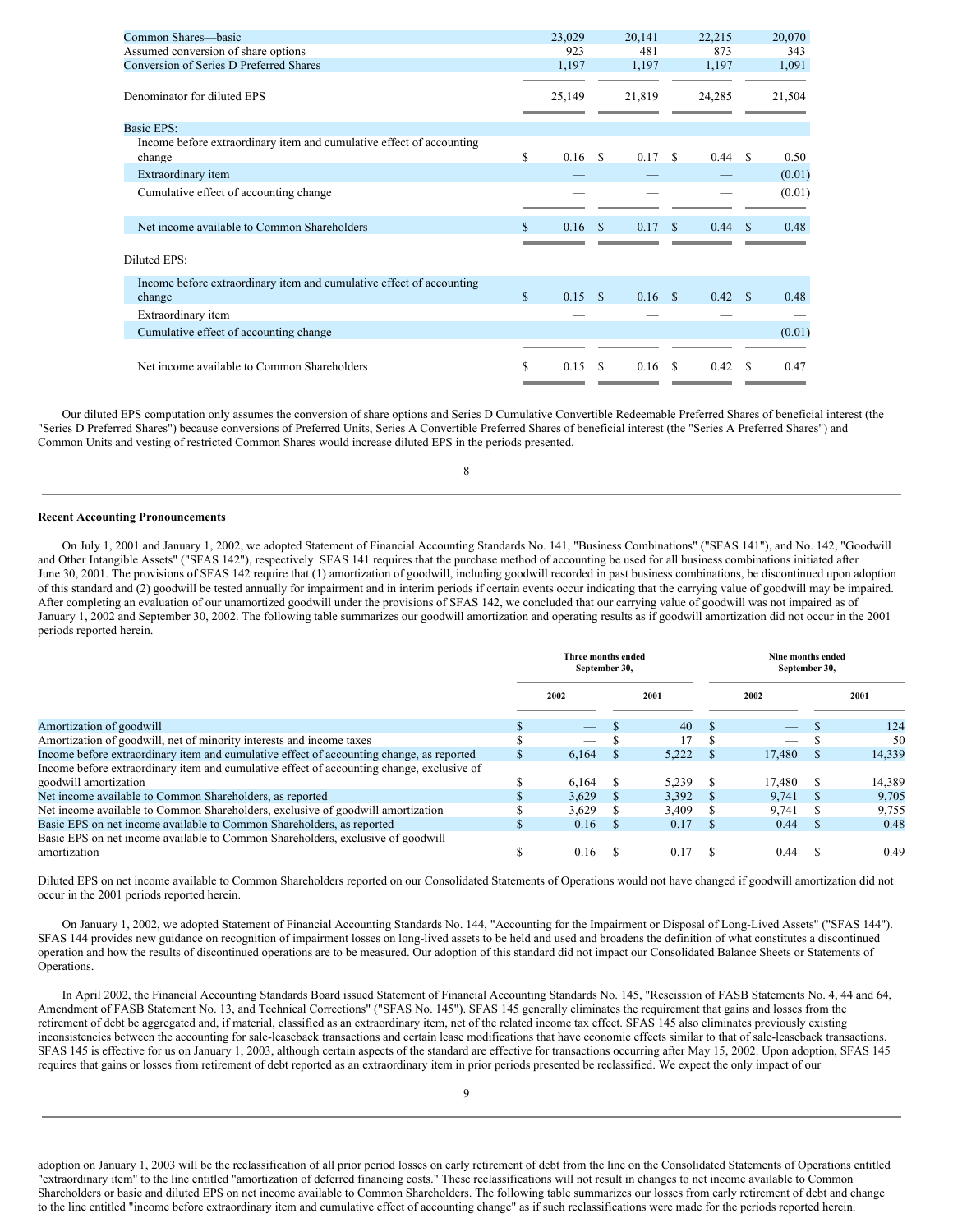|                                                                                              | Three months ended<br>September 30, |       |      |                          | Nine months ended<br>September 30, |        |  |        |
|----------------------------------------------------------------------------------------------|-------------------------------------|-------|------|--------------------------|------------------------------------|--------|--|--------|
|                                                                                              | 2002                                |       | 2001 |                          | 2002                               |        |  | 2001   |
|                                                                                              |                                     |       |      |                          |                                    |        |  |        |
| Loss on early retirement of debt                                                             |                                     |       |      | $\overline{\phantom{m}}$ |                                    | 201    |  | 206    |
| Loss on early retirement of debt, net of minority interests                                  |                                     |       |      | $\overline{\phantom{a}}$ |                                    | 139    |  | 136    |
| Income before extraordinary item and cumulative effect of accounting change, as reported     |                                     | 6.164 |      | 5.222                    |                                    | 17.480 |  | 14,339 |
| Income before extraordinary item and cumulative effect of accounting change, as restated for |                                     |       |      |                          |                                    |        |  |        |
| the reclassification discussed above                                                         |                                     | 6.162 |      |                          |                                    | 17.341 |  | 14.203 |

# **4. Commercial Real Estate Properties**

Operating properties consist of the following:

|                                | September 30, | December 31,<br>2001 |               |
|--------------------------------|---------------|----------------------|---------------|
| Land                           | \$            | 194,045 \$           | 164,994       |
| Buildings and improvements     |               | 891,962              | 738,320       |
|                                |               | 1,086,007            | 903,314       |
| Less: accumulated depreciation |               | (68,968)             | (51, 552)     |
|                                | $\mathbb{S}$  | 1,017,039            | \$<br>851,762 |
|                                |               |                      |               |

Projects under construction or development consist of the following:

|                          |   | September 30,<br>2002 | December 31,<br>2001 |
|--------------------------|---|-----------------------|----------------------|
| Land                     | D | $25,014$ \$           | 26,751               |
| Construction in progress |   | 10,536                | 37,493               |
|                          | Φ | 35,550                | 64,244               |

# **Acquisitions**

We acquired the following office properties during the nine months ended September 30, 2002:

| <b>Project Name</b>         | Location          | Date of<br>Acquisition | Number of<br><b>Buildings</b> | Total<br>Rentable<br><b>Square Feet</b> | <b>Initial Cost</b> |
|-----------------------------|-------------------|------------------------|-------------------------------|-----------------------------------------|---------------------|
| 7320 Parkway Drive          | Hanover, MD       | 4/4/02                 |                               | 57,176 \$                               | 4,957               |
| Rivers 95                   | Columbia, MD      | 4/4/02                 | 4                             | 109.696                                 | 11,564              |
| 7000 Columbia Gateway Drive | Columbia, MD      | 5/31/02                |                               | 145,806                                 | 16,196              |
| 11800 Tech Road             | Silver Spring, MD | 8/1/02                 |                               | 236.441                                 | 27.184              |
| Greens I and II             | Chantilly, VA     | 8/14/02                |                               | 290,245                                 | 47,416              |
|                             |                   | 10                     |                               |                                         |                     |

We also acquired the following during the nine months ended September 30, 2002:

- a parcel of land located in Annapolis Junction, Maryland that is contiguous to certain of our existing operating properties for \$3,757 on January 31, 2002 from an affiliate of Constellation Real Estate, Inc. ("Constellation"). On the date of this transaction, Constellation owned 43% of our Common Shares and had the right to designate nominees for two of the eight positions on our Board of Trustees (see Note 10);
- a parcel of land located in Chantilly, Virginia for \$3,620 on July 18, 2002; and
- a leasehold interest carrying a right to purchase a parcel of land located in Chantilly, Virginia that is contiguous to two of our existing operating properties for \$466 on August 14, 2002.

# **2002 Construction/Development**

During the nine months ended September 30, 2002, we completed the construction of four office buildings totaling 382,131 square feet. The buildings are located in the Baltimore/Washington Corridor.

As of September 30, 2002, we are also nearing completion on the construction of two new buildings.

#### **2002 Dispositions**

•

We sold the following properties during the nine months ended September 30, 2002:

- a parcel of land located in Hanover, Maryland for \$1,300 on March 29, 2002 to a first cousin of Clay W. Hamlin, III, our Chief Executive Officer; we realized a gain of \$596 on this sale;
- a 53,782 square foot office building located in Columbia, Maryland for \$7,175 on July 17, 2002, realizing a gain of \$374. We occupy a portion of this building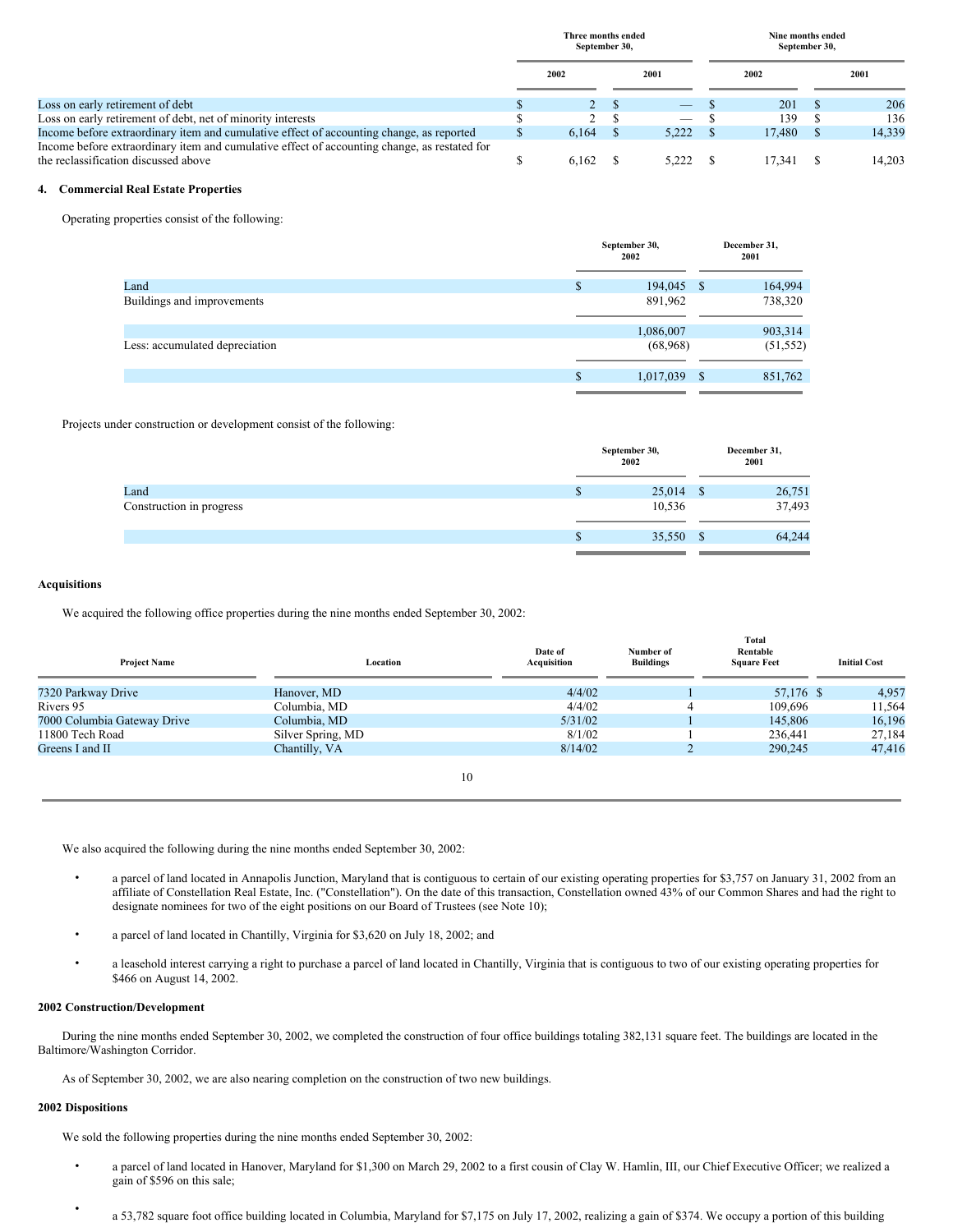under leases carrying four-year terms. Since we continue to lease the property, the gain on the sale was deferred for recognition over the lease terms. Additionally, since we continue to manage the property, the results of operations and the portion of the gain on sale recognized are reflected in continuing operations on our Consolidated Statements of Operations;

- a parcel of land located in Cranbury, New Jersey for \$1,500 on August 9, 2002 to a first cousin of Clay W. Hamlin, III; we realized a gain of \$293 on this sale; and
- a parcel of land located in Oxon Hill, Maryland for \$600 on September 30, 2002, realizing a gain of \$485.

The terms of the land parcel sales to Mr. Hamlin's cousins described above were determined as a result of arms-length negotiations. In management's opinion, the resulting sales prices reflect fair value for the properties based on management's knowledge of and experience in the respective real estate markets.

#### **Accounting for Certain Real Estate Joint Ventures**

Prior to 2002, we contributed parcels of land into two real estate joint ventures. In exchange for the contributions of land, we received joint venture interests and \$9,600 in cash. Each of these joint ventures constructed office buildings on the land parcels. Each of the joint ventures' operating agreements provided us with the option to acquire the joint venture partners' interests for a pre-determined purchase price over a limited period of time. In February 2002, we acquired the joint venture partner's interest in one of these joint ventures for the pre-determined purchase price of \$5,448. In June 2002, we acquired the joint venture partner's interest in the other joint venture for the

11

pre-determined purchase price of \$6,361. For periods prior to acquiring the joint venture partners' interests, we accounted for our interests in these joint ventures as follows:

- the costs associated with these land parcels at the time of their respective contributions were reported as commercial real estate properties on our Consolidated Balance Sheets;
- the cash received from these joint ventures in connection with the land contributions was reported as other liabilities on our Consolidated Balance Sheets. These liabilities were accreted towards the pre-determined purchase price over the life of our option to acquire the joint venture partners' interests. We also reported interest expense in connection with the accretion of these liabilities;
- as construction of the buildings on these land parcels was completed and operations commenced, we reported 100% of the revenues and expenses associated with these properties on our Consolidated Statements of Operations; and
- construction costs and debt activity for these projects relating to periods after the respective land contributions were not reported by us.

Upon completion of these acquisitions, we began consolidating the accounts of the entities with our accounts.

12

### **5. Investments in and Advances to Unconsolidated Real Estate Joint Ventures**

On February 21, 2002, we acquired the remaining 20% interest in MOR Montpelier LLC not previously owned by us and simultaneously sold the 43,785 square foot building owned by that entity, realizing a gain of \$349.

On February 21, 2002, we also acquired a 50% interest in MOR Montpelier 3 LLC, an entity developing a parcel of land located in Columbia, Maryland.

Our investments in and advances to unconsolidated real estate joint ventures are accounted for using the equity method of accounting and include the following:

|                       | September 30,<br>2002 | December 31,<br>2001 |          |  |
|-----------------------|-----------------------|----------------------|----------|--|
| Gateway 67, LLC       | \$<br>4,114           | \$                   | 3,904    |  |
| NBP 140, LLC          | 599(1)                |                      | 2,885(1) |  |
| Gateway 70 LLC        | 2,451                 |                      | 2,326    |  |
| <b>MOR Forbes LLC</b> | 1,043                 |                      | 924      |  |
| MOR Montpelier 3 LLC  | 449                   |                      |          |  |
| MOR Montpelier LLC    | __                    |                      | 1,008    |  |
|                       |                       |                      |          |  |
|                       | \$<br>8,656           | S                    | 11,047   |  |
|                       |                       |                      |          |  |

<sup>(1)</sup> Includes a mortgage loan receivable of \$3,832 at September 30, 2002 and \$2,640 at December 31, 2001 carrying an annual interest rate of Prime. The September 30, 2002 balance also includes a \$3,750 advance from the joint venture to us. The advance from the joint venture was applied against the mortgage loan receivable in October 2002.

We have additional commitments pertaining to our real estate joint ventures that are disclosed in Note 15.

The following table sets forth condensed combined balance sheet information for these unconsolidated real estate joint ventures:

|                                 |    | September 30,<br>2002 | December 31,<br>2001 |
|---------------------------------|----|-----------------------|----------------------|
| Commercial real estate property | ۰D | 26,335 \$             | 28,271               |
| Other assets                    |    | 4,517                 | 1,356                |
|                                 |    |                       |                      |
| Total assets                    |    | 30,852 \$             | 29,627               |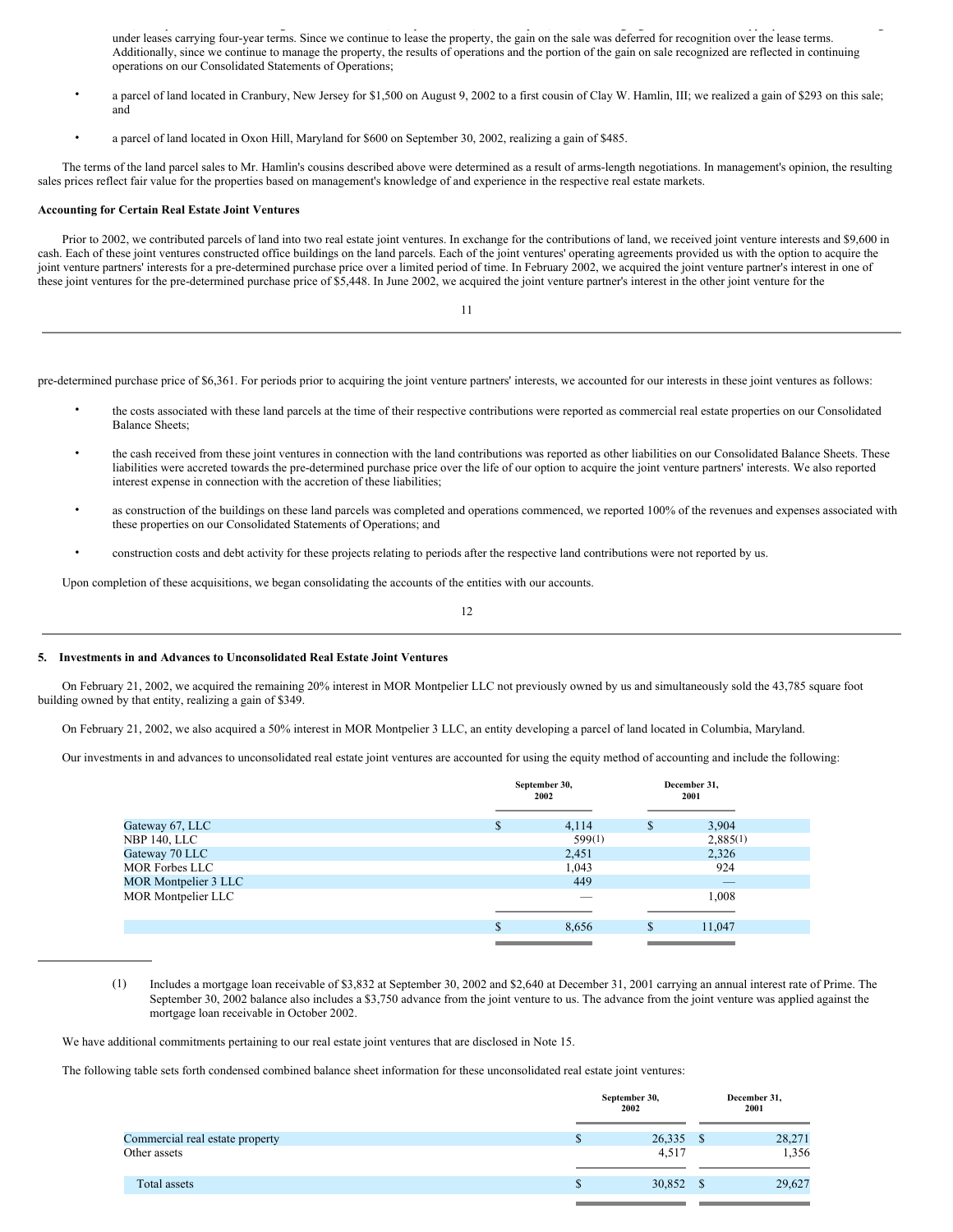| Liabilities                          | 16.690    | 18,935 |
|--------------------------------------|-----------|--------|
| Owners' equity                       | 14.162    | 10,692 |
| Total liabilities and owners' equity | 30.852 \$ | 29,627 |

# **6. Accounts Receivable**

Our accounts receivable are reported net of an allowance for bad debts of \$782 at September 30, 2002 and \$723 at December 31, 2001.

13

# **7. Investments in and Advances to Other Unconsolidated Entities**

Our investments in and advances to other unconsolidated entities include the following:

|                                                | September 30,<br>2002 | December 31,<br>2001 |
|------------------------------------------------|-----------------------|----------------------|
| MediTract, LLC                                 | 1,621                 | 1,621                |
| Paragon Smart Technologies, LLC <sup>(1)</sup> | 471                   | 491                  |
|                                                |                       |                      |
| Total                                          | $2,092$ \$            | 2,112                |
|                                                |                       |                      |

(1) Investment includes \$245 in notes receivable carrying an interest rate of 12% per annum that are payable on demand.

# **8. Deferred Charges**

Deferred charges consist of the following:

|                                                      | September 30,<br>2002 |  |          |  |
|------------------------------------------------------|-----------------------|--|----------|--|
| Leasing costs                                        | \$<br>18,402 \$       |  | 13,298   |  |
| Financing costs                                      | 11,367                |  | 9,599    |  |
| Goodwill                                             | 1,465                 |  | 1,320    |  |
| Other intangible costs                               | 154                   |  | 154      |  |
|                                                      | 31,388                |  | 24,371   |  |
| Accumulated amortization <sup><math>(1)</math></sup> | (11, 444)             |  | (7, 487) |  |
| Deferred charges, net                                | \$<br>$19,944$ \$     |  | 16,884   |  |
|                                                      |                       |  |          |  |

(1) Includes accumulated amortization associated with other intangibles of \$151 at September 30, 2002 and \$132 at December 31, 2001.

# **9. Derivatives**

The following table sets forth derivative contracts we had in place and their respective fair market values ("FMV"):

|                                |        |                                     |                                |                   |                           |    | <b>FMV</b>                     |                                |
|--------------------------------|--------|-------------------------------------|--------------------------------|-------------------|---------------------------|----|--------------------------------|--------------------------------|
| Nature of<br><b>Derivative</b> |        | Notional<br>Amount<br>(in millions) | One-Month<br><b>LIBOR</b> base | Effective<br>Date | <b>Expiration</b><br>Date |    | September 30,<br>2002          | December 31,<br>2001           |
| Interest rate swap             | ¢<br>ъ | 100.0                               | 5.76%                          | 1/2/01            | $1/2/03$ \$               |    | $(1,044)$ \$                   | (3,781)                        |
| Interest rate cap              |        | 50.0                                | 7.70                           | 5/25/00           | 5/31/02                   |    | $\overbrace{\hspace{25mm}}^{}$ | $\overbrace{\hspace{25mm}}^{}$ |
| Total                          |        |                                     |                                |                   |                           | D. | $(1,044)$ \$                   | (3,781)                        |
|                                |        |                                     |                                |                   |                           |    |                                |                                |

We designated each of these derivatives as cash flow hedges. At September 30, 2002, the interest rate swap is effective. During the nine months ended September 30, 2002, we decreased the negative balance in the accumulated other comprehensive loss component of shareholders' equity ("AOCL") and increased minority interests in total by \$2,738 to recognize the increase in the fair value of the interest rate swap during that period. Over time, the unrealized loss held in AOCL and minority interests associated with our interest rate swap will be reclassified to earnings. Within the next three months, we expect to reclassify to earnings an estimated \$1.0 million of the balances held in AOCL and minority interests.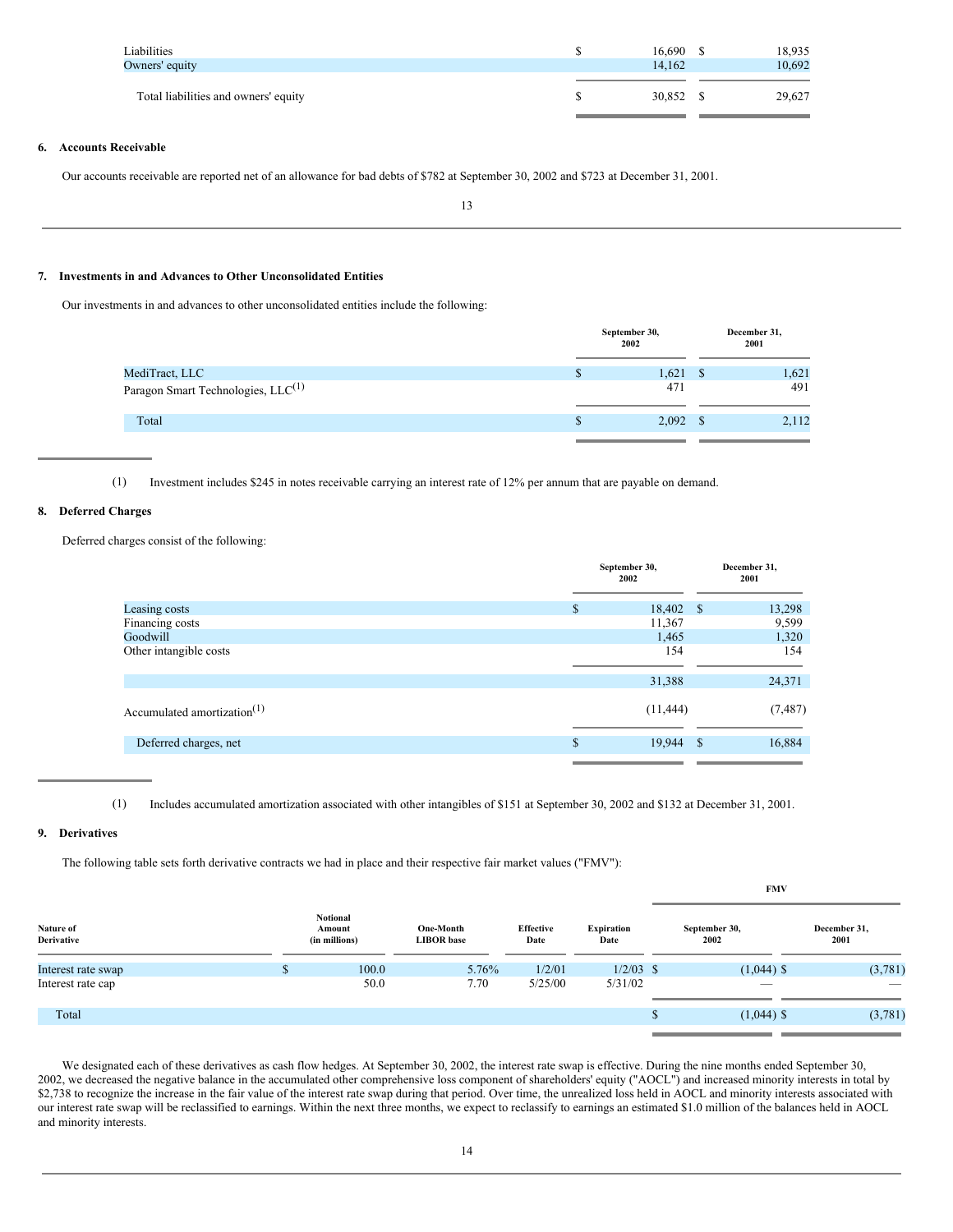On November 6, 2002 we entered into an interest rate swap agreement with SunTrust Bank that fixes the one-month LIBOR base rate at 2.31% on a notional amount of \$50,000. This swap agreement will be effective on January 2, 2003 and carry a two-year term.

#### **10. Shareholders' Equity**

On March 5, 2002, we participated in an offering of 10,961,000 Common Shares to the public at a price of \$12.04 per share; Constellation was the owner of 8,876,172 of these shares and 2,084,828 of these shares were newly issued by us. With the completion of this transaction, Constellation, which had been our largest Common shareholder, no longer owned any of our shares. We contributed the net proceeds from the sale of the newly-issued shares to our Operating Partnership in exchange for 2,084,828 Common Units.

Also on March 5, 2002, Constellation converted its one remaining Series A Preferred Share into 1.8748 Common Shares. As holder of the Series A Preferred Share, Constellation had the right to nominate two members for election to our Board of Trustees; with the conversion of its Series A Preferred Share into Common Shares, Constellation no longer has that right. Constellation sold one of these Common Shares and we redeemed the fractional share.

On December 16, 1999, we issued 471,875 Common Shares subject to forfeiture restrictions to certain officers; we issued an additional 12,500 Common Shares to an officer in 2000 that were subject to the same restrictions. The forfeiture restrictions of specified percentages of these shares originally were scheduled to lapse annually through 2004 provided that the officers remain employed by us; in September 2002, the forfeiture restriction lapsing schedule for most of these shares was lengthened to allow for the restrictions to lapse through 2005 and 2006, again provided that the officers remain employed by us. These shares may not be sold, transferred or encumbered while the forfeiture restrictions are in place. Forfeiture restrictions lapsed on 72,659 of these shares in 2002.

During the nine months ended September 30, 2002, 617,510 Common Units in our Operating Partnership were converted into Common Shares on the basis of one Common Share for each Common Unit.

We issued 232,798 Common Shares in connection with the exercise of share options during the nine months ended September 30, 2002.

A summary of the activity in the accumulated other comprehensive loss component of shareholders' equity for the nine months ended September 30, 2002 follows:

| Balance, December 31, 2001                                                                                    | 2,500   |
|---------------------------------------------------------------------------------------------------------------|---------|
| Unrealized gain on interest rate swap for the nine months ended September 30, 2002, net of minority interests | (1,874) |
|                                                                                                               |         |
| Balance, September 30, 2002                                                                                   | 626     |
|                                                                                                               |         |

# 15

The components of comprehensive income for the three and nine months ended September 30, 2002 and 2001 follow:

|                                                                                                   | Three months ended<br>September 30, |       |      |         | Nine months ended<br>September 30, |        |                     |         |
|---------------------------------------------------------------------------------------------------|-------------------------------------|-------|------|---------|------------------------------------|--------|---------------------|---------|
|                                                                                                   | 2002<br>2001                        |       | 2002 |         | 2001                               |        |                     |         |
| Net income                                                                                        | м                                   | 6,162 | -S   | 5,222   | - \$                               | 17,341 | $\sim$ $\mathbf{S}$ | 14,029  |
| Unrealized gain (loss) on interest rate swap, net of minority interests                           |                                     | 648   |      | (1,099) |                                    | 1,874  |                     | (2,411) |
| Cumulative effect adjustment on January 1, 2001 for unrealized loss on interest rate swap, net of |                                     |       |      |         |                                    |        |                     |         |
| minority interests                                                                                |                                     |       |      | _       |                                    |        |                     | (163)   |
|                                                                                                   |                                     |       |      |         |                                    |        |                     |         |
| Comprehensive net income                                                                          | ۰υ                                  | 6,810 |      | 4,123   | -S                                 | 19.215 | -S                  | 11,455  |
|                                                                                                   |                                     |       |      |         |                                    |        |                     |         |
|                                                                                                   |                                     |       |      |         |                                    |        |                     |         |

#### 16

#### **11. Dividends and Distributions**

The following summarizes our dividends and distributions for the nine months ended September 30, 2002:

|                                                   | <b>Record Date</b> | <b>Payable Date</b> |              | Dividend/<br><b>Distribution</b><br>Per Share/Unit | <b>Total Dividend/</b><br><b>Distribution</b> |     |  |
|---------------------------------------------------|--------------------|---------------------|--------------|----------------------------------------------------|-----------------------------------------------|-----|--|
| Series B Preferred Shares:                        |                    |                     |              |                                                    |                                               |     |  |
| Fourth Quarter 2001                               | December 31, 2001  | January 15, 2002    | S            | 0.625                                              | -S                                            | 781 |  |
| First Ouarter 2002                                | March 29, 2002     | April 15, 2002      | $\mathbb{S}$ | 0.625                                              | -S                                            | 781 |  |
| Second Quarter 2002                               | June 28, 2002      | July 15, 2002       | S            | 0.625                                              | -S                                            | 781 |  |
| Third Quarter 2002                                | September 30, 2002 | October 15, 2002    | \$           | 0.625                                              | -S                                            | 781 |  |
| Series D Preferred Shares:<br>Fourth Quarter 2001 | December 31, 2001  | January 15, 2002    | \$           | 0.25                                               | - \$                                          | 136 |  |
| First Quarter 2002                                | March 29, 2002     | April 15, 2002      | S            | 0.25                                               | <sup>\$</sup>                                 | 136 |  |
| Second Quarter 2002                               | June 28, 2002      | July 15, 2002       | \$           | 0.25                                               | - \$                                          | 136 |  |
| Third Quarter 2002                                | September 30, 2002 | October 15, 2002    | S            | 0.25                                               | <sup>\$</sup>                                 | 136 |  |
| Series E Preferred Shares:                        |                    |                     | S            | 0.6406                                             | <sup>\$</sup>                                 | 737 |  |
| Fourth Quarter 2001                               | December 31, 2001  | January 15, 2002    |              |                                                    |                                               |     |  |
| First Quarter 2002                                | March 29, 2002     | April 15, 2002      | \$           | 0.6406                                             | -S                                            | 737 |  |
| Second Quarter 2002                               | June 28, 2002      | July 15, 2002       | S            | 0.6406                                             | <sup>\$</sup>                                 | 737 |  |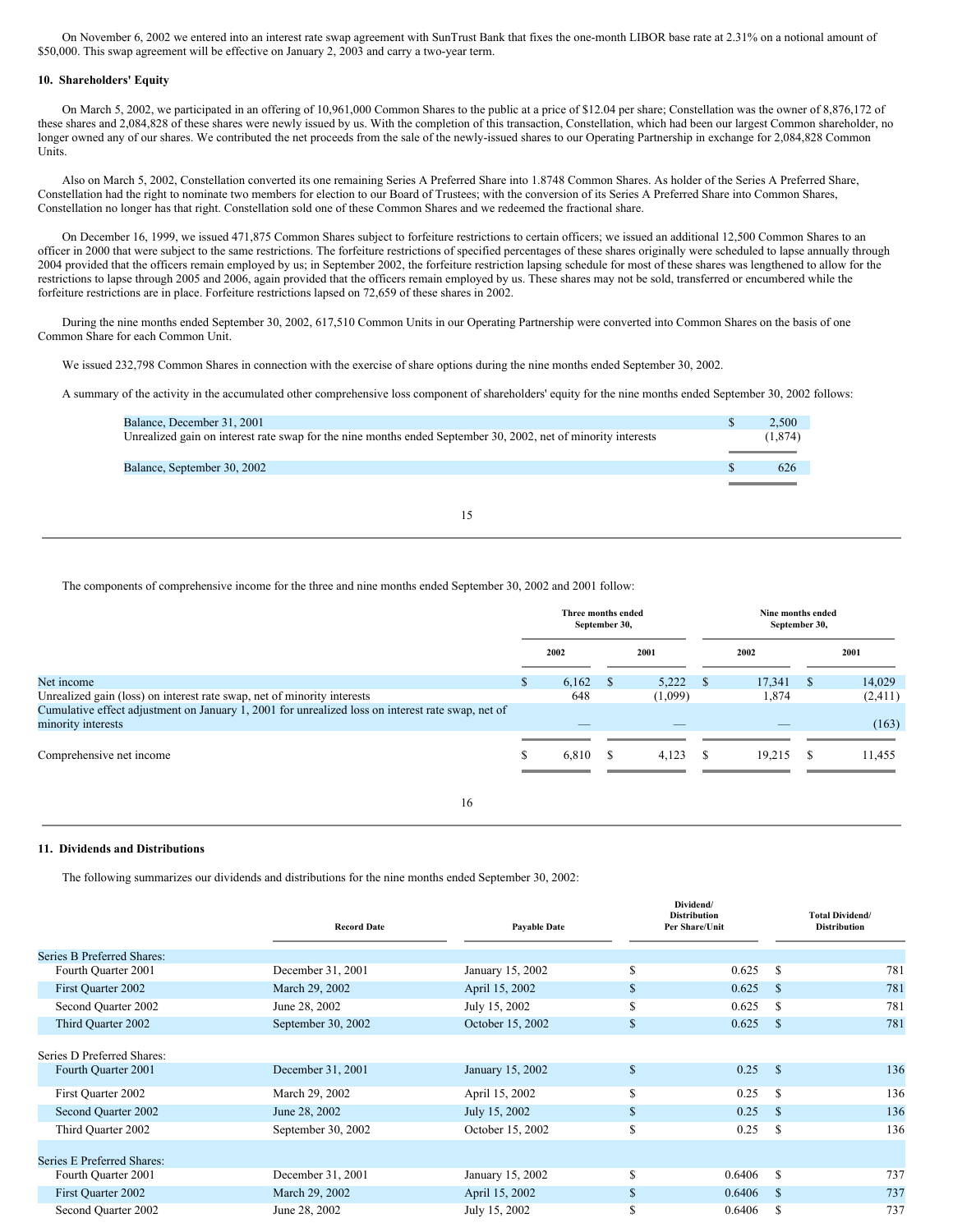| Third Ouarter 2002                               | September 30, 2002 | October 15, 2002 | \$           | 0.6406 | $\mathcal{S}$      | 737   |
|--------------------------------------------------|--------------------|------------------|--------------|--------|--------------------|-------|
| Series F Preferred Shares:                       |                    |                  |              |        |                    |       |
| Fourth Quarter 2001                              | December 31, 2001  | January 15, 2002 | $\mathbb{S}$ | 0.6172 | $\mathbf{\hat{s}}$ | 880   |
| First Ouarter 2002                               | March 29, 2002     | April 15, 2002   | S            | 0.6172 | \$                 | 880   |
| Second Quarter 2002                              | June 28, 2002      | July 15, 2002    | $\mathbb{S}$ | 0.6172 | $\mathcal{S}$      | 880   |
| Third Quarter 2002                               | September 30, 2002 | October 15, 2002 | $\mathbb{S}$ | 0.6172 | \$                 | 880   |
|                                                  |                    |                  |              |        |                    |       |
| <b>Common Shares:</b>                            |                    |                  |              |        |                    |       |
| Fourth Ouarter 2001                              | December 31, 2001  | January 15, 2002 | \$           | 0.21   | $\mathcal{S}$      | 4,245 |
| First Ouarter 2002                               | March 29, 2002     | April 15, 2002   | $\mathbb{S}$ | 0.21   | <sup>\$</sup>      | 4,706 |
| Second Ouarter 2002                              | June 28, 2002      | July 15, 2002    | S.           | 0.21   | S                  | 4,803 |
| Third Quarter 2002                               | September 30, 2002 | October 15, 2002 | $\mathbb{S}$ | 0.22   | <sup>\$</sup>      | 5,108 |
|                                                  |                    |                  |              |        |                    |       |
| Series C Preferred Units:<br>Fourth Quarter 2001 | December 31, 2001  | January 15, 2002 | $\mathbb{S}$ | 0.5625 | $\mathbf{\hat{s}}$ | 572   |
|                                                  |                    |                  |              |        |                    |       |
| First Ouarter 2002                               | March 29, 2002     | April 15, 2002   | S.           | 0.5625 | \$                 | 572   |
| Second Ouarter 2002                              | June 28, 2002      | July 15, 2002    | $\mathbb{S}$ | 0.5625 | -S                 | 572   |
| Third Ouarter 2002                               | September 30, 2002 | October 15, 2002 | \$           | 0.5625 | <sup>\$</sup>      | 572   |
| <b>Common Units:</b>                             |                    |                  |              |        |                    |       |
| Fourth Quarter 2001                              | December 31, 2001  | January 15, 2002 | S            | 0.21   | \$                 | 2,018 |
| First Quarter 2002                               | March 29, 2002     | April 15, 2002   | $\mathbb{S}$ | 0.21   | <sup>\$</sup>      | 2,018 |
|                                                  |                    |                  |              |        |                    |       |
| Second Quarter 2002                              | June 28, 2002      | July 15, 2002    | S            | 0.21   | \$.                | 1,948 |
| Third Ouarter 2002                               | September 30, 2002 | October 15, 2002 | $\mathbb{S}$ | 0.22   | $\mathbf{s}$       | 1,978 |
|                                                  |                    |                  |              |        |                    |       |

17

# **12. Supplemental Information to Consolidated Statements of Cash Flows**

|                                                                                                   | For the nine months ended<br>September 30, |        |              |           |  |  |
|---------------------------------------------------------------------------------------------------|--------------------------------------------|--------|--------------|-----------|--|--|
|                                                                                                   |                                            | 2002   |              | 2001      |  |  |
| Supplemental schedule of non-cash investing and financing activities:                             |                                            |        |              |           |  |  |
| Debt assumed in connection with acquisitions                                                      | \$                                         | 36,040 | \$           | 15,750    |  |  |
| Debt repaid in connection with sales of real estate                                               | \$                                         |        | \$           | 7.000     |  |  |
| Notes receivable assumed upon sales of real estate                                                | \$                                         | 2,326  | $\mathbb{S}$ |           |  |  |
| Decrease in accrued capital improvements                                                          | $\mathbb{S}$                               | 2,536  | $\mathbb{S}$ | 4,466     |  |  |
| Reclassification of other liabilities from projects under construction or development             | \$                                         |        | \$           | 9,600     |  |  |
| Acquisition of commercial real state properties by acquiring joint venture partnership interests: |                                            |        |              |           |  |  |
| Operating properties                                                                              | \$                                         |        | \$           | 33,926    |  |  |
| Investment in and advances to unconsolidated real estate joint ventures                           |                                            |        |              | (10, 835) |  |  |
| Restricted cash                                                                                   |                                            |        |              | 86        |  |  |
| Deferred costs                                                                                    |                                            |        |              | 197       |  |  |
| Prepaid and other assets                                                                          |                                            |        |              | 182       |  |  |
| Mortgage and other loans payable                                                                  |                                            |        |              | (24,068)  |  |  |
| Rents received in advance and security deposits                                                   |                                            |        |              | (176)     |  |  |
| Cash from purchase                                                                                | \$                                         |        | $\mathbb{S}$ | (688)     |  |  |
| Acquisition of Service Companies:                                                                 |                                            |        |              |           |  |  |
| Investments in and advances to other unconsolidated entities                                      | $\mathbb{S}$                               |        | \$           | (4, 529)  |  |  |
| Restricted cash                                                                                   |                                            |        |              | 5         |  |  |
| Accounts receivable, net                                                                          |                                            |        |              | 2,005     |  |  |
| Deferred costs, net                                                                               |                                            |        |              | 1,537     |  |  |
| Prepaid and other assets                                                                          |                                            |        |              | 1,033     |  |  |
| Furniture, fixtures and equipment, net                                                            |                                            |        |              | 1,603     |  |  |
| Mortgage and other loans payable                                                                  |                                            |        |              | (40)      |  |  |
| Accounts payable and accrued expenses                                                             |                                            |        |              | (2,106)   |  |  |
| Rents received in advance and security deposits                                                   |                                            |        |              | (20)      |  |  |
| Other liabilities                                                                                 |                                            |        |              | (10)      |  |  |
| Minority interest                                                                                 |                                            |        |              | (46)      |  |  |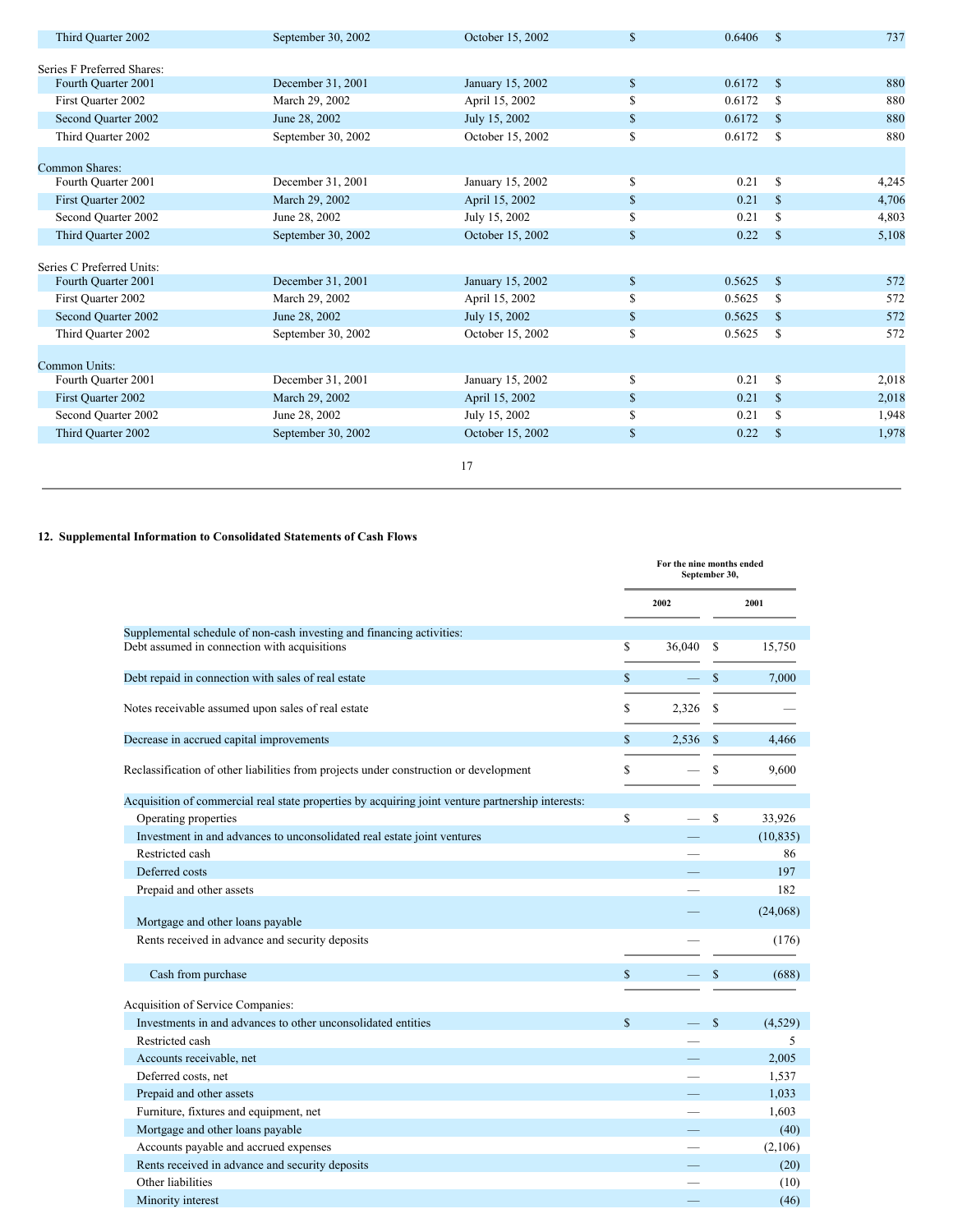| Cash from acquisition of Service Companies                                                                                                  | S            |            |              | (568)   |
|---------------------------------------------------------------------------------------------------------------------------------------------|--------------|------------|--------------|---------|
| Dividends/distributions payable                                                                                                             |              | 9,789      | <sup>S</sup> | 8,346   |
| Book value of derivatives reclassified from deferred costs, net to fair value of derivatives                                                | S            |            |              | 268     |
| Increase (decrease) in fair value of derivatives applied to accumulated other comprehensive loss and<br>minority interests                  | S.           | $2,738$ \$ |              | (3,890) |
| Adjustments to minority interests resulting from changes in ownership of Operating Partnership by<br><b>COPT</b>                            | S            | 5,694      | -8           | (739)   |
| Increase in minority interests resulting from issuance of Common Units in connection with<br>acquisitions                                   | $\mathbf{s}$ |            | \$.          | 3,249   |
| Decrease in minority interests and increase in shareholders' equity in connection with the conversion<br>of Common Units into Common Shares | S            | 8,623      | -S           | 808     |
| 18                                                                                                                                          |              |            |              |         |

# <span id="page-12-0"></span>**13. Information by Business Segment**

We have six office property segments: Baltimore/Washington Corridor, Greater Philadelphia, Northern/Central New Jersey, Greater Harrisburg, Northern Virginia and Suburban Washington, D.C.

The table below reports segment financial information. Our segment entitled "Other" includes other assets and operations not specifically associated with the other defined segments (including deferred goodwill and other intangible deferred costs). We measure the performance of our segments based on total revenues less property operating expenses. Accordingly, we do not report other expenses by segment in the table below.

|                                              |              | Baltimore/<br>Washington<br>Corridor |  | Greater<br>Philadelphia |     | Northern/<br><b>Central New</b><br>Jersey |  | Greater<br>Harrisburg |  | Northern<br>Virginia     |   | Suburban<br>Washington,<br>D.C. |               | Other                    | Total |           |
|----------------------------------------------|--------------|--------------------------------------|--|-------------------------|-----|-------------------------------------------|--|-----------------------|--|--------------------------|---|---------------------------------|---------------|--------------------------|-------|-----------|
| Three months ended September 30, 2002:       |              |                                      |  |                         |     |                                           |  |                       |  |                          |   |                                 |               |                          |       |           |
| Revenues                                     | S            | 24,170 \$                            |  | 2,507 \$                |     | 5.176 S                                   |  | 2,407 \$              |  | 3,609 \$                 |   | 686 S                           |               | 114S                     |       | 38,669    |
| Property operating expenses                  |              | 8,026                                |  | 38                      |     | 2,031                                     |  | 603                   |  | 1,473                    |   | 190S                            |               | $\overline{\phantom{0}}$ |       | 12,361    |
| Earnings from operations                     | S            | $16,144$ \$                          |  | 2,469                   | - S | $3,145$ \$                                |  | $1.804$ \$            |  | 2,136 \$                 |   | 496 S                           |               | 114S                     |       | 26,308    |
| Commercial real estate property expenditures | S            | $2,812$ \$                           |  | 143S                    |     | 382 S                                     |  | 34S                   |  | 51.917 \$                |   | 27,184 \$                       |               | $-$ S                    |       | 82,472    |
| Three months ended September 30, 2001:       |              |                                      |  |                         |     |                                           |  |                       |  |                          |   |                                 |               |                          |       |           |
| Revenues                                     | $\mathbb{S}$ | 22,558 \$                            |  | $2,507$ \$              |     | 4,758 \$                                  |  | $2,174$ \$            |  | $-$ \$                   |   | $-$ \$                          |               | 768 \$                   |       | 32,765    |
| Property operating expenses                  |              | 7,019                                |  | 30                      |     | 1,938                                     |  | 669 S                 |  | $-$ s                    |   | $\overbrace{\phantom{12333}}$   | <sup>S</sup>  |                          |       | 9,656     |
| Earnings from operations                     | $\mathbb{S}$ | 15,539 \$                            |  | 2,477 \$                |     | $2,820$ \$                                |  | $1,505$ \$            |  | $-$ s                    |   | $-$ s                           |               | 768 \$                   |       | 23,109    |
|                                              |              |                                      |  |                         |     |                                           |  |                       |  |                          |   |                                 |               |                          |       |           |
| Commercial real estate property expenditures | S            | 75,512 \$                            |  | 130S                    |     | 257S                                      |  | 81 S                  |  |                          | S |                                 | S             |                          | S     | 75,980    |
|                                              |              |                                      |  |                         |     |                                           |  |                       |  |                          |   |                                 |               |                          |       |           |
| Nine months ended September 30, 2002:        |              |                                      |  |                         |     |                                           |  |                       |  |                          |   |                                 |               |                          |       |           |
| Revenues                                     | \$           | $70,638$ \$                          |  | $7,519$ \$              |     | $14,701$ \$                               |  | $7,204$ \$            |  | 8,958 \$                 |   | 686 \$                          |               | 301 \$                   |       | 110,007   |
| Property operating expenses                  |              | 21,666                               |  | 112                     |     | 5,413                                     |  | 1,852                 |  | 3,674                    |   | 190S                            |               | $\equiv$                 |       | 32,907    |
| Earnings from operations                     | S            | 48.972 \$                            |  | 7.407 S                 |     | 9,288 \$                                  |  | 5.352 S               |  | 5,284 \$                 |   | 496 S                           |               | 301 S                    |       | 77,100    |
| Commercial real estate property expenditures | \$.          | $80.965$ \$                          |  | 423 S                   |     | 712 S                                     |  | 833 S                 |  | 52.394 \$                |   | 27.184 \$                       |               | $-$ \$                   |       | 162,511   |
|                                              |              |                                      |  |                         |     |                                           |  |                       |  |                          |   |                                 |               |                          |       |           |
| Segment assets at September 30, 2002         | S            | 666,215 \$                           |  | 104,060 \$              |     | 107,673 \$                                |  | 70,917 \$             |  | $110,353$ \$             |   | 27,435 \$                       |               | 42,669 \$                |       | 1,129,322 |
|                                              |              |                                      |  |                         |     |                                           |  |                       |  |                          |   |                                 |               |                          |       |           |
| Nine months ended September 30, 2001:        |              |                                      |  |                         |     |                                           |  |                       |  |                          |   |                                 |               |                          |       |           |
| Revenues                                     | \$           | 59,785 \$                            |  | $7,519$ \$              |     | 14,678 \$                                 |  | $7,446$ \$            |  | $-$ s                    |   | $\overline{\phantom{0}}$        | S             | 1,949 \$                 |       | 91,377    |
| Property operating expenses                  |              | 18,927                               |  | 88                      |     | 5,655                                     |  | $2,010$ \$            |  | $-$ s                    |   |                                 | $\mathcal{S}$ | $\overline{\phantom{0}}$ |       | 26,680    |
| Earnings from operations                     | \$           | 40,858 \$                            |  | 7,431S                  |     | $9,023$ \$                                |  | 5,436 \$              |  | $\overline{\phantom{0}}$ | S |                                 | S             | 1,949 \$                 |       | 64,697    |
| Commercial real estate property expenditures | $\mathbb{S}$ | 121,219 \$                           |  | 390 S                   |     | 2.203 S                                   |  | 851 S                 |  | $-$ s                    |   | ÷.                              | $\mathcal{S}$ | $-$ s                    |       | 124,663   |
|                                              |              |                                      |  |                         |     |                                           |  |                       |  |                          |   |                                 |               |                          |       |           |
| Segment assets at September 30, 2001         | S            | 592,136 \$                           |  | 105,399 \$              |     | 109,803 \$                                |  | 71,032 \$             |  | $-$ s                    |   |                                 | S             | 36,476 \$                |       | 914,846   |
|                                              |              |                                      |  |                         |     |                                           |  |                       |  |                          |   |                                 |               |                          |       |           |

The following table reconciles our earnings from operations for reportable segments to income before income taxes, extraordinary item and cumulative effect of accounting change as reported in our Consolidated Statements of Operations.

> **Three Months Ended September 30,**

**Nine Months Ended September 30,**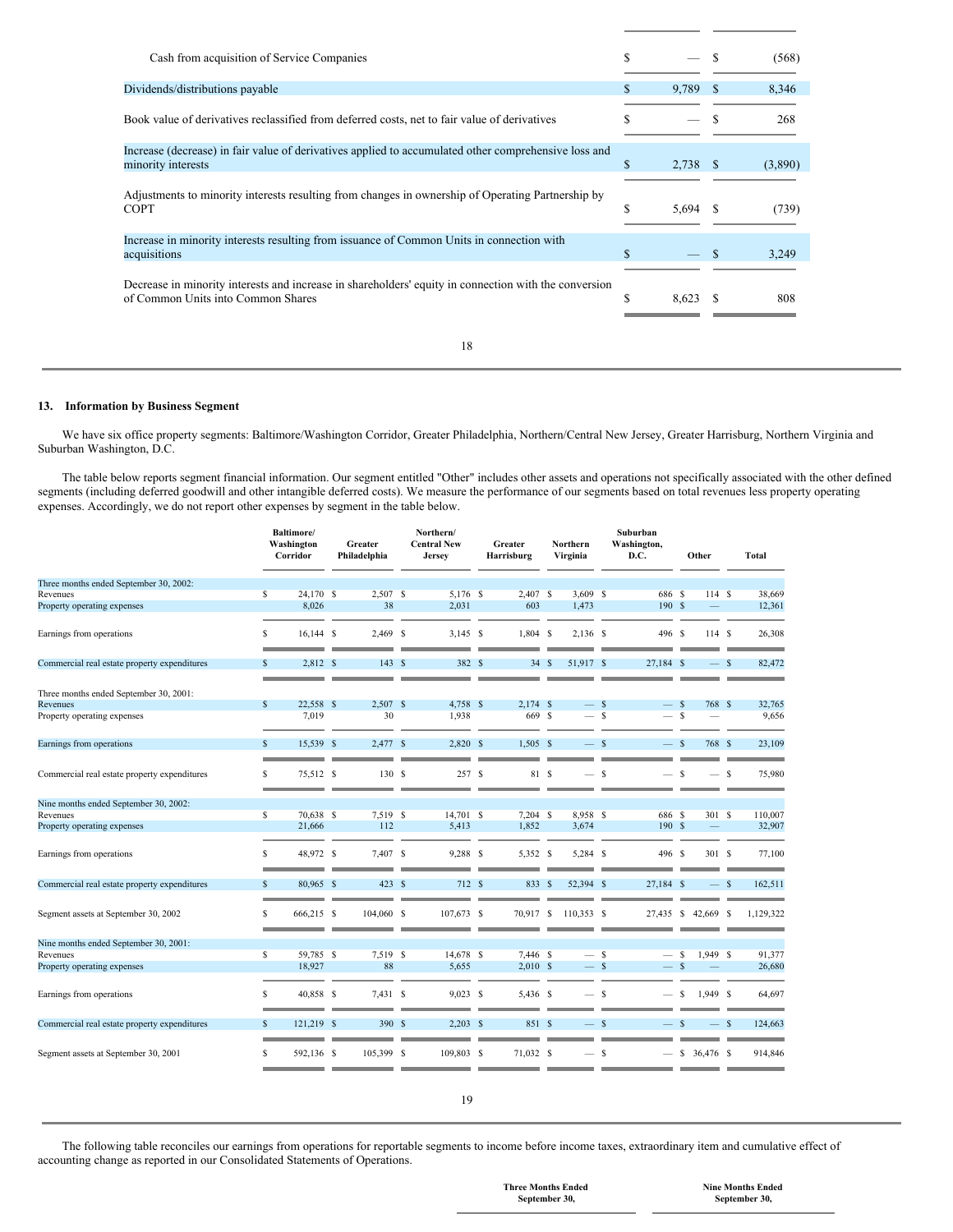|                                                                                              |    | 2002      |    | 2001    | 2002               |    | 2001      |
|----------------------------------------------------------------------------------------------|----|-----------|----|---------|--------------------|----|-----------|
| Earnings from operations for reportable segments                                             | S  | 26,308    | S. | 23,109  | 77,100<br><b>S</b> | -S | 64,697    |
| Equity in income of unconsolidated real estate joint ventures                                |    | 138       |    | 27      | 134                |    | 181       |
| Earnings (losses) from service operations                                                    |    | 15        |    | (378)   | (179)              |    | (564)     |
| Add: Gain on sales of real estate                                                            |    | 796       |    |         | 1,742              |    | 1,596     |
| Less:                                                                                        |    |           |    |         |                    |    |           |
| Interest                                                                                     |    | (10, 563) |    | (8,342) | (28, 293)          |    | (24,298)  |
| Amortization of deferred financing costs                                                     |    | (557)     |    | (397)   | (1, 592)           |    | (1,326)   |
| Depreciation and other amortization                                                          |    | (7,137)   |    | (5,252) | (20, 486)          |    | (15, 109) |
| General and administrative                                                                   |    | (815)     |    | (1,347) | (4,925)            |    | (4,122)   |
| Minority interests                                                                           |    | (2,012)   |    | (2,279) | (6,064)            |    | (6, 849)  |
| Income before income taxes, extraordinary item and<br>cumulative effect of accounting change | S. | 6,173     |    | 5,141   | $17,437$ \$<br>-S  |    | 14,206    |
|                                                                                              |    |           |    |         |                    |    |           |

We did not allocate interest expense, amortization of deferred financing costs and depreciation and other amortization to segments since they are not included in the measure of segment profit reviewed by management. We also did not allocate equity in income of unconsolidated real estate joint ventures, earnings (losses) from service operations, general and administrative expense and minority interests since these items represent general corporate expenses not attributable to segments.

### **14. Income Taxes**

COMI's provision for income tax benefit consists of the following:

|                                               | For the nine months ended<br>September 30, |              |      |  |  |  |
|-----------------------------------------------|--------------------------------------------|--------------|------|--|--|--|
|                                               | 2002                                       |              | 2001 |  |  |  |
| Current                                       |                                            |              |      |  |  |  |
| Federal                                       | \$<br>53                                   | \$           | 89   |  |  |  |
| State                                         | 12                                         |              | 12   |  |  |  |
|                                               | 65                                         |              | 101  |  |  |  |
| Deferred                                      |                                            |              |      |  |  |  |
| Federal                                       |                                            |              | 83   |  |  |  |
| State                                         |                                            |              | 18   |  |  |  |
|                                               |                                            |              | 101  |  |  |  |
| Income tax benefit                            | 65                                         |              | 202  |  |  |  |
| Less: minority interests                      | (22)                                       |              | (69) |  |  |  |
| Income tax benefit, net of minority interests | \$<br>43                                   | $\mathbb{S}$ | 133  |  |  |  |

Items contributing to temporary differences that lead to deferred taxes include depreciation and amortization, certain accrued compensation, compensation made in the form of contributions to a deferred nonqualified compensation plan and expenses associated with share options.

20

COMI's combined Federal and state effective tax rate for the nine months ended September 30, 2002 and 2001 was approximately 40%.

# **15. Commitments and Contingencies**

In the normal course of business, we are involved in legal actions arising from our ownership and administration of properties. Management does not anticipate that any liabilities that may result will have a materially adverse effect on our financial position, operations or liquidity. We are subject to various Federal, state and local environmental regulations related to our property ownership and operation. We have performed environmental assessments of all of our properties, the results of which have not revealed any environmental liability that we believe would have a materially adverse effect on our financial position, operations or liquidity.

At September 30, 2002, we have \$6,700 in secured letters of credit with Bankers Trust Company for the purpose of further securing one of our mortgage loans payable with Teachers Insurance and Annuity Association of America.

### **Joint Ventures**

In the event that costs to complete construction of a building owned by one of our joint ventures exceed amounts funded by existing credit facilities and member investments previously made, we will be responsible for making additional investments in this joint venture of up to \$4,000.

We may need to make our share of additional investments in our real estate joint ventures (generally based on our percentage ownership) in the event that additional funds are needed. In the event that the other members of these joint ventures do not pay their share of investments when additional funds are needed, we may then need to make even larger investments in these joint ventures.

As of September 30, 2002, we served as guarantor for the repayment of mortgage loans totaling \$7,979 for certain of our unconsolidated real estate joint ventures.

In four of our five joint ventures, we would be obligated to acquire the membership interests of those joint ventures not owned by us (20% in the case of three and 50% in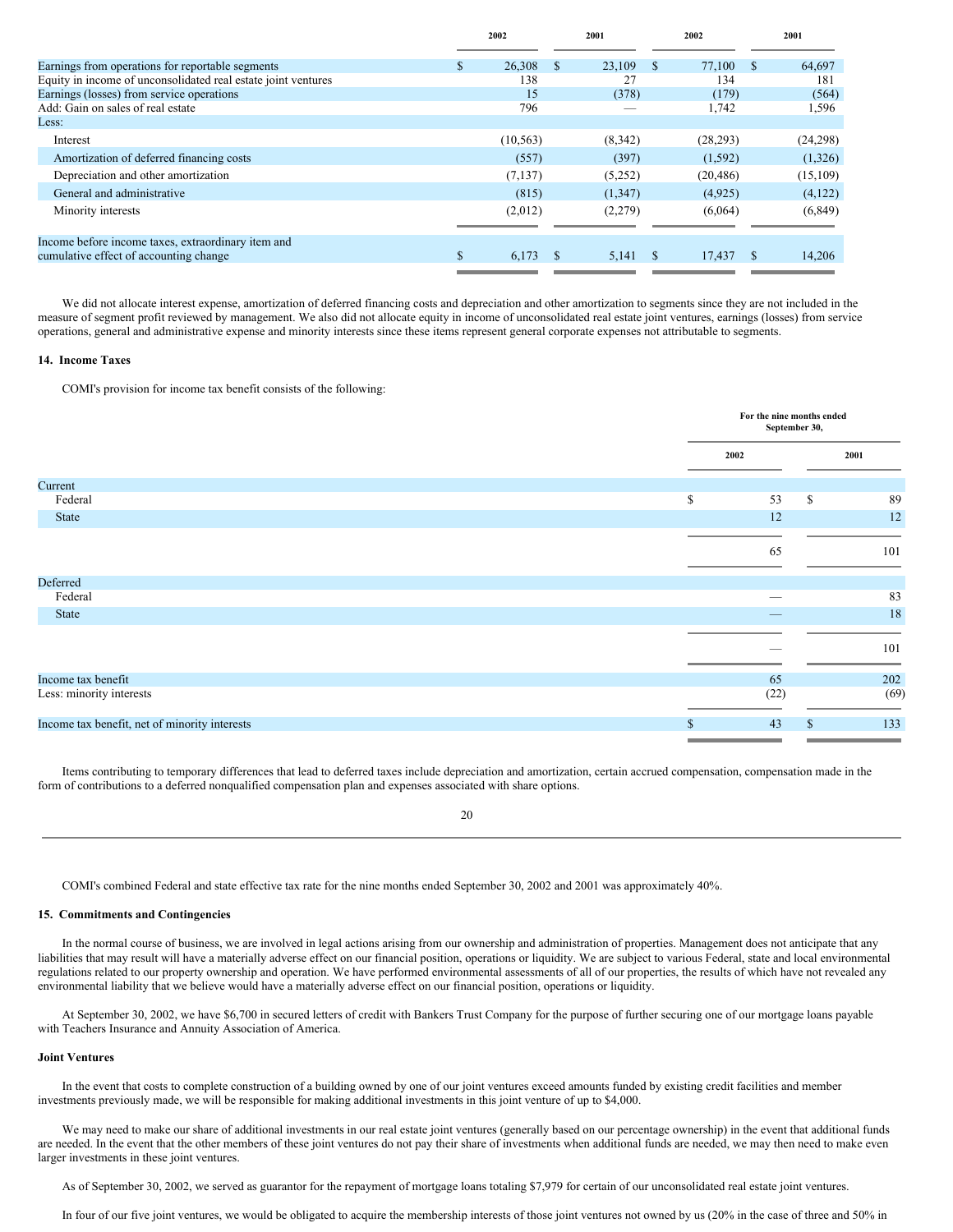the case of one) in the event that all of the following were to occur:

- (1) an 18-month period passes from the date that 85% of the square feet in the joint ventures' respective buildings become occupied (the "18-month period");
- (2) at the end of the 18-month period, the joint ventures' respective buildings are 90% leased and occupied by tenants who are not in default under their leases; and
- (3) six months passes from the end of the 18-month period and either the buildings are not sold or we have not acquired the other members' interests.

The amount we would need to pay for those membership interests is computed based on the amount that the owners of those interests would receive under the joint venture agreements in the event that the buildings were sold for a capitalized fair value (as defined in the agreements) on a defined date. At September 30, 2002, one of the buildings in these joint ventures had exceeded 85% occupancy for one month.

# **Office Leases**

We are obligated under five operating leases for office space. The monthly rent under one of these leases is subject to an annual increase based on the Consumer Price Index. Future minimum annual rental payments due under the terms of these leases are as follows:

|                      | 185<br>ъĐ         |
|----------------------|-------------------|
| 2002<br>2003         | 701               |
| 2004<br>2005<br>2006 | 564               |
|                      | $\frac{548}{286}$ |
|                      |                   |
|                      |                   |
|                      | 2,284             |

# **Land Leases**

We are obligated under leases for two parcels of land; we have a building located on one of these parcels and the other parcel is being developed. These leases provide for monthly rent on one parcel through March 2098 and the other through September 2099. Future minimum annual rental payments due under the terms of these leases are as follows:

|              | 88     |
|--------------|--------|
| 2002<br>2003 | 353    |
| 2004         | 353    |
| 2005         | 353    |
| 2006         | 353    |
| Thereafter   | 32,418 |
|              |        |
|              | 33,918 |

We have the option to acquire these land parcels from January 2, 2004 through January 2, 2007 for a total price of \$4,000; this purchase price is subject to future escalation based on a multiple of operating revenues derived from the properties.

# **16. Pro Forma Financial Information**

We accounted for our 2001 and 2002 acquisitions using the purchase method of accounting. We included the results of operations for the acquisitions in our Consolidated Statements of Operations from their respective purchase dates through September 30, 2002.

We prepared the pro forma condensed consolidated financial information presented below as if all of our 2001 and 2002 acquisitions and dispositions of operating properties had occurred on January 1, 2001. The pro forma financial information is unaudited and is not necessarily indicative of the results

22

that actually would have occurred if these acquisitions and dispositions had occurred on January 1, 2001, nor does it intend to represent our results of operations for future periods.

|                                                                                          |    | Nine months ended September 30, |              |         |  |  |  |
|------------------------------------------------------------------------------------------|----|---------------------------------|--------------|---------|--|--|--|
|                                                                                          |    | 2002                            | 2001         |         |  |  |  |
| Pro forma total revenues                                                                 |    | 120,225                         | - S          | 116,607 |  |  |  |
| Pro forma income before extraordinary item and cumulative effect of an accounting change | S  | 18,686                          | $\mathbb{S}$ | 14,099  |  |  |  |
| Pro forma net income                                                                     | S. | 18,547                          | - S          | 13,789  |  |  |  |
| Pro forma net income available to Common Shareholders                                    | S  | 10.947                          | - \$         | 9,465   |  |  |  |
| Pro forma EPS on net income available to Common Shareholders                             |    |                                 |              |         |  |  |  |
| <b>Basic</b>                                                                             | S  | 0.49                            | - \$         | 0.47    |  |  |  |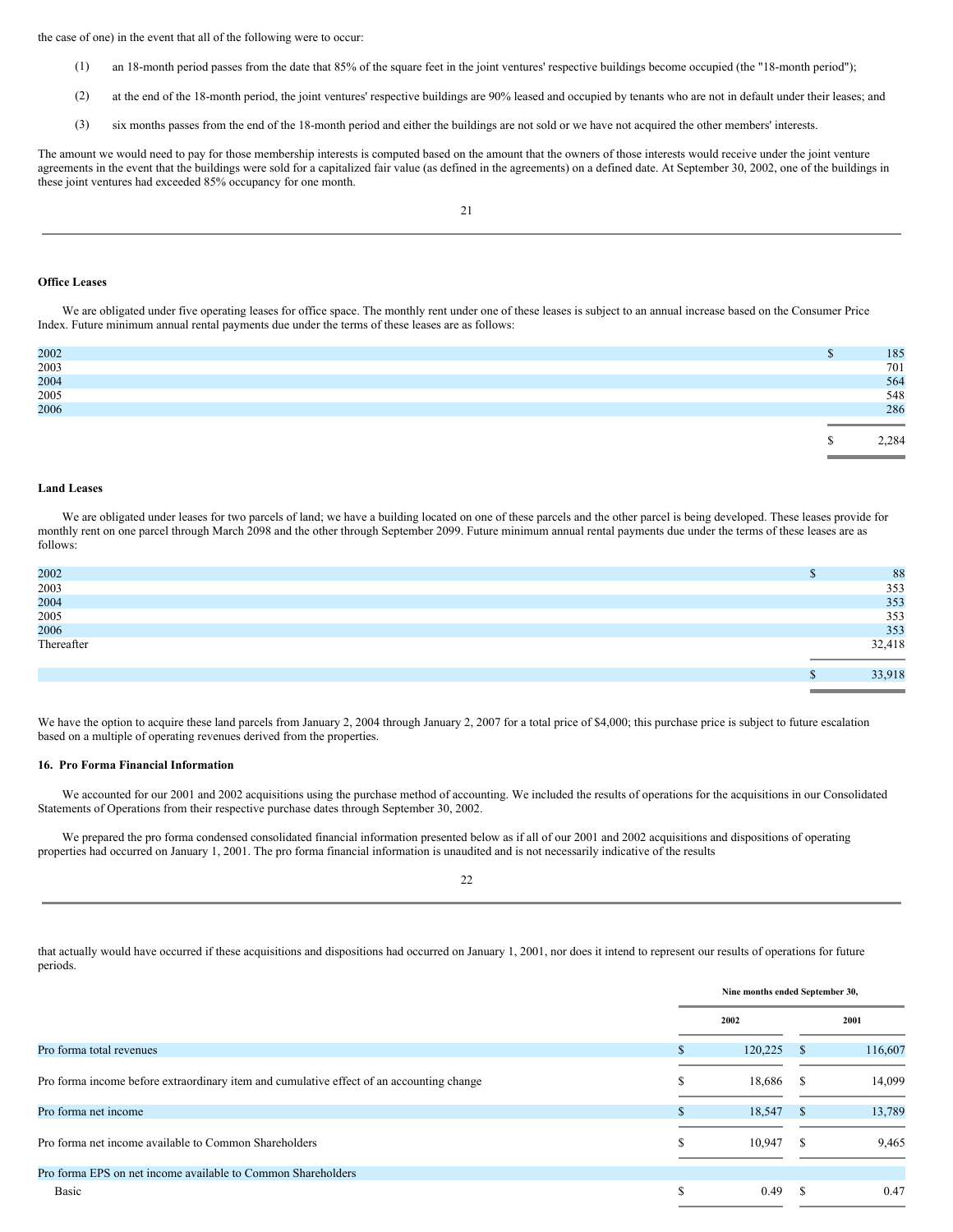23

# <span id="page-15-0"></span>**Item 2. Management's Discussion and Analysis of Financial Condition and Results of Operations**

In this section, we discuss our financial condition and results of operations for the three and nine months ended September 30, 2002. This section includes discussions on, among other things:

- why various components of our Consolidated Statements of Operations changed for the three and nine months ended September 30, 2002 compared to the same periods in 2001;
- what our primary sources and uses of cash were in the nine months ended September 30, 2002;
- how we raised cash for acquisitions and other capital expenditures during the nine months ended September 30, 2002;
- how we intend to generate cash for short and long-term capital needs; and
- the computation of our funds from operations.

You should refer to our consolidated financial statements and the operating data variance analysis table set forth below as you read this section.

This section contains "forward-looking" statements, as defined in the Private Securities Litigation Reform Act of 1995, that are based on our current expectations, estimates and projections about future events and financial trends affecting the financial condition of our business. Statements that are not historical facts, including statements about our beliefs and expectations, are forward-looking statements. These statements are not guarantees of future performance, events or results and involve potential risks and uncertainties. Accordingly, actual results may differ materially from those addressed in the forward-looking statements. We undertake no obligation to publicly update forwardlooking statements, whether as a result of new information, future events or otherwise.

Important factors that may affect these expectations, estimates or projections include, but are not limited to: our ability to borrow on favorable terms; general economic and business conditions, which will, among other things, affect office property demand and rents, tenant creditworthiness, interest rates and financing availability; adverse changes in the real estate markets including, among other things, increased competition with other companies; risks of real estate acquisition and development; governmental actions and initiatives and environmental requirements.

<span id="page-15-1"></span>24

# **Corporate Office Properties Trust Operating Data Variance Analysis (Dollars for this table are in thousands, except per share data)**

|                                                                                                                 |                           | Three Months Ended September 30, |          |          | Nine Months Ended September 30, |           |          |                         |  |  |  |
|-----------------------------------------------------------------------------------------------------------------|---------------------------|----------------------------------|----------|----------|---------------------------------|-----------|----------|-------------------------|--|--|--|
|                                                                                                                 | 2002                      | 2001                             | Variance | % Change | 2002                            | 2001      | Variance | $\frac{0}{0}$<br>Change |  |  |  |
| <b>Real Estate Operations:</b>                                                                                  |                           |                                  |          |          |                                 |           |          |                         |  |  |  |
| Revenues                                                                                                        |                           |                                  |          |          |                                 |           |          |                         |  |  |  |
| Rental revenue                                                                                                  | $\mathbb{S}$<br>34,279 \$ | 29,011 \$                        | 5,268    | 18% \$   | 98,037 \$                       | 80,590 \$ | 17,447   | 22%                     |  |  |  |
| Tenant recoveries and other revenue                                                                             | 4,390                     | 3,754                            | 636      | 17%      | 11,970                          | 10,787    | 1,183    | 11%                     |  |  |  |
| Revenue from real estate operations                                                                             | 38,669                    | 32,765                           | 5,904    | 18%      | 110,007                         | 91,377    | 18,630   | 20%                     |  |  |  |
| Expenses                                                                                                        |                           |                                  |          |          |                                 |           |          |                         |  |  |  |
| Property operating                                                                                              | 12,361                    | 9,656                            | 2,705    | 28%      | 32,907                          | 26,680    | 6,227    | 23%                     |  |  |  |
| Interest and amortization of deferred<br>financing costs                                                        | 11,120                    | 8,739                            | 2,381    | 27%      | 29,885                          | 25,624    | 4,261    | 17%                     |  |  |  |
| Depreciation and other amortization                                                                             | 7,137                     | 5,252                            | 1,885    | 36%      | 20,486                          | 15,109    | 5,377    | 36%                     |  |  |  |
|                                                                                                                 |                           |                                  |          |          |                                 |           |          |                         |  |  |  |
| Expenses from real estate operations                                                                            | 30,618                    | 23,647                           | 6,971    | 29%      | 83,278                          | 67,413    | 15,865   | 24%                     |  |  |  |
| Earnings from real estate operations before<br>equity in income of unconsolidated real<br>estate joint ventures | 8,051                     | 9,118                            | (1,067)  | (12%)    | 26,729                          | 23,964    | 2,765    | 12%                     |  |  |  |
| Equity in income of unconsolidated real                                                                         |                           |                                  |          |          |                                 |           |          |                         |  |  |  |
| estate joint ventures                                                                                           | 138                       | 27                               | 111      | 411%     | 134                             | 181       | (47)     | (26%)                   |  |  |  |
| Earnings from real estate operations                                                                            | 8.189                     | 9,145                            | (956)    | $(10\%)$ | 26,863                          | 24,145    | 2,718    | 11%                     |  |  |  |
| Earnings (losses) from service operations                                                                       | 15                        | (378)                            | 393      | 104%     | (179)                           | (564)     | 385      | (68%)                   |  |  |  |
| General and administrative expense                                                                              | (815)                     | (1, 347)                         | 532      | (39%)    | (4,925)                         | (4,122)   | (803)    | 19%                     |  |  |  |
| Gain on sales of real estate                                                                                    | 796                       |                                  | 796      | N/A      | 1,742                           | 1,596     | 146      | 9%                      |  |  |  |
| Income before minority interests, income<br>taxes, extraordinary item and cumulative                            |                           |                                  |          |          |                                 |           |          |                         |  |  |  |
| effect of accounting change                                                                                     | 8,185                     | 7,420                            | 765      | 10%      | 23,501                          | 21,055    | 2,446    | 12%                     |  |  |  |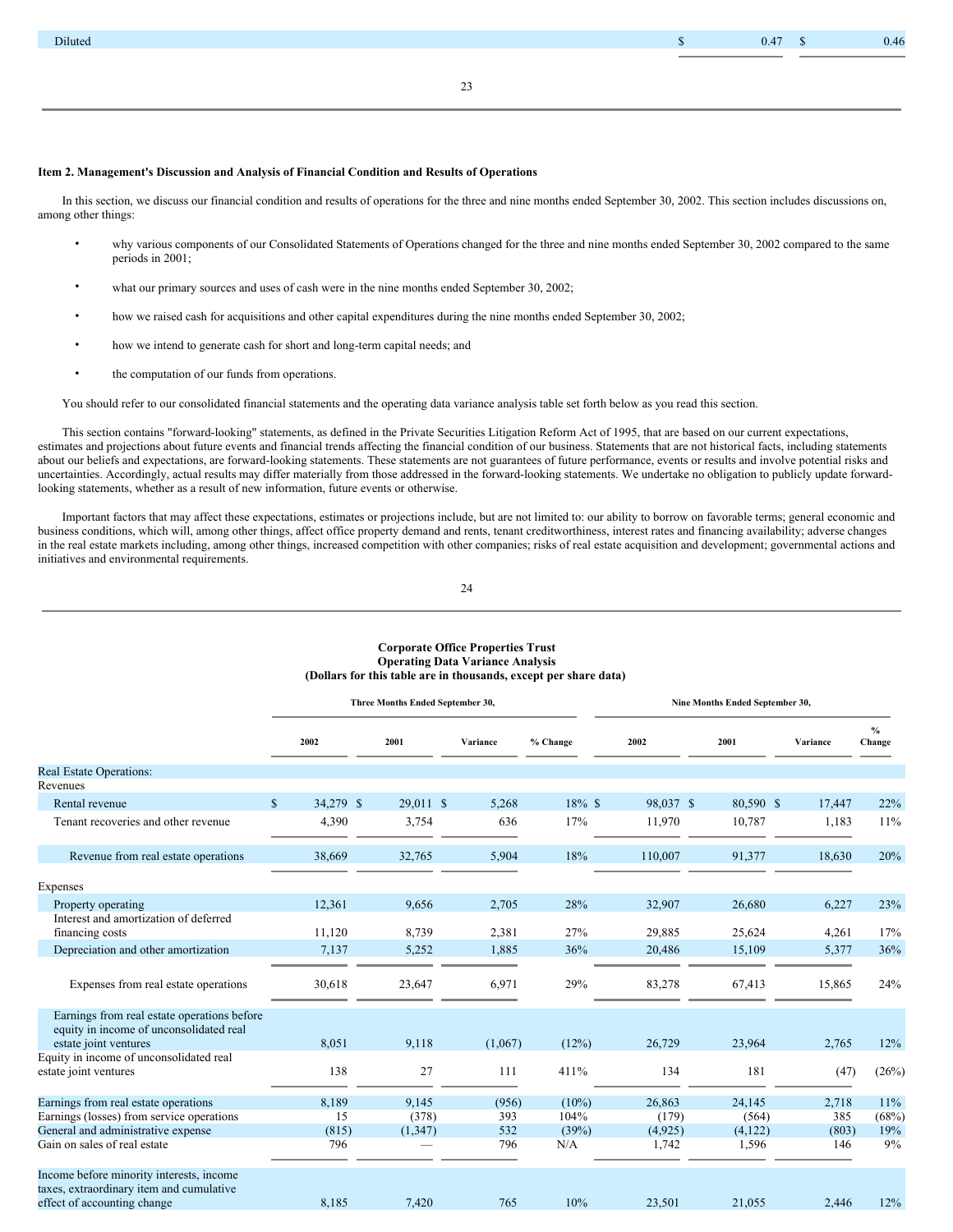| Minority interests                          |              | (2,012)    | (2,279)            |    | 267    | (12%)      | (6,064)            | (6, 849)           |         | 785  | $(11\%)$  |
|---------------------------------------------|--------------|------------|--------------------|----|--------|------------|--------------------|--------------------|---------|------|-----------|
| Income tax (expense) benefit, net           |              | (9)        | 81                 |    | (90)   | $(111\%)$  | 43                 | 133                |         | (90) | (68%)     |
| Extraordinary item—loss on early retirement |              |            |                    |    |        |            |                    |                    |         |      |           |
| of debt, net                                |              | (2)        |                    |    | (2)    | N/A        | (139)              | (136)              |         | (3)  | $2\%$     |
| Cumulative effect of accounting change, net |              |            |                    |    |        |            |                    | (174)              |         | 174  | $(100\%)$ |
|                                             |              |            |                    |    |        |            |                    |                    |         |      |           |
| Net income                                  |              | 6,162      | 5,222              |    | 940    | 18%        | 17,341             | 14,029             | 3,312   |      | 24%       |
| Preferred Share dividends                   |              | (2, 533)   | (1,830)            |    | (703)  | 38%        | (7,600)            | (4,324)            | (3,276) |      | 76%       |
|                                             |              |            |                    |    |        |            |                    |                    |         |      |           |
| Net income available to Common              |              |            |                    |    |        |            |                    |                    |         |      |           |
| Shareholders                                | \$           | $3,629$ \$ | 3,392 \$           |    | 237    | $7\%$ \$   | 9,741 \$           | $9,705$ \$         |         | 36   | $0\%$     |
|                                             |              |            |                    |    |        |            |                    |                    |         |      |           |
| Basic earnings per Common Share             |              |            |                    |    |        |            |                    |                    |         |      |           |
| Income before extraordinary item and        |              |            |                    |    |        |            |                    |                    |         |      |           |
| cumulative effect of accounting change      | \$           | 0.16S      | 0.17S              |    | (0.01) | $(6\%)$ \$ | 0.44S              | 0.50 S             | (0.06)  |      | (12%)     |
| Net income available to Common              |              |            |                    |    |        |            |                    |                    |         |      |           |
| <b>Shareholders</b>                         | $\mathbb{S}$ | $0.16$ \$  | $0.17 \text{ }$ \$ |    | (0.01) | $(6\%)$ \$ | $0.44 \text{ }$ \$ | $0.48 \text{ }$ \$ | (0.04)  |      | (8%)      |
| Diluted earnings per Common Share           |              |            |                    |    |        |            |                    |                    |         |      |           |
| Income before extraordinary item and        |              |            |                    |    |        |            |                    |                    |         |      |           |
| cumulative effect of accounting change      | $\mathbb{S}$ | $0.15$ \$  | $0.16$ \$          |    | (0.01) | $(6\%)$ \$ | $0.42 \text{ } $$  | $0.48 \text{ }$ \$ | (0.06)  |      | (13%)     |
| Net income available to Common              | \$           | 0.15 S     | 0.16 S             |    | (0.01) | $(6\%)$ \$ | $0.42 \text{ }$ \$ | 0.47 S             | (0.05)  |      | $(11\%)$  |
| Shareholders                                |              |            |                    |    |        |            |                    |                    |         |      |           |
|                                             |              |            |                    | 25 |        |            |                    |                    |         |      |           |
|                                             |              |            |                    |    |        |            |                    |                    |         |      |           |

# **Results of Operations**

The economic slowdown in the United States has impacted our 2002 operations primarily by decreasing occupancy in certain of our properties, which in turn has led to decreased revenues in those properties. While we ended each of the quarters in 2001 with an average occupancy rate of 97%, our average occupany rate at the end of the three quarters in 2002 was 94%. Lower occupancy rates and the resulting increased competition for tenants in our operating segments are also placing downwards pressure on rental rates in most of these segments, which will impact us further as we lease vacant space and renew leases scheduled to expire on occupied space. Our exposure to continued pressure on occupancy and rental rates in the short term is reduced somewhat by the fact that as of September 30, 2002, leases on only 14% of our occupied square feet were scheduled to expire before 2004. We have deferred certain discretionary capital improvement and repair and maintenance projects on our operating properties as a means of offsetting a portion of the decrease in revenues.

The United States defense industry (comprised of the United States Department of Defense and defense contractors) continues to expand in our Baltimore/Washington Corridor segment; the industry's expansion has helped us maintain high occupancy levels in that segment, despite an otherwise softening leasing environment. Due to our increased leasing to tenants in the defense industry, that industry represents approximately 36% of our total annualized rental revenue at September 30, 2002; we expect the percentage of our total annualized rental revenue derived from the defense industry to continue to increase. While much of the annualized rental revenue derived from the defense industry is from leases carrying terms of longer than three years, a downturn of business in that industry could have a materially adverse effect on our ability to continue to maintain occupancy levels in our Baltimore/Washington Corridor segment as leases expire, which in turn could impact our financial performance.

# *Comparison of the three months ended September 30, 2002 and 2001*

Our revenue from real estate operations increased \$5.9 million or 18%, substantially all of which was attributable to rental revenue. Included in this change are the following:

- \$7.3 million increase attributable to 21 properties acquired and five newly-constructed properties placed in service since June 30, 2001; this increase is net of an \$850,000 decrease in revenue from the early termination of leases in these properties;
- \$722,000 decrease attributable to lower fees earned for certain nonrecurring real estate services;
- \$517,000 decrease attributable to 84 properties owned and operational throughout both reporting periods due primarily to decreased property occupancy; this represents a 2% decrease in total revenue for these properties; and
- \$246,000 decrease attributable to properties sold.

Our expenses from real estate operations increased \$7.0 million or 29% due to the effects of the increases in property operating expenses, interest expense and amortization of deferred financing costs and depreciation and other amortization described below.

Our property operating expenses increased \$2.7 million or 28%. Included in this change are the following:

- \$2.8 million increase attributable to 21 properties acquired and five newly-constructed properties placed in service since June 30, 2001;
- \$97,000 decrease attributable to properties sold; and
	- \$3,000 decrease attributable to 84 properties owned and operational throughout both reporting periods; this change includes the following:
	- \$292,000, or 41%, decrease in exterior repair and grounds maintenance due primarily to fewer projects undertaken;
	- $$210,000$ , or  $9\%$ , increase in utilities; and

• \$115,000, or 7%, increase in real estate taxes.

Our interest expense and amortization of deferred financing costs increased \$2.4 million or 27% due primarily to a 32% increase in our average outstanding debt balance resulting from our 2001 and 2002 acquisitions and construction activity, offset by a decrease in our weighted-average interest rates from 7.1% to 6.5%. Our depreciation and other amortization expense increased \$1.9 million or 36%, \$1.6 million of which is attributable to 21 properties acquired and five newly-constructed properties placed in service since June 30, 2001.

Our general and administrative expense decreased \$532,000 or 39%. The decrease is primarily attributable to the following equity compensation items:

• \$563,000 decrease associated with officer Common Share awards resulting mostly from <sup>a</sup> lengthening of the awards' vesting schedule completed during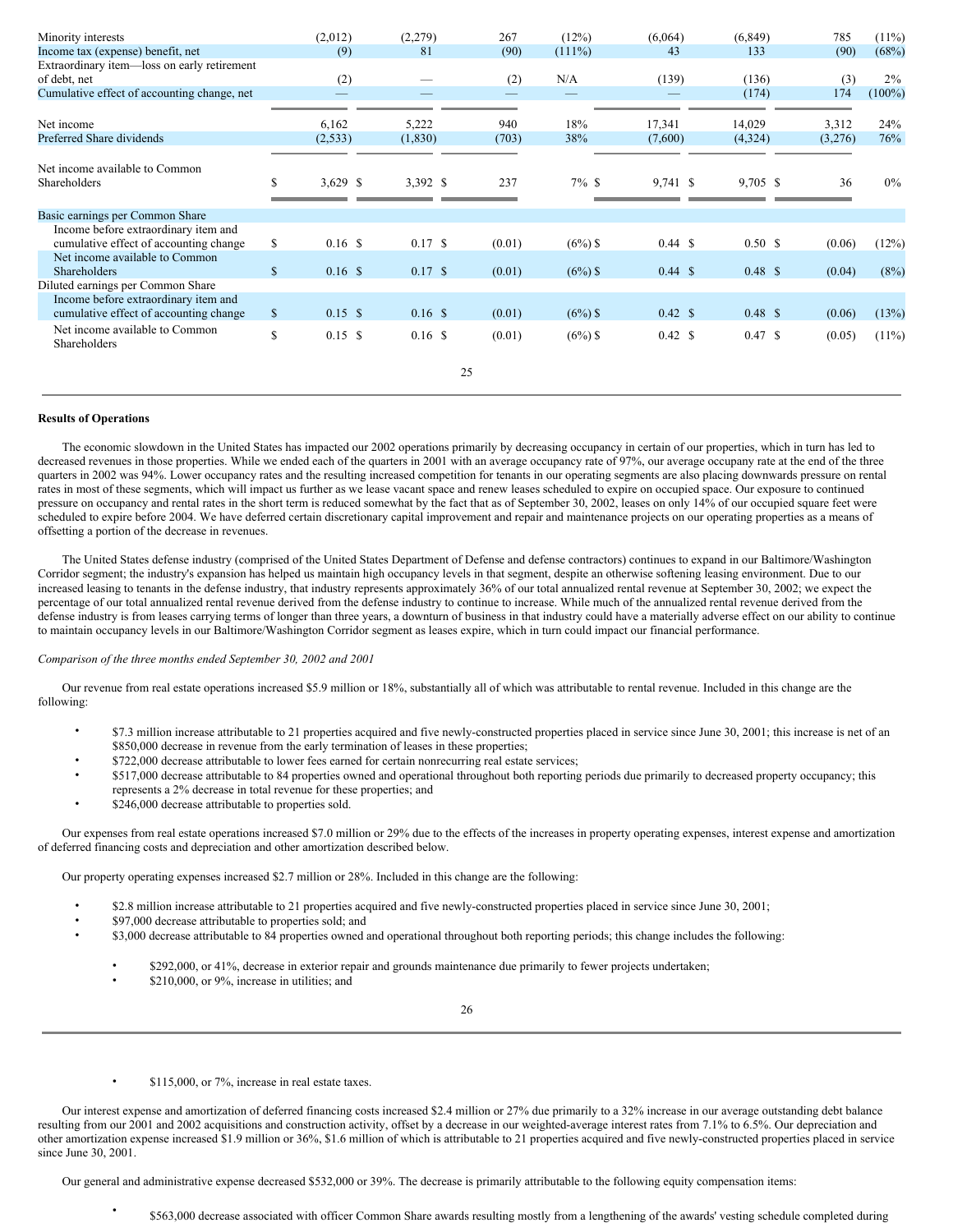the three months ended September 30, 2002. The lengthening of the vesting schedule decreased the number of shares vesting in 2002 (as well as other future years), which in turn decreased our Common Share awards expense; this decrease in expense did not result in a cash benefit to us. Approximately \$420,000 of the decrease in Common Share awards expense will be nonrecurring; and

\$259,000 decrease in expense resulting from our redemption of Common Share options; these options were re-priced in prior years and therefore subject to variable award accounting prior to their redemption. We paid \$694,000 to the option holders in connection with this redemption.

The decreases in general and administrative expense described above were offset by a \$145,000 increase in employee bonus expense.

Income before minority interests, income taxes, extraordinary item and cumulative effect of accounting change increased \$765,000 or 10% due to a \$796,000 increase in gain from sales of real estate due to no such sales occurring in the prior period, offset slightly by the other factors described above. The amounts reported for minority interests on our Consolidated Statements of Operations represent primarily the portion of the Operating Partnership's net income not allocated to us. Our income allocation to minority interests before giving effect to income tax, extraordinary item and cumulative effect of accounting change decreased \$267,000 or 12%; this decrease is primarily attributable to the increase in our ownership of the Operating Partnership.

Our net income available to Common Shareholders increased \$237,000 or 7% reflecting the factors discussed above, offset by a \$703,000 increase in Preferred Share dividends resulting from our issuance of a new series of preferred shares in September 2001. Basic and diluted earnings per Common Share decreased 6% due to the impact of additional Common Shares outstanding in the current period exceeding the increase in net income available to Common Shareholders.

#### *Comparison of the nine months ended September 30, 2002 and 2001*

Our revenue from real estate operations increased \$18.6 million or 20%, substantially all of which was attributable to rental revenue. Included in this change are the following:

- \$22.7 million increase attributable to 23 properties acquired and eight newly-constructed properties placed in service during 2001 and 2002;
- \$1.8 million decrease attributable to lower fees earned for certain nonrecurring real estate services;
- \$1.4 million decrease attributable to 79 properties owned and operational throughout both reporting periods due primarily to decreased property occupancy; this represents a 2% decrease in total revenue for these properties; and

27

• \$1.0 million decrease attributable to properties sold.

Our expenses from real estate operations increased \$15.9 million or 24% due to the effects of the increases in property operating expenses, interest expense and amortization of deferred financing costs and depreciation and other amortization described below.

Our property operating expenses increased \$6.2 million or 23%. Included in this change are the following:

- \$7.4 million increase attributable to 23 properties acquired and eight newly-constructed properties placed in service during 2001 and 2002;
	- \$881,000 decrease attributable to 79 properties owned and operational throughout both reporting periods, a 4% decrease for these properties; this decrease includes the following:
		- \$496,000, or 33%, decrease in exterior repair and grounds maintenance due primarily to fewer projects undertaken;
		- \$440,000, or 73%, decrease in snow removal due to less snow in 2002;
		- \$249,000, or 7%, decrease in cleaning due mostly to service no longer needed in vacated space;
		- \$233,000, or 5%, increase in real estate taxes;
		- \$223,000, or 40%, increase in property administrative costs due to increased general and administrative costs associated with employees engaged in property operating activities; and
		- \$217,000, or 4%, decrease in utilities.
	- \$300,000 decrease attributable to properties sold.

Our interest expense and amortization of deferred financing costs increased \$4.3 million or 17% due primarily to a 27% increase in our average outstanding debt balance resulting from our 2001 and 2002 acquisition and construction activity, offset by a decrease in our weighted-average interest rates from 7.4% to 6.5%. Our depreciation and other amortization expense increased \$5.4 million or 36%, \$4.3 million of which is attributable to 23 properties acquired and eight newly-constructed properties placed in service during 2001 and 2002.

Our general and administrative expense increased \$803,000 or 19%, \$675,000 of which is attributable to additional employee bonus expense, including additional discretionary bonuses awarded to officers in the current period that were associated with performance in the prior year.

Income before minority interests, income taxes, extraordinary item and cumulative effect of accounting change increased \$2.4 million or 12% primarily as a result of the above factors, along with a \$146,000 increase in gain from sales of real estate. Our income allocation to minority interests before giving effect to income tax, extraordinary item and cumulative effect of accounting change decreased \$785,000 or 11%; this decrease is primarily attributable to the increase in our ownership of the Operating Partnership.

Our net income available to Common Shareholders increased \$36,000 reflecting the factors discussed above, combined with the net effect of the following:

- \$3.3 million increase in Preferred Share dividends resulting from our issuance of three new series of preferred shares in 2001; and
- \$174,000 decrease in expense due to the cumulative effect of an accounting change from our adoption of Statement of Financial Accounting Standards No. 133, "Accounting for Derivative Instruments and Hedging Activities" in the prior year.

Basic and diluted earnings per Common Share decreased due to additional Common Shares outstanding in the current period.

### **Liquidity and Capital Resources**

Cash provided from operations is our primary source of liquidity to fund dividends and distributions, pay debt service and fund working capital requirements. We expect to continue to use cash provided by operations to meet our short-term capital needs, including all property expenses, general and administrative expenses, debt service, dividend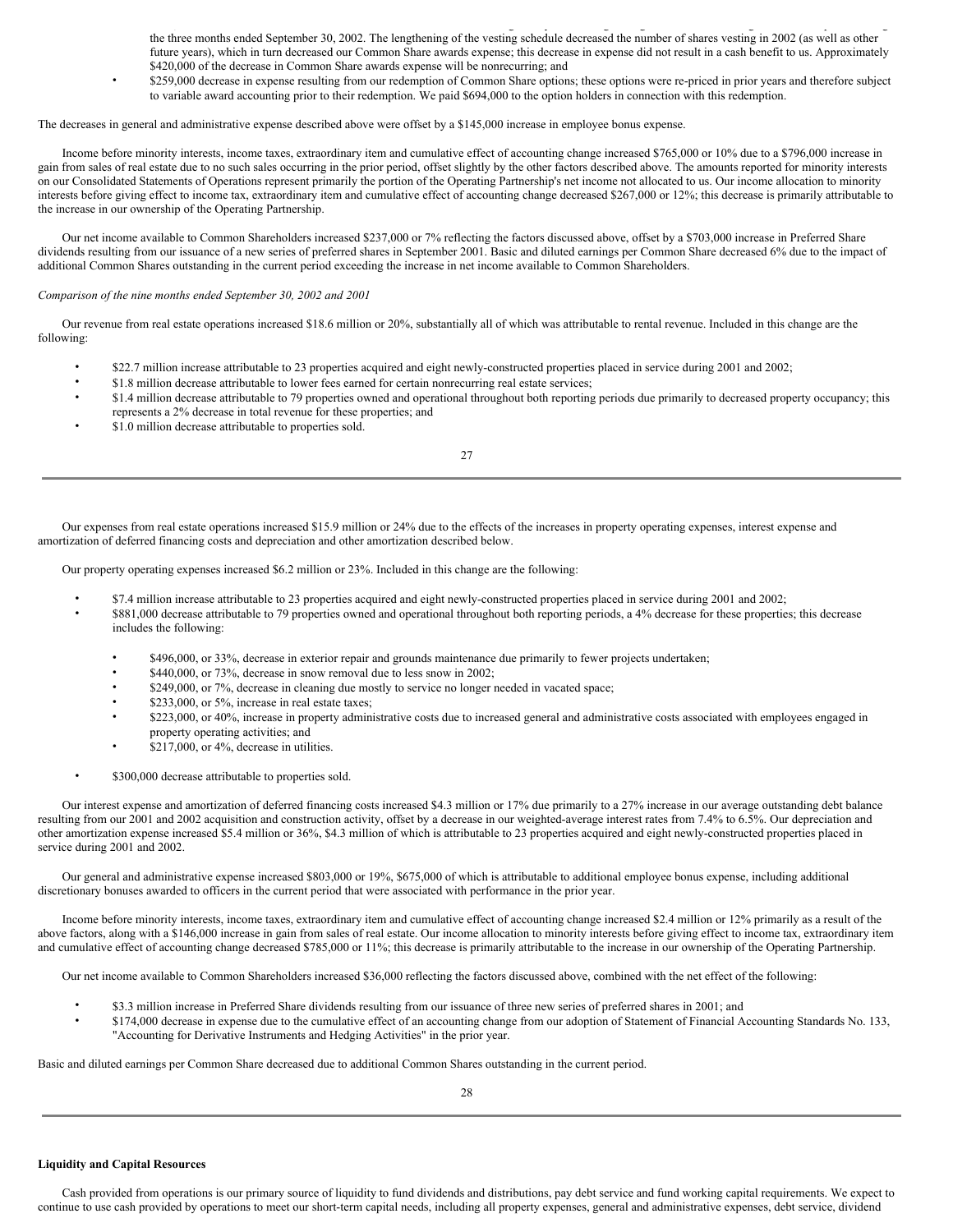and distribution requirements and recurring capital improvements and leasing commissions. We do not anticipate borrowing to meet these requirements. Factors that could negatively affect our ability to generate cash from operations in the future are discussed in our 2001 Annual Report on Form 10-K.

We historically have financed our long-term capital needs, including property acquisitions and construction activity, through a combination of the following:

- cash from operations;
- borrowings from our secured revolving credit facility with Bankers Trust Company (the "Revolving Credit Facility");
- borrowings from new loans;
- additional equity issuances of Common Shares, Preferred Shares, Common Units and/or Preferred Units;
- contributions from outside investors into real estate joint ventures; and
- proceeds from sales of properties.

We often use our Revolving Credit Facility to initially finance much of our investing and financing activities. We then pay down our Revolving Credit Facility using proceeds from long-term borrowings collateralized by our properties as attractive financing conditions arise and equity issuances as attractive equity market conditions arise. Amounts available under the Revolving Credit Facility are generally computed based on 65% of the appraised value of properties pledged as collateral. As of November 7, 2002, the maximum amount available under our Revolving Credit Facility is \$150.0 million, of which \$18.5 million is unused.

We own real estate through joint ventures when suitable equity partners are available at attractive terms. We use joint ventures primarily for properties undergoing construction or development and, upon completion of construction and development activities, the properties are acquired by us or sold to third parties. The primary business purpose behind the use of such joint ventures is to leverage our equity funding of such projects and reduce the risk of construction and development activities; another purpose in some of these joint ventures is to make use of the expertise of our joint venture partner in managing the entity's activities. In some of these joint ventures, the joint venture partner acts as project manager during construction and development activities and property manager once the building becomes operational; in other cases, we serve the role of project manager and property manager. All of our joint ventures have a two-member management committee responsible for making all major decisions, and we control one of the two positions in all of these joint ventures. The joint venture partners in four of our five real estate joint ventures in place at September 30, 2002 are controlled by an entity that owns, manages, leases and develops properties primarily in the Baltimore/Washington Corridor and acts as project manager for these joint ventures. The joint venture partner in our other real estate joint venture is also controlled by an entity that owns, manages and leases properties; we act as project manager for this joint venture. See Notes 5 and 15 to our consolidated financial statements for additional information pertaining to our real estate joint venture investments.

Factors that could negatively affect our ability to finance our long-term capital needs in the future are discussed in our 2001 Annual Report on Form 10-K.

29

Mortgage and other loans payable at September 30, 2002 consist of the following (dollars in thousands):

|                                                                                                                                                                                            | $\mathcal{S}$ |                   |
|--------------------------------------------------------------------------------------------------------------------------------------------------------------------------------------------|---------------|-------------------|
| Bankers Trust Company, Revolving Credit Facility, LIBOR + 1.75%, maturing March 2004 <sup>1)</sup><br>Teachers Insurance and Annuity Association of America, 6.89%, maturing November 2008 |               | 125,000<br>79,418 |
| Teachers Insurance and Annuity Association of America, 7.72%, maturing October 2006                                                                                                        |               | 57,418            |
|                                                                                                                                                                                            |               |                   |
| KeyBank National Association, LIBOR + 1.75%, maturing November 2003 <sup>(1)</sup>                                                                                                         |               | 36,000            |
| Metropolitan Life Insurance Company, 6.91%, maturing June 2007<br>Teachers Insurance and Annuity Association of America, 7.0%, maturing March 2009                                         |               | 33,871<br>33,859  |
| State Farm Life Insurance Company, 6.51%, maturing August 2012                                                                                                                             |               | 27,676            |
|                                                                                                                                                                                            |               |                   |
| Mutual of New York Life Insurance Company, 7.79%, maturing August 2004 <sup>(1)</sup>                                                                                                      |               | 26.643            |
| Transamerica Life Insurance and Annuity Company, 7.18%, maturing August 2009<br>State Farm Life Insurance Company, 7.9%, maturing April 2008                                               |               | 26,101            |
|                                                                                                                                                                                            |               | 25,471            |
| KeyBank National Association, LIBOR + 2%, maturing March $2003^{(2)}$                                                                                                                      |               | 24,158            |
| Chevy Chase Bank, F.S.B., LIBOR + $1.6\%$ , July 2003 <sup>(3)</sup>                                                                                                                       |               | 22,000            |
| Transamerica Occidental Life Insurance Company, 7.3%, maturing May 2008                                                                                                                    |               | 20,754            |
| Allstate Life Insurance Company, 6.93%, maturing July 2008                                                                                                                                 |               | 20,591            |
| Transamerica Life Insurance and Annuity Company, 8.3%, maturing October 2005                                                                                                               |               | 17,190            |
| KeyBank National Association, LIBOR + $2\%$ , maturing August 2003 <sup>(1)</sup>                                                                                                          |               | 16,000            |
| Northwestern Mutual Life Insurance Company, 7.0%, maturing February 2010                                                                                                                   |               | 15,968            |
| Allstate Life Insurance Company, 7.14%, maturing September 2007                                                                                                                            |               | 15,740            |
| IDS Life Insurance Company, 7.9%, maturing March 2008                                                                                                                                      |               | 13,323            |
| SunTrust Bank, LIBOR + 1.5%, maturing July 2003 <sup>(3)</sup>                                                                                                                             |               | 12,000            |
| Bank of America, LIBOR + 1.75%, maturing December $2002^{(1)(4)}$                                                                                                                          |               | 11,470            |
| Allfirst Bank, LIBOR + 1.75%, maturing April 2003 <sup>(1)(5)</sup>                                                                                                                        |               | 10,976            |
| Provident Bank of Maryland, LIBOR + 1.75%, maturing July 2003 <sup>(6)</sup>                                                                                                               |               | 9.041             |
| Teachers Insurance and Annuity Association of America, 8.35%, maturing October 2006                                                                                                        |               | 7,772             |
| Allfirst Bank, LIBOR + 1.75%, maturing July 2003                                                                                                                                           |               | 6,457             |
| Aegon USA Realty Advisors, Inc., 8.29%, maturing May 2007                                                                                                                                  |               | 5,717             |
| Citibank Federal Savings Bank, 6.93%, maturing July 2008                                                                                                                                   |               | 4,903             |
| Constellation Real Estate, Inc., Prime rate, maturing January 2003                                                                                                                         |               | 3,000             |
| Seller loan, 8.0%, maturing May 2007                                                                                                                                                       |               | 1,516             |
|                                                                                                                                                                                            |               |                   |
|                                                                                                                                                                                            |               | 710.033           |

(1) May be extended for a one-year period, subject to certain conditions.<br>(2) May be extended for a six-month period, subject to certain conditions

- May be extended for a six-month period, subject to certain conditions.
- (3) May be extended for two six-month periods, subject to certain conditions.
- (4) Construction loan with a total commitment of \$15,750.
- (5) Loan with a total commitment of \$12,000.

<sup>(6)</sup> Construction loan with a total commitment of \$10,400.

We have guaranteed the repayment of \$254.2 million of the mortgage and other loans payable set forth above.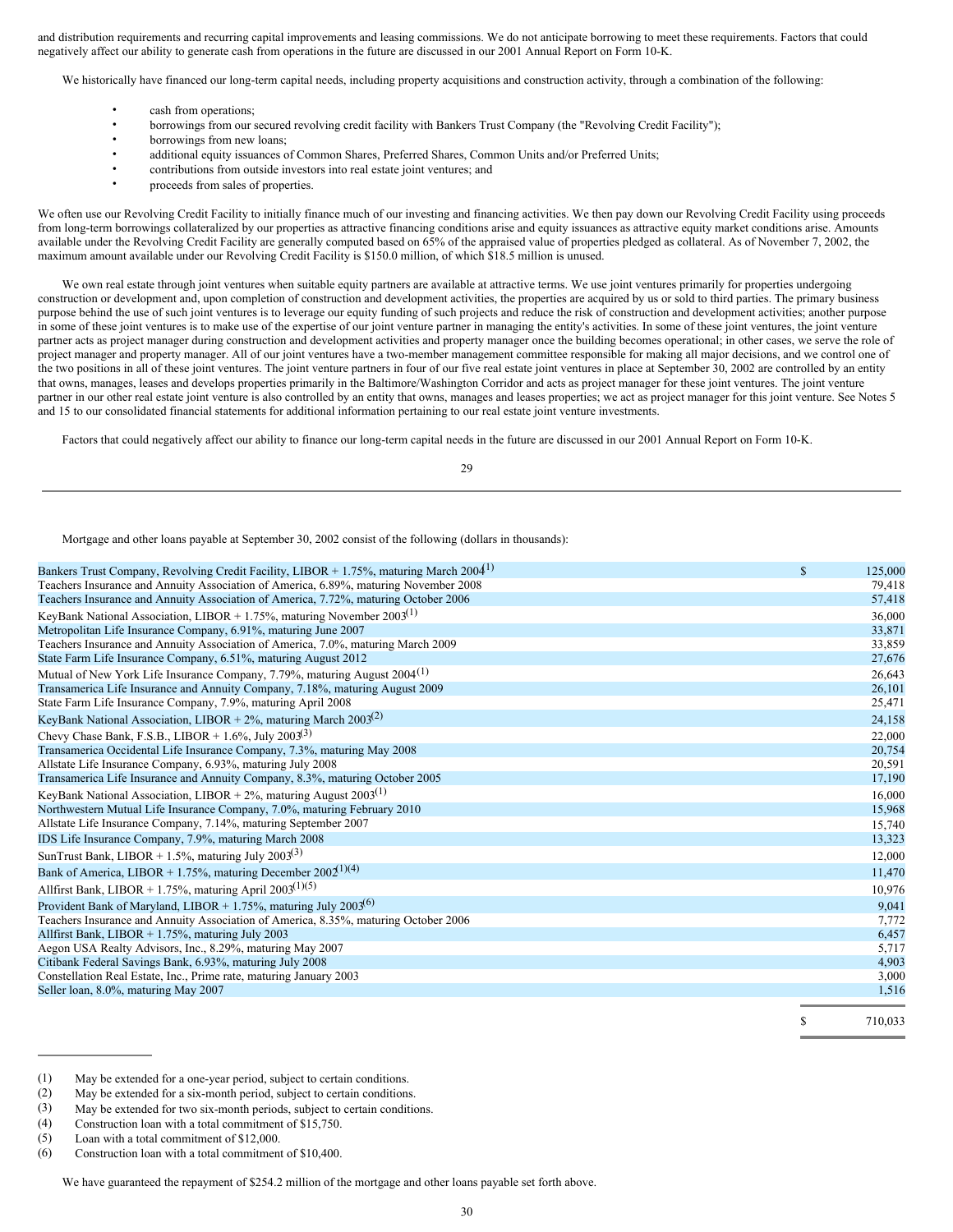The following table summarizes our material contractual cash obligations and other commitments at September 30, 2002 (in thousands):

|                                                                     |    | For the Periods Ended December 31, |               |                   |                 |                                 |            |                          |    |              |  |
|---------------------------------------------------------------------|----|------------------------------------|---------------|-------------------|-----------------|---------------------------------|------------|--------------------------|----|--------------|--|
|                                                                     |    | 2002                               |               | $2003$ to<br>2004 | 2005 to<br>2006 |                                 | Thereafter |                          |    | <b>Total</b> |  |
| <b>Contractual cash obligations</b>                                 |    |                                    |               |                   |                 |                                 |            |                          |    |              |  |
| Mortgage loans payable $(1)$                                        | S. | 13,473                             | <sup>S</sup>  | 306,554           | <sup>\$</sup>   | 93,422                          | S          | 296,584                  | -S | 710,033      |  |
| Construction costs on construction projects underway <sup>(2)</sup> |    | 3,723                              |               | _                 |                 |                                 |            |                          |    | 3,723        |  |
| Capital lease obligations $(3)$                                     |    | 9                                  |               | 67                |                 | 18                              |            | $\overline{\phantom{a}}$ |    | 94           |  |
| Operating leases $^{(3)}$                                           |    | 273                                |               | 1,971             |                 | 1,540                           |            | 32,418                   |    | 36,202       |  |
| Total contractual cash obligations                                  | S  | 17,478                             | <sup>\$</sup> | 308,592           | S.              | 94,980                          | <b>S</b>   | 329,002                  | -S | 750,052      |  |
| <b>Other commitments</b>                                            |    |                                    |               |                   |                 |                                 |            |                          |    |              |  |
| Guarantees of joint venture loans <sup>(4)</sup>                    | S  |                                    |               | 7,979             | <sup>\$</sup>   | $\hspace{0.1mm}-\hspace{0.1mm}$ |            |                          |    | 7,979        |  |

(1) Our 2002 loan maturities include an \$11.5 million construction loan maturity in December that may be extended for a one-year period, subject to certain conditions; we expect to complete an agreement with the lender to extend this loan for a one-year period. We expect to make payments on our other 2002 loan maturities using cash generated from operations.

(2) We expect to pay costs on construction projects underway primarily using existing construction loan facilities in place (see discussion below).

(3) We expect to pay these items using cash generated from operations.<br>  $(4)$  We do not expect to have to fulfill our obligations as guarantor of io

We do not expect to have to fulfill our obligations as guarantor of joint venture loans.

In addition to the contractual obligations set forth above, we also had the following commitments at September 30, 2002:

- In the event that costs to complete construction of a building owned by one of our joint ventures exceed amounts funded by existing credit facilities and member investments previously made, we will be responsible for making additional investments in this joint venture of up to \$4.0 million.
- We may need to make our share of additional investments in our real estate joint ventures (generally based on our percentage ownership) in the event that additional funds are needed. In the event that the other members of these joint ventures do not pay their share of investments when additional funds are needed, we may then need to make even larger investments in these joint ventures.
	- In four of our joint ventures, we would be obligated to acquire the membership interests of those joint ventures not owned by us (20% in the case of three and 50% in the case of one) in the event that all of the following were to occur:
		- (1) an 18-month period passes from the date that 85% of the square feet in the joint ventures' respective buildings become occupied (the "18-month period");
		- (2) at the end of the 18-month period, the joint ventures' respective buildings are 90% leased and occupied by tenants who are not in default under their leases; and
		- (3) six months passes from the end of the 18-month period and either the buildings are not sold or we have not acquired the other members' interests.

The amount we would need to pay for those membership interests is computed based on the amount that the owners of those interests would receive under the joint venture agreements in the event that the buildings were sold for a capitalized fair value (as defined in the agreements) on a defined date. At September 30, 2002, one of the buildings in these joint ventures had exceeded 85% occupancy for one month.

• At September 30, 2002, we had \$6.7 million in secured letters of credit with Bankers Trust Company for the purpose of further securing one of our mortgage loans payable with Teachers Insurance and Annuity Association of America ("TIAA"). We expect that these letters of credit will be canceled by December 2002 when we add an additional building as security for the TIAA mortgage loan payable.

We had no other material contractual obligations as of September 30, 2002 besides the items discussed above and tenant improvements and leasing costs in the ordinary course of business.

In October 2002, we became committed to obtain mortgage loans from Allstate Life Insurance Company and its affiliates totaling \$49.0 million. These loans will carry an interest rate of 5.6% over a 10-year term. We expect to use the proceeds from these loans to repay other mortgage loans.

# *Investing and financing activities for the nine months ended September 30, 2002*

During the nine months ended September 30, 2002, we acquired nine office buildings totaling 839,364 square feet for \$107.3 million, two parcels of land for \$7.4 million and a leasehold interest carrying a right to purchase an additional parcel of land for \$466,000. These acquisitions were financed using the following:

- \$62.6 million in borrowings on our Revolving Credit Facility;
- \$46.7 million from new and assumed mortgage loans payable; and
- cash reserves for the balance.

During the nine months ended September 30, 2002, we completed the construction of four office buildings totaling 382,131 square feet (excluding one building completed by a joint venture). Costs incurred on these buildings through September 30, 2002 total \$60.1 million. These costs were funded in part using \$36.3 million in proceeds from three construction loan facilities, \$27.1 million of which was repaid in 2002 using proceeds from a new loan. We also used \$9.6 million in contributions from joint venture partners prior to our acquisition of the joint venture partners' interests in 2002 for \$11.8 million; the acquisition of the joint venture partners' interests was funded using proceeds from a new loan and borrowings on our Revolving Credit Facility. The balance of the costs was funded primarily using proceeds from our Revolving Credit Facility and cash reserves.

As of September 30, 2002, we had construction activities underway on two buildings totaling 152,163 square feet that were 60% operational and 67% pre-leased (excluding the construction activities of two joint ventures). Estimated costs upon completion for these projects total approximately \$28.9 million. Costs incurred on these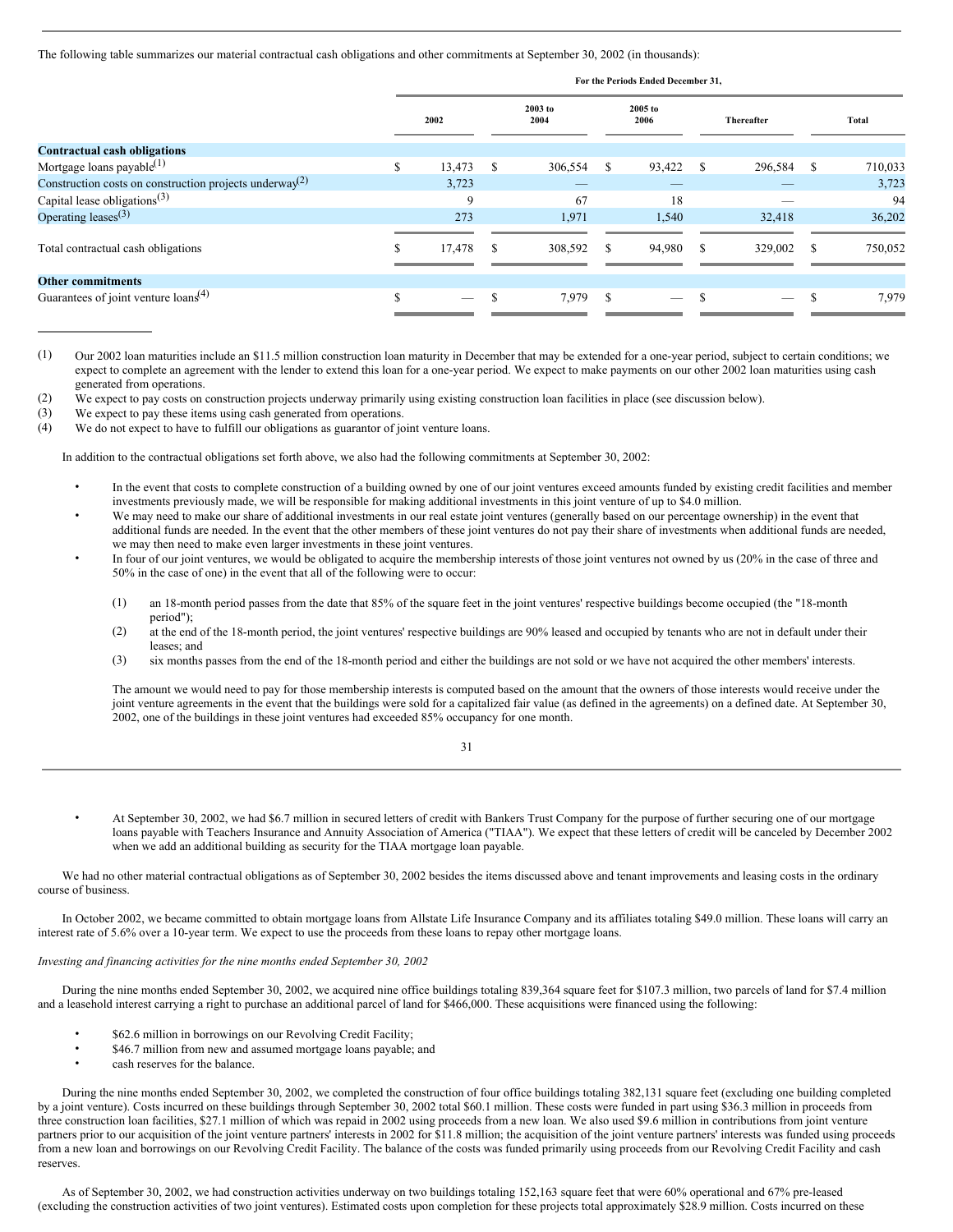buildings through September 30, 2002 total \$25.2 million. We have a construction loan facility in place totaling \$15.8 million to finance the construction of one of these projects; borrowings under this facility total \$11.5 million at September 30, 2002. We also used borrowings from our Revolving Credit Facility and cash reserves funded in part by debt refinancings.

During the nine months ended September 30, 2002, we acquired the remaining 20% interest not previously owned by us in one of our unconsolidated real estate joint ventures, MOR Montpelier LLC, and simultaneously sold the 43,785 square foot building owned by that entity for net proceeds of \$1.1 million. We also acquired a 50% interest in MOR Montpelier 3 LLC, an entity developing a parcel of land located in Columbia, Maryland. Our investments in unconsolidated real estate joint ventures decreased by \$2.4 million during the nine months ended September 30, 2002 due primarily to a reimbursement to us of advances we had previously made to NBP 140, LLC, offset partially by the net effect of the transactions described above.

During the nine months ended September 30, 2002, we sold an office building and three land parcels for \$10.6 million, providing \$2.3 million in mortgage loans to the purchasers. The net proceeds from these sales after transaction costs and the loans provided by us to the purchasers totaled \$7.5 million; these proceeds were used as follows:

• \$3.5 million to pay down our Revolving Credit Facility; and

32

the balance to fund cash reserves.

During the nine months ended September 30, 2002, we borrowed \$168.0 million under mortgages and other loans payable other than our Revolving Credit Facility, the proceeds of which were used as follows:

- \$67.8 million to repay other loans;
- \$40.8 million to pay down our Revolving Credit Facility;
- \$51.3 million to finance acquisitions;
- \$3.3 million to finance construction activities; and
- the balance to fund cash reserves.

On March 5, 2002, we participated in an offering of 10,961,000 Common Shares to the public at a price of \$12.04 per share; Constellation was the owner of 8,876,172 of these shares and 2,084,828 of these shares were newly issued by us. With the completion of this transaction, Constellation, which had been our largest shareholder, no longer owned any of our shares. We contributed the net proceeds from the sale of the newly-issued shares to our Operating Partnership in exchange for 2,084,828 Common Units. The Operating Partnership used most of the proceeds to pay down our Revolving Credit Facility.

#### *Investing and financing activities subsequent to September 30, 2002*

On November 6, 2002 we entered into an interest rate swap agreement with SunTrust Bank that fixes the one-month LIBOR base rate at 2.31% on a notional amount of \$50.0 million. This swap agreement will be effective on January 2, 2003 and carry a two-year term.

#### *Statement of cash flows*

We generated net cash flow from operating activities of \$41.8 million for the nine months ended September 30, 2002, an increase of \$7.0 million from the nine months ended September 30, 2001. Our increase in cash flow from operating activities is due primarily to income generated from our newly-acquired and newly-constructed properties. Our net cash flow used in investing activities for the nine months ended September 30, 2002 increased \$39.8 million from the nine months ended September 30, 2001 due primarily to additional cash outlays of \$62.4 million in connection with purchases of and additions to commercial real estate properties, offset by a \$16.8 million decrease in investments and advances to unconsolidated real estate joint ventures and a \$4.8 million increase in proceeds from sales of real estate. Our increase in net cash flow provided by financing activities for the nine months ended September 30, 2002 of \$30.9 million from the nine months ended September 30, 2001 includes a \$72.5 million decrease in repayments of mortgage and other loans payable and a \$26.7 million increase in proceeds from mortgage and other loans payable, offset by a \$47.9 million decrease in proceeds from the issuance of equity instruments and a \$12.8 million decrease in cash flow associated with other liabilities.

# **Funds From Operations**

We consider Funds from Operations ("FFO") to be meaningful to investors as a measure of the financial performance of an equity REIT when considered with the financial data presented under generally accepted accounting principles ("GAAP"). Under the National Association of Real Estate Investment Trusts' ("NAREIT") definition, FFO means net income (loss) computed using GAAP, excluding gains (or losses) from debt restructuring and sales of real estate, plus real estate-related depreciation and amortization and after adjustments for unconsolidated partnerships and joint ventures, although we have included gains from the sales of properties to the extent such gains related to sales of non-operating properties and development services provided on operating properties. FFO adjusted for the conversion of dilutive securities adjusts FFO assuming conversion of securities that are convertible into our Common Shares when such conversion does not increase our diluted FFO per share in a given

33

period. The FFO we present may not be comparable to the FFO of other REITs since they may interpret the current NAREIT definition of FFO differently or they may not use the current NAREIT definition of FFO. FFO is not the same as cash generated from operating activities or net income determined in accordance with GAAP. FFO is not necessarily an indication of our cash flow available to fund cash needs. Additionally, it should not be used as an alternative to net income when evaluating our financial performance or to cash flow from operating, investing and financing activities when evaluating our liquidity or ability to make cash distributions or pay debt service. Our FFO for the three and nine months ended September 30, 2002 and 2001 are summarized in the following table:

|                                                                                          | For the three months<br>ended September 30, |         |  |         |  | For the nine months<br>ended September 30, |  |         |  |  |
|------------------------------------------------------------------------------------------|---------------------------------------------|---------|--|---------|--|--------------------------------------------|--|---------|--|--|
|                                                                                          |                                             | 2002    |  | 2001    |  | 2002                                       |  | 2001    |  |  |
| (Dollar and shares for this table are in thousands)                                      |                                             |         |  |         |  |                                            |  |         |  |  |
| Income before minority interests, income taxes, extraordinary item and cumulative effect |                                             |         |  |         |  |                                            |  |         |  |  |
| of accounting change                                                                     |                                             | 8,185   |  | 7.420   |  | 23.501                                     |  | 21,055  |  |  |
| Add: Real estate-related depreciation and amortization                                   |                                             | 7.056   |  | 5.186   |  | 20,274                                     |  | 14.924  |  |  |
| Less: Preferred Share dividends                                                          |                                             | (2,533) |  | (1,830) |  | (7,600)                                    |  | (4,324) |  |  |
| Less: Preferred Unit distributions                                                       |                                             | (572)   |  | (572)   |  | (1,716)                                    |  | (1,716) |  |  |
| Minority interests in other consolidated entities                                        |                                             | 104     |  | (7)     |  | 59                                         |  | (61)    |  |  |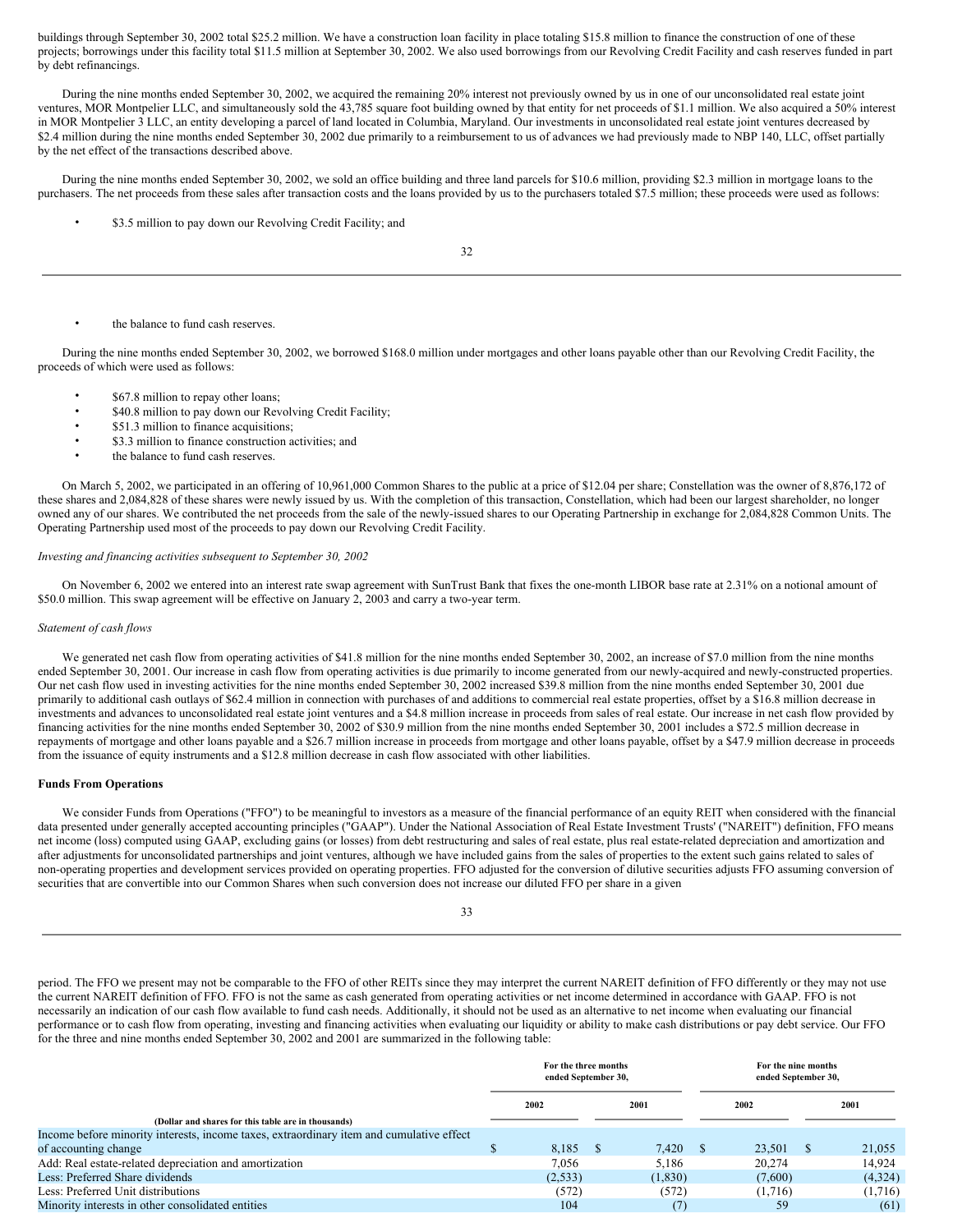| Less: Gain on sales of real estate, excluding development portion $\mathbf{f}^{(1)}$ | (19)         |            | (112)       | (416)        |
|--------------------------------------------------------------------------------------|--------------|------------|-------------|--------------|
| Income tax (expense) benefit, gross                                                  | (12)         | 124        | 65          | 202          |
|                                                                                      |              |            |             |              |
| Funds from operations                                                                | 12,209       | 10,321     | 34,471      | 29,664       |
| Add: Preferred Unit distributions                                                    | 572          | 572        | 1,716       | 1,716        |
| Add: Convertible Preferred Share dividends                                           | 136          | 136        | 408         | 372          |
| Add: restricted Common Share dividends                                               | 71           |            | 208         |              |
| Add: Expense on dilutive share options                                               | 3            | 5          | 36          |              |
|                                                                                      |              |            |             |              |
| Funds from operations assuming conversion of share options, Preferred Units and      |              |            |             |              |
| <b>Preferred Shares</b>                                                              | 12,991       | 11,034     | 36,839      | 31,752       |
| Less: Straight line rent adjustments                                                 | (867)        | (717)      | (2,072)     | (2,223)      |
| Less: Recurring capital improvements                                                 | (1,649)      | (1,211)    | (4,649)     | (3,480)      |
|                                                                                      |              |            |             |              |
| Adjusted funds from operations assuming conversion of share options, Preferred Units |              |            |             |              |
| and Preferred Shares                                                                 | \$<br>10,475 | 9,106<br>S | S<br>30,118 | 26,049<br>-S |
|                                                                                      |              |            |             |              |
| <b>Common Shares</b>                                                                 | 23,029       | 20,141     | 22,215      | 20,070       |
| Conversion of Common Units                                                           | 9,149        | 9,415      | 9,381       | 9,379        |
|                                                                                      |              |            |             |              |
| <b>Common Shares/Units</b>                                                           | 32,178       | 29,556     | 31,596      | 29,449       |
| Conversion of share options                                                          | 978          | 481        | 935         | 343          |
| Conversion of weighted average Preferred Shares                                      | 1,197        | 1,197      | 1,197       | 1,091        |
| Conversion of weighted average Preferred Units                                       | 2,421        | 2,421      | 2,421       | 2,421        |
| Conversion of restricted Common Shares                                               | 317          |            | 317         |              |
|                                                                                      |              |            |             |              |
| Weighted average Common Shares, adjusted for dilutive securities                     | 37,091       | 33,655     | 36,466      | 33,304       |

(1) A portion of the gain from the sales of real estate that is attributable to sales of non-operating properties and development services performed on operating properties is included in FFO.

|                   | I<br>٧ |
|-------------------|--------|
| ۰,<br>I<br>$\sim$ |        |

#### **Inflation**

We have not been significantly impacted by inflation during the periods presented in this report due mostly to the relatively low inflation rates in our markets. Most of our tenants are obligated to pay their share of a building's operating expenses to the extent such expenses exceed amounts established in their leases, based on historical expense levels. In addition, some of our tenants are obligated to pay their share of all of a building's operating expenses. These arrangements reduce our exposure to increases in such costs resulting from inflation.

# <span id="page-21-0"></span>**Item 3. Quantitative and Qualitative Disclosures about Market Risk**

We are exposed to certain market risks, the most predominant of which is change in interest rates. Increases in interest rates can result in increased interest expense under our Revolving Credit Facility and our other mortgage loans payable carrying variable interest rate terms. Increases in interest rates can also result in increased interest expense when our loans payable carrying fixed interest rate terms mature and need to be refinanced. Our debt strategy favors long-term, fixed-rate, secured debt over variable-rate debt to minimize the risk of short-term increases in interest rates. As of September 30, 2002, 61.1% of our mortgage and other loans payable balance carried fixed interest rates. We also use interest rate swap and interest rate cap agreements to reduce the impact of interest rate changes.

The following table sets forth our long-term debt obligations, principal cash flows by scheduled maturity and weighted average interest rates at September 30, 2002 (dollars in thousands):

|                       | For the Periods Ended December 31, |  |              |  |              |   |                                 |   |                                 |  |                                 |     |           |
|-----------------------|------------------------------------|--|--------------|--|--------------|---|---------------------------------|---|---------------------------------|--|---------------------------------|-----|-----------|
|                       | $2002^{(1)}$                       |  | $2003^{(2)}$ |  | $2004^{(3)}$ |   | 2005                            |   | 2006                            |  | <b>Thereafter</b>               |     | Total     |
| Long term debt:       |                                    |  |              |  |              |   |                                 |   |                                 |  |                                 |     |           |
| Fixed rate            | 1,895                              |  | 7.944        |  | 34,086       | S | 24,892                          |   | 68,530                          |  | 296,584                         | Эh. | 433,931   |
| Average interest rate | 7.28%                              |  | 7.28%        |  | $7.31\%$     |   | 7.33%                           |   | 7.24%                           |  | $6.71\%$                        |     | 6.96%     |
| Variable rate         | 1,578                              |  | 139,524      |  | 125,000      | S | $\hspace{0.1mm}-\hspace{0.1mm}$ | ъ | $\hspace{0.1mm}-\hspace{0.1mm}$ |  | $\hspace{0.1mm}-\hspace{0.1mm}$ |     | \$276,102 |
| Average interest rate | $3.57\%$                           |  | 3.65%        |  | $3.56\%$     |   | $-$                             |   | _                               |  |                                 |     | 3.62%     |

(1) Includes an \$11.5 million maturity in December that may be extended for a one-year period, subject to certain conditions.

- (2) Includes maturities of \$10.9 million in April, \$16.0 million in August and \$36.0 million in November, each of which may be extended for a one-year period, subject to certain conditions; also includes a \$24.2 million maturity in March that may be extended for a six-month period, subject to certain conditions, and maturities of \$22.0 million and \$12.0 million in July, each of which may be extended for two six-month periods, subject to certain conditions.
- (3) Includes maturities of \$125.0 million in March and \$25.8 million in August, each of which may be extended for a one-year period, subject to certain conditions.

The fair market value of our mortgage and other loans payable was \$749.0 million at September 30, 2002.

The following table sets forth information pertaining to our one derivative contract in place as of September 30, 2002:

| Nature of<br><b>Derivative</b> | Notional<br>Amount<br>(in millions) | <b>One-Month</b><br><b>IBOR</b> base | Effective<br>Date<br>. | xpiration<br>Date | <b>Fair Value on</b><br>September 30.<br>2002<br>(in thousands) |
|--------------------------------|-------------------------------------|--------------------------------------|------------------------|-------------------|-----------------------------------------------------------------|
|                                |                                     |                                      |                        |                   |                                                                 |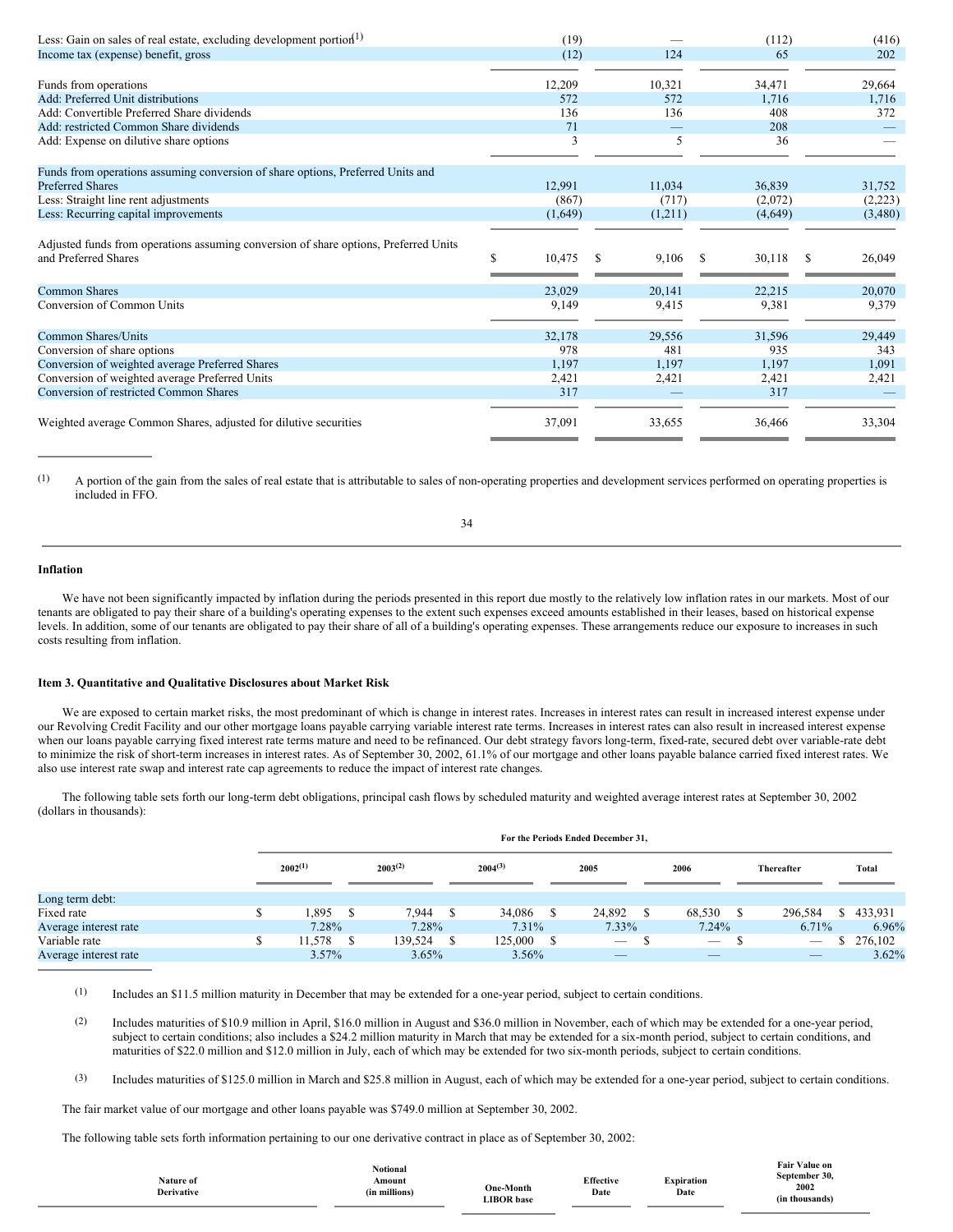| Interest rate swap | 100.0      | 5.76% | 1/2/01 | 1/2/03 | (1,044) |
|--------------------|------------|-------|--------|--------|---------|
|                    |            |       |        |        |         |
|                    | - -<br>ر ر |       |        |        |         |

Based on our variable-rate debt balances, our interest expense would have increased by \$1.1 million during the nine months ended September 30, 2002 if interest rates were 1% higher.

# <span id="page-22-0"></span>**Item 4. Controls and Procedures**

Clay W. Hamlin, III, our Chief Executive Officer, and Roger A. Waesche, Jr., our Chief Financial Officer, completed an evaluation of the effectiveness of the Company's disclosure controls and procedures within a 90 day period prior to the filing date of this Form 10-Q. They concluded, based on this review, that the Company's disclosure controls and procedures are effective in providing reasonable assurance that information required to be disclosed by the Company in reports that it files under the Securities and Exchange Act of 1934 is recorded, processed, summarized and reported within the time period specified in the Commission's rules and procedures. There were no significant changes to the Company's internal controls or in other factors that could significantly affect these controls subsequent to the date of their evaluation.

36

# <span id="page-22-1"></span>**PART II**

# <span id="page-22-2"></span>**Item 1. Legal Proceedings**

Not applicable

# <span id="page-22-3"></span>**Item 2. Changes in Securities and Use of Proceeds**

- a. Not applicable
- b. Not applicable
- c. During the three months ended September 30, 2002, 288,368 of the Operating Partnership's Common Units were converted to 288,368 Common Shares. These Common Shares were issued in reliance on the exemption from registration under Section 4 (2) of the Securities Act of 1933, as amended.
- d. Not applicable

# <span id="page-22-4"></span>**Item 3. Defaults Upon Senior Securities**

Not applicable

# <span id="page-22-5"></span>**Item 4. Submission of Matters to a Vote of Security Holders**

Not applicable

### <span id="page-22-6"></span>**Item 5. Other Information**

Not applicable

# <span id="page-22-7"></span>**Item 6. Exhibits and Reports on Form 8-K**

(a) Exhibits:

| <b>EXHIBIT</b><br>NO. | <b>DESCRIPTION</b>                                                                                                                                                                                                                                                  |
|-----------------------|---------------------------------------------------------------------------------------------------------------------------------------------------------------------------------------------------------------------------------------------------------------------|
| 3.1.1                 | Amended and Restated Declaration of Trust of Registrant (filed with the Registrant's Registration Statement on Form S-4 (Commission File No. 333-<br>45649) and incorporated herein by reference).                                                                  |
| 3.1.2                 | Articles of Amendment of Amended and Restated Declaration of Trust (filed with the Registrant's Annual Report on Form 10-K on March 22, 2002 and<br>incorporated herein by reference).                                                                              |
| 3.2                   | Bylaws of Registrant (filed with the Registrant's Registration Statement on Form S-4 (Commission File No. 333-45649) and incorporated herein by<br>reference).                                                                                                      |
| 3.3                   | Articles Supplementary of Corporate Office Properties Trust Series A Convertible Preferred Shares, dated September 28, 1998 (filed with the<br>Registrant's Current Report on Form 8-K on October 13, 1998 and incorporated herein by reference).                   |
| 3.4                   | Articles Supplementary of Corporate Office Properties Trust Series B Convertible Preferred Shares, dated July 2, 1999 (filed with the Registrant's<br>Current Report on Form 8-K on July 7, 1999 and incorporated herein by reference).                             |
| 3.5                   | Articles Supplementary of Corporate Office Properties Trust Series D Cumulative Convertible Redeemable Preferred Shares, dated January 25, 2001<br>(filed with the Registrant's Annual Report on Form 10-K on March 22, 2001 and incorporated herein by reference). |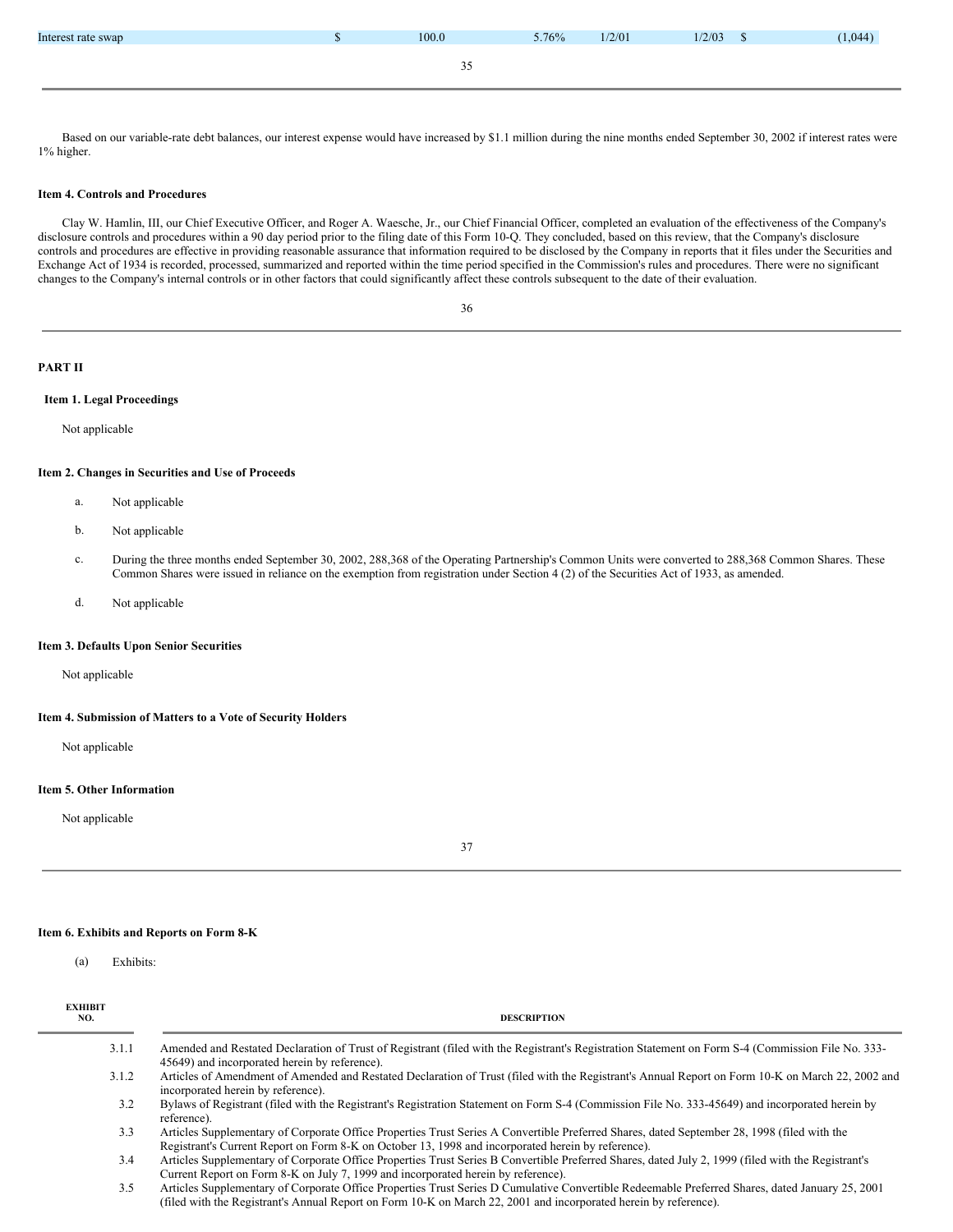- 3.6 Articles Supplementary of Corporate Office Properties Trust Series E Cumulative Redeemable Preferred Shares, dated April 3, 2001 (filed with the Registrant's Current Report on Form 8-K on April 4, 2001 and incorporated herein by reference).
- 3.7 Articles Supplementary of Corporate Office Properties Trust Series F Cumulative Redeemable Preferred Shares, dated September 13, 2001 (filed with the Registrant's Current Report on Form 8-K on September 14, 2001 and incorporated herein by reference).
- 10.1 Corporate Office Properties Trust Supplemental Nonqualified Deferred Compensation Plan (filed with the Registrant's Registration Statement on Form S-8 (Commission File No. 333-87384) and incorporated herein by reference).
- 10.2 Amended and Restated Restricted Share Agreement, dated September 12, 2002, between Corporate Office Properties Trust and Randall M. Griffin (filed herewith).
- 10.3 Amended and Restated Restricted Share Agreement, dated September 12, 2002, between Corporate Office Properties Trust and Roger A. Waesche, Jr. (filed herewith).
- 10.4 Amendment to Restricted Share Agreement, dated September 12, 2002, between Corporate Office Properties Trust and Dwight Taylor (filed herewith). 10.5 Amendment to Restricted Share Agreement, dated September 12, 2002, between Corporate Office Properties Trust and Michael D. Kaiser (filed
- herewith).
- 10.6 Amendment to Restricted Share Agreement, dated July 1, 2002, between Corporate Office Properties Trust and Roger A. Waesche, Jr. (filed herewith). 99.1 Certification of the Chief Executive Officer under Title 18, Section 1350 of the United States Code, as adopted under Section 906 of the Sarbanes-Oxley Act of 2002 (filed herewith).
- 99.2 Certification of the Chief Financial Officer under Title 18, Section 1350 of the United States Code, as adopted under Section 906 of the Sarbanes-Oxley Act of 2002 (filed herewith).

b. We filed the following Current Report on Form 8-K in the third quarter of the year ended December 31, 2002:

Report dated July 24, 2002 containing Item 7 and Item 9 disclosures that were filed in connection with our release of earnings on July 24, 2002. We also through this filing made available certain additional information pertaining to our properties and operations as of and for the period ended June 30, 2002.

38

# <span id="page-23-0"></span>**SIGNATURES**

Pursuant to the requirements of the Securities Act of 1934, the Registrant has duly caused this report to be signed on its behalf by the undersigned, thereunto duly authorized.

|                         |            | <b>CORPORATE OFFICE PROPERTIES TRUST</b>                                   |
|-------------------------|------------|----------------------------------------------------------------------------|
| Date: November 13, 2002 | $\rm\,By:$ | /s/ RANDALL M. GRIFFIN                                                     |
|                         |            | Randall M. Griffin<br>President and Chief Operating Officer                |
| Date: November 13, 2002 | $\rm\,By:$ | /s/ ROGER A. WAESCHE, JR.                                                  |
|                         |            | Roger A. Waesche, Jr.<br>Senior Vice President and Chief Financial Officer |
|                         |            | 39                                                                         |

#### **Certifications**

I, Clay W. Hamlin, III, certify that:

- 1. I have reviewed this quarterly report on Form 10-Q of Corporate Office Properties Trust;
- 2. Based on my knowledge, this quarterly report does not contain any untrue statement of a material fact or omit to state a material fact necessary to make the statements made, in light of the circumstances under which such statements were made, not misleading with respect to the period covered by this quarterly report;
- 3. Based on my knowledge, the financial statements, and other financial information included in this quarterly report, fairly present in all material respects the financial condition, results of operations and cash flows of the registrant as of, and for, the periods presented in this quarterly report;
- 4. The registrant's other certifying officers and I are responsible for establishing and maintaining disclosure controls and procedures (as defined in Exchange Act Rules 13a-14 and 15d-14) for the registrant and we have:
- a) designed such disclosure controls and procedures to ensure that material information relating to the registrant, including its consolidated subsidiaries, is made known to us by others within those entities, particularly during the period in which this quarterly report is being prepared;
- b) evaluated the effectiveness of the registrant's disclosure controls and procedures as of a date within 90 days prior to the filing date of this quarterly report (the "Evaluation Date"); and
- c) presented in this quarterly report our conclusions about the effectiveness of the disclosure controls and procedures based on our evaluation as of the Evaluation Date;
- 5. The registrant's other certifying officers and I have disclosed, based on our most recent evaluation, to the registrant's auditors and the audit committee of registrant's board of directors (or persons performing the equivalent function)
- a) all significant deficiencies in the design or operation of internal controls which could adversely affect the registrant's ability to record, process, summarize and report financial data and have identified for the registrant's auditors any material weaknesses in internal controls; and
- b) any fraud, whether or not material, that involves management or other employees who have a significant role in the registrant's internal controls; and
- 6. The registrant's other certifying officers and I have indicated in this quarterly report whether or not there were significant changes in internal controls or in other factors that could significantly affect internal controls subsequent to the date of our most recent evaluation, including any corrective actions with regard to significant deficiencies and material weaknesses.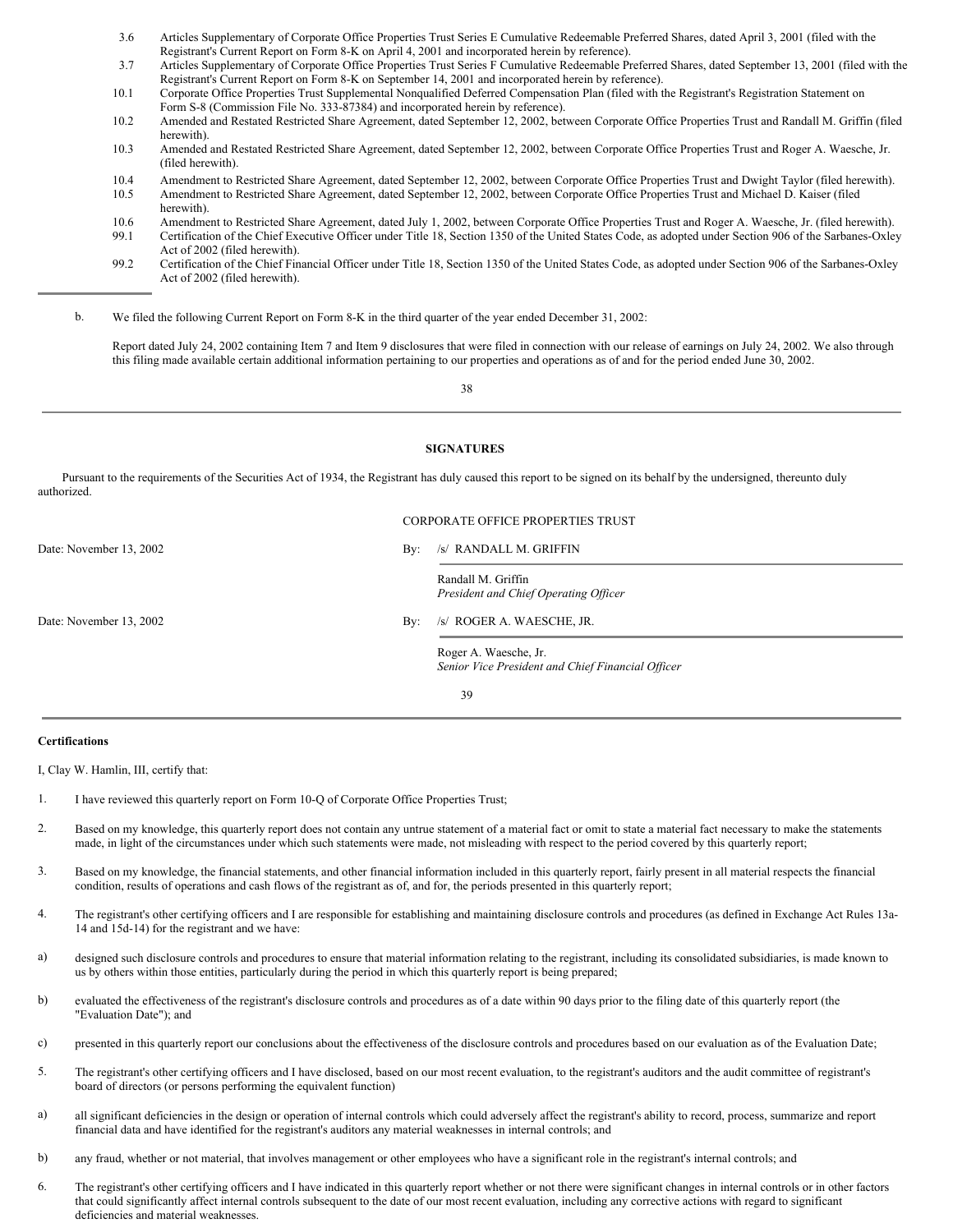### Clay W. Hamlin, III *Chief Executive Of icer*

40

I, Roger A. Waesche, Jr., certify that:

- 1. I have reviewed this quarterly report on Form 10-Q of Corporate Office Properties Trust;
- 2. Based on my knowledge, this quarterly report does not contain any untrue statement of a material fact or omit to state a material fact necessary to make the statements made, in light of the circumstances under which such statements were made, not misleading with respect to the period covered by this quarterly report;
- 3. Based on my knowledge, the financial statements, and other financial information included in this quarterly report, fairly present in all material respects the financial condition, results of operations and cash flows of the registrant as of, and for, the periods presented in this quarterly report;
- 4. The registrant's other certifying officers and I are responsible for establishing and maintaining disclosure controls and procedures (as defined in Exchange Act Rules 13a-14 and 15d-14) for the registrant and we have:
- a) designed such disclosure controls and procedures to ensure that material information relating to the registrant, including its consolidated subsidiaries, is made known to us by others within those entities, particularly during the period in which this quarterly report is being prepared;
- b) evaluated the effectiveness of the registrant's disclosure controls and procedures as of a date within 90 days prior to the filing date of this quarterly report (the "Evaluation Date"); and
- c) presented in this quarterly report our conclusions about the effectiveness of the disclosure controls and procedures based on our evaluation as of the Evaluation Date;
- 5. The registrant's other certifying officers and I have disclosed, based on our most recent evaluation, to the registrant's auditors and the audit committee of registrant's board of directors (or persons performing the equivalent function
- a) all significant deficiencies in the design or operation of internal controls which could adversely affect the registrant's ability to record, process, summarize and report financial data and have identified for the registrant's auditors any material weaknesses in internal controls; and
- b) any fraud, whether or not material, that involves management or other employees who have a significant role in the registrant's internal controls; and
- 6. The registrant's other certifying officers and I have indicated in this quarterly report whether or not there were significant changes in internal controls or in other factors that could significantly affect internal controls subsequent to the date of our most recent evaluation, including any corrective actions with regard to significant deficiencies and material weaknesses.

Date: November 13, 2002 **By:** /s/ ROGER A. WAESCHE, JR.

Roger A. Waesche, Jr. *Senior Vice President and Chief Financial Of icer*

41

<span id="page-24-0"></span>QuickLinks

TABLE OF [CONTENTS](#page-0-0) FORM 10-Q

PART I. FINANCIAL [INFORMATION](#page-1-0) Item 1. Financial [Statements](#page-1-1)

Corporate Office Properties Trust and Subsidiaries [Consolidated](#page-2-0) Statements of Operations (Dollars in thousands, except per share data) (unaudited) Corporate Office Properties Trust and Subsidiaries [Consolidated](#page-3-0) Statements of Cash Flows (Dollars in thousands) (unaudited) Corporate Office Properties Trust and Subsidiaries Notes to [Consolidated](#page-4-0) Financial Statements (Dollars in thousands, except per share data) (unaudited)

13. [Information](#page-12-0) by Business Segment

Item 2. [Management's](#page-15-0) Discussion and Analysis of Financial Condition and Results of Operations

Corporate Office Properties Trust Operating Data Variance Analysis (Dollars for this table are in [thousands,](#page-15-1) except per share data)

Item 3. [Quantitative](#page-21-0) and Qualitative Disclosures about Market Risk Item 4. Controls and [Procedures](#page-22-0)

[PART](#page-22-1) II Item 1. Legal [Proceedings](#page-22-2) Item 2. Changes in [Securities](#page-22-3) and Use of Proceeds Item 3. Defaults Upon Senior [Securities](#page-22-4) Item 4. [Submission](#page-22-5) of Matters to a Vote of Security Holders Item 5. Other [Information](#page-22-6)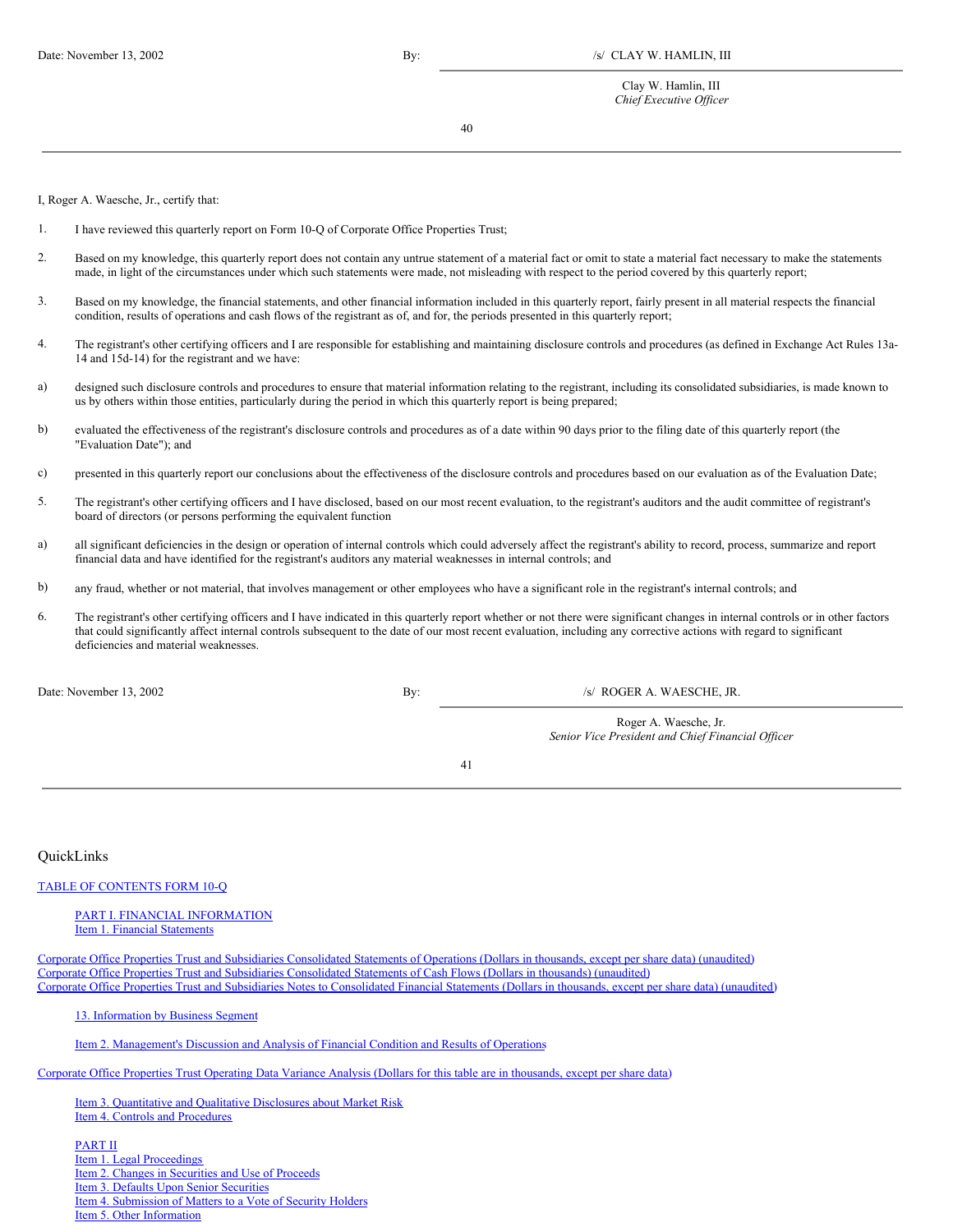Item 6. [Exhibits](#page-22-7) and Reports on Form 8-K

**[SIGNATURES](#page-23-0)**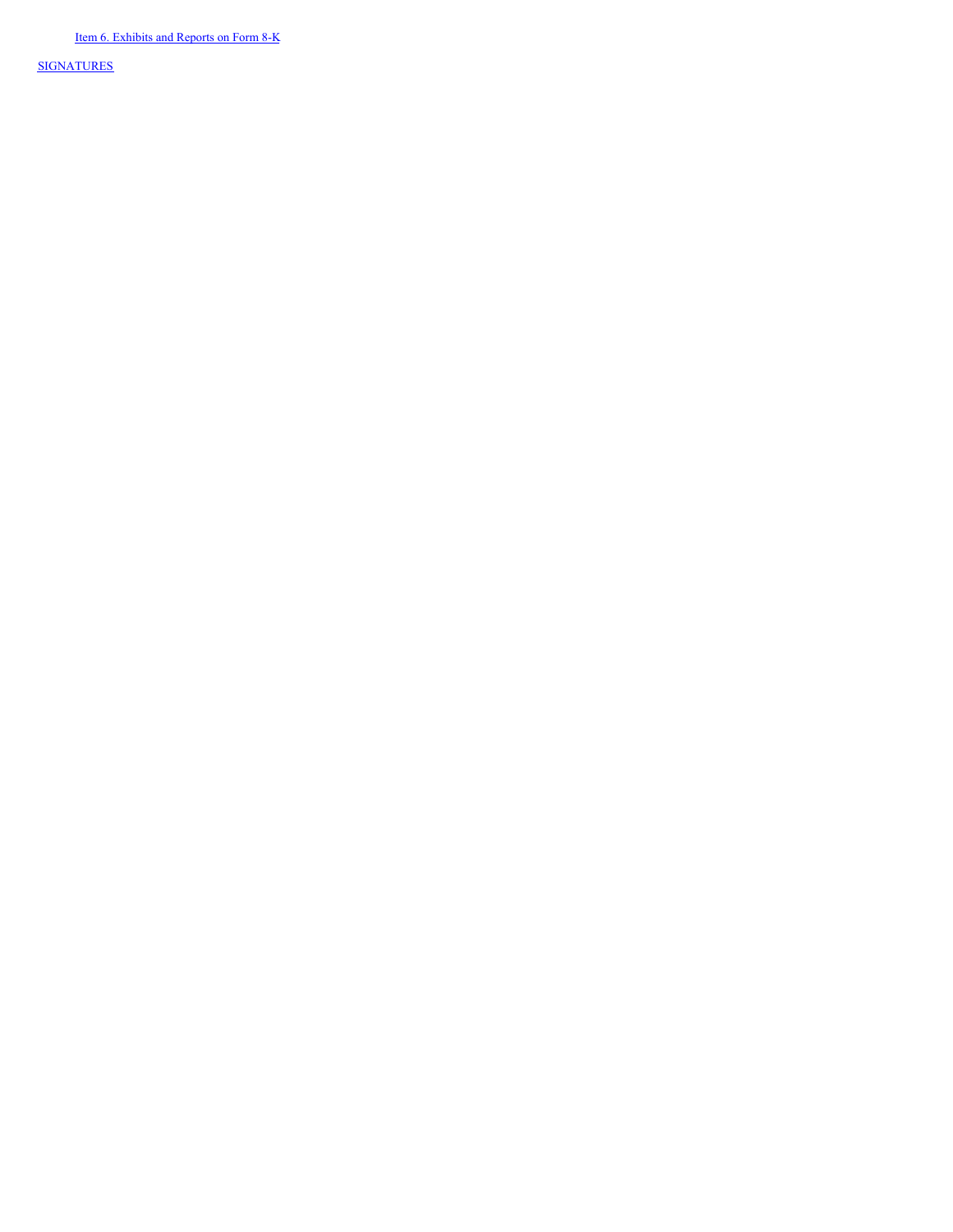### AMENDED AND RESTATED RESTRICTED SHARE AGREEMENT

THIS AMENDED AND RESTATED RESTRICTED SHARE AGREEMENT is made as of the 12th day of September, 2002 between Corporate Office Properties Trust, a Maryland business trust (the "Company"), and Randall M. Griffin ("Employee").

# RECITALS

A. The Company and the Employee entered into two separate Restricted Share Agreements on December 16, 1999 and January , 2000 (the "Prior Agreements") providing for the issuance of an aggregate of 312,500 common shares (the "Restricted Shares") of beneficial interest, \$0.01 par value per share, of the Company pursuant to the Corporate Office Properties Trust 1998 Long Term Incentive Plan (the "Plan").

B. The Restricted Shares were subject to certain restrictions on the beneficial ownership of the shares as specified in the Prior Agreements.

C. Pursuant to Paragraph 8(d) of the Plan, the terms of an award of Restricted Shares under the Plan may be amended with the consent of the Employee.

D. The Employee and the Company wish to consolidate and amend the Prior Agreements as hereinafter provided in connection with a renegotiation of an employment agreement between the Company and the Employee.

NOW, THEREFORE, in consideration of the foregoing, the Company and the Employee agree as follows:

1. AMENDMENT OF PRIOR AGREEMENTS. The Prior Agreements are hereby consolidated, amended and superseded by this Agreement. This Agreement shall become effective September 12, 2002.

### 2. AWARD.

(a) SHARES. Pursuant to the Corporate Office Properties Trust 1998 Long Term Incentive Plan (the "Plan"), 312,500 common shares (the "Restricted Shares") of beneficial interest, \$0.01 par value per share, of the Company, were previously issued in Employee's name subject to certain restrictions thereon as provided in the Prior Agreements.

(b) ISSUANCE OF RESTRICTED SHARES. The Restricted Shares were issued upon acceptance of the Prior Agreements by Employee and are subject to satisfaction of the conditions of this Agreement.

#### <Page>

(c) PLAN INCORPORATED. Employee acknowledges receipt of a copy of the Plan, and agrees that the award of Restricted Shares is subject to all of the terms and conditions set forth in the Plan, including future amendments thereto, if any, pursuant to the terms thereof, which Plan is incorporated herein by reference as a part of this Agreement.

3. RESTRICTED SHARES. Employee accepts the Restricted Shares when issued and agrees with respect thereto as follows:

(a) FORFEITURE RESTRICTIONS. The Restricted Shares shall be subject to the Forfeiture Restrictions (as hereinafter defined) from the date of the Prior Agreements through December 31, 2006 (the "Restricted Period"). The Restricted Shares may not be sold, assigned, pledged, exchanged, hypothecated or otherwise transferred, encumbered or disposed of during the Restricted Period to the extent then subject to the Forfeiture Restrictions. To the extent the Forfeiture Restrictions have not lapsed at the end of the Restricted Period as provided in subparagraph (b) of this Paragraph 3, Employee shall, for no consideration, forfeit to the Company all Restricted Shares to the extent then subject to the Forfeiture Restrictions. The prohibition against transfer and the obligation for forfeit and surrender of Restricted Shares to the Company are herein referred to as "Forfeiture Restrictions." The Forfeiture Restrictions shall be binding upon and enforceable against any transferee of Restricted Shares.

(b) LAPSE OF FORFEITURE RESTRICTIONS. The Forfeiture Restrictions shall lapse as to the Restricted Shares in accordance with the following schedule provided that Employee has been continuously employed by the Company or a Subsidiary or Affiliate from December 16, 1999 through the lapse date; provided, however, that on January 3, 2000 the Forfeiture Restrictions lapsed as to 15,625 Restricted Shares without regard to any performance target criteria set forth in the Prior Agreements: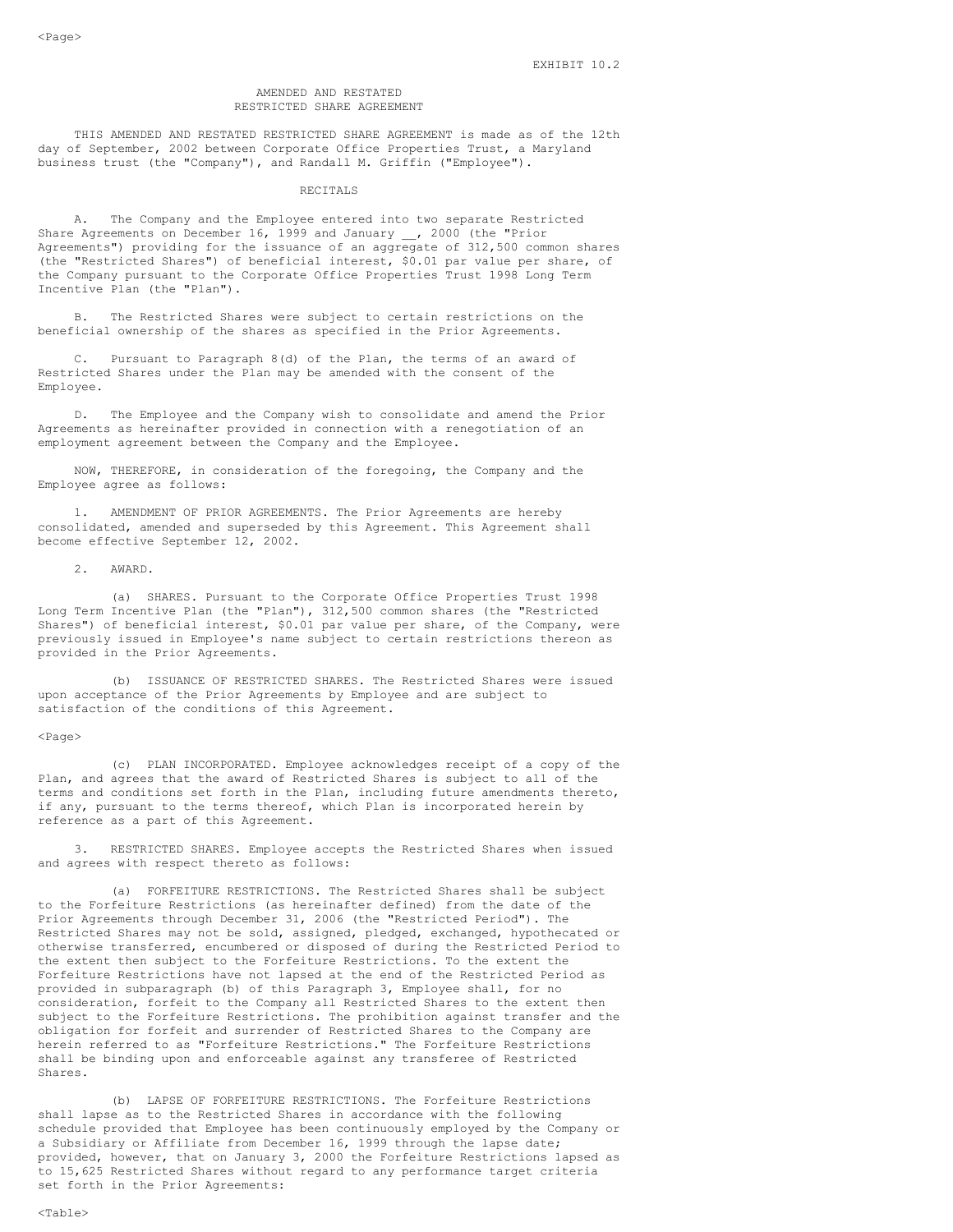|  |           | IULAI                         |
|--|-----------|-------------------------------|
|  |           | Number of Restricted          |
|  |           | Shares as to Which            |
|  | Year      | Forfeiture Restrictions Lapse |
|  |           |                               |
|  | $<$ S $>$ | <<                            |
|  | 2000      | 31,241                        |
|  | 2001      | 46,877                        |
|  | 2002      | 21,875                        |
|  | 2003      | 46,877                        |
|  | 2004      | 46,877                        |
|  | 2005      | 50,000                        |
|  | 2006      | 53,128                        |
|  |           |                               |

  |  ||  |  |  |
<Page>

The following schedule sets forth by year the number of Restricted Shares as to which performance target achievement described in the Prior Agreements applies:

2

 $m + 1$ 

<Table> <Caption>

| Restricted Shares          |
|----------------------------|
| As to Which Performance    |
| Target Achievement Applies |
|                            |
|                            |
|                            |
|                            |
|                            |
|                            |
|                            |
|                            |

#### $\langle$ Table $\rangle$

Notwithstanding the foregoing, or any contrary provisions of the Prior Agreements, it is understood between the Company and Employee, and the Company acknowledges, that as of December 31, 2001, the annual performance targets were achieved for all years through 2003, and that as of May 1, 2002, the performance targets that would have otherwise been applicable to the remainder of the Restricted Period have been and will thereafter be deemed to have been fully achieved.

Notwithstanding the foregoing, the Forfeiture Restrictions shall lapse as to all of the Restricted Shares on the earlier of (i) the occurrence of a Change of Control (as such term is defined in the Plan), or (ii) the date Employee's employment with the Company, its Subsidiaries and Affiliates is terminated for any reason other than a termination by the Employee's employer for "Cause" or a voluntary termination by the Employee. In the event Employee's employment is terminated for any reason, the Compensation Committee of the Board (the "Committee"), may, in the Committee's sole discretion, approve the lapse of Forfeiture Restrictions as to any or all Restricted Shares still subject to such restrictions, such lapse to be effective on the date of such approval or Employee's termination date, if later.

To the extent that any Restricted Shares are vested solely as a result of the Employee's termination of employment pursuant to the foregoing, such shares shall be subject to a right of first refusal in favor of the Company with respect to all (but not less than all) of such shares in the event the Employee proposes to sell or otherwise transfer such shares to any other person. The Employee shall notify the Company prior to any such transfer (and in the absence of such prior notice any such transfer shall be void). The Company's right of repurchase shall be exercisable with respect to such shares within the thirty (30) day period following the date the Employee gives notice to the Company of the proposed transfer. The purchase price of the shares repurchased by the Company hereunder shall be "Fair Market Value" (as defined in the Plan). If the Company exercises its right of first refusal, the sale shall be consummated within five (5) days of the date the Company elects to exercise its right.

(c) DIVIDENDS AND VOTING RIGHTS. The Employee shall be entitled to receive any dividends paid with respect to shares of Restricted Shares that become

### <Page>

3

payable during the Restricted Period; provided however, that no dividends shall be payable to or for the benefit of the Employee with respect to record dates occurring prior to the Grant Date specified in the Prior Agreements, or with respect to record dates occurring on or after the date, if any, on which the Employee has forfeited the Restricted Shares. The Employee shall be entitled to vote the Restricted Shares during the Restricted Period to the same extent as would have been applicable to the Employee if the Employee was then vested in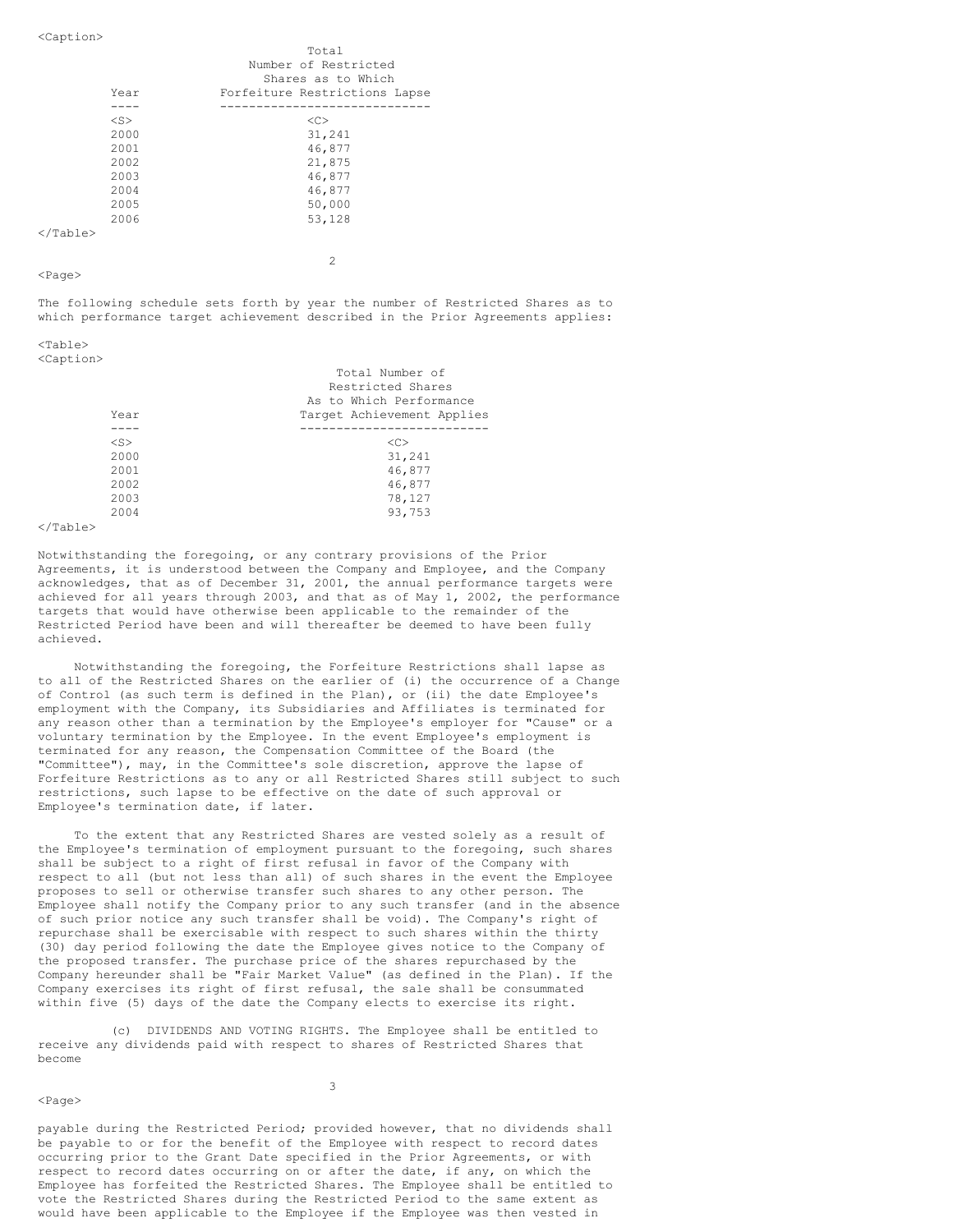the shares; provided, however, that the Employee shall not be entitled to vote the shares with respect to record dates for such voting rights arising prior to the Grant Date specified in the Prior Agreements, or with respect to record dates occurring on or after the date, if any, on which the Employee has forfeited the Restricted Shares.

(d) CERTIFICATES. A certificate evidencing the Restricted Shares shall be issued by the Company in Employee's name, or at the option of the Company, in the name of a nominee of the Company, pursuant to which Employee shall have voting rights and shall be entitled to receive all dividends as hereinabove stated unless and until the Restricted Shares are forfeited pursuant to the provisions of this Agreement. The certificate shall bear a legend evidencing the nature of the Restricted Shares, and the Company may cause the certificate to be delivered upon issuance to the Secretary of the Company or to such other depository as may be designated by the Company as depository for safekeeping until the forfeiture occurs or the Forfeiture Restrictions lapse pursuant to the terms of the Plan and this award. Upon request of the Committee or its delegate, Employee shall deliver to the Company a stock power, endorsed in blank, relating to the Restricted Shares then subject to the Forfeiture Restrictions. Upon the lapse of the Forfeiture Restrictions without forfeiture, the Company shall cause a new certificate or certificates to be issued without legend in the name of Employee for the shares upon which Forfeiture Restrictions lapsed. Notwithstanding any other provisions of this Agreement, the issuance or delivery of any shares of Stock (whether subject to restrictions or unrestricted) may be postponed for such period as may be required to comply with applicable requirements of any national securities exchange or any requirements under any law or regulation applicable to the issuance or delivery of such shares. The Company shall not be obligated to issue or deliver any shares of Stock if the issuance or delivery thereof shall constitute a violation of any provision of any law or of any regulation of any governmental authority or any national securities exchange.

4. WITHHOLDING OF TAX. To the extent that the receipt of the Restricted Shares or the lapse of any Forfeiture Restrictions results in income to Employee for federal or state income tax purposes, Employee shall deliver to the Company at the time of such receipt or lapse, as the case may be, such amount of money or shares of unrestricted Shares as the Company may require to meet its withholding obligation under applicable tax laws or regulations, and, if Employee fails to do so, the Company is authorized to withhold from any cash or Share remuneration then or thereafter payable to Employee any tax required to be withheld by reason of such resulting compensation income.

5. STATUS OF SHARES. Employee agrees that the Restricted Shares will not be sold or otherwise disposed of in any manner which could constitute a violation of any

4

#### $<$ Page $>$

applicable federal or state securities laws. Employee also agrees (i) that the certificates representing the Restricted Shares may bear such legend or legends as the Company deems appropriate in order to assure compliance with applicable securities laws, (ii) that the Company may refuse to register the transfer of the Restricted Shares on the share transfer records of the Company if such proposed transfer would be in the opinion of counsel satisfactory to the Company constitute a violation of any applicable securities law and (iii) that the Company may give related instructions to is transfer agent, if any, to stop registration of the transfer of the Restricted Shares.

6. EMPLOYMENT RELATIONSHIP. For purposes of this Agreement, Employee shall be considered to be in the employment of the Company as long as Employee remains an employee of either the Company, any successor entity or a Subsidiary or Affiliate (as defined in the Plan) of the Company or any successor. Any question as to whether and when there has been a termination of such employment, and the cause of such termination, shall be determined by the Committee, or its delegate, as appropriate, and its determination shall be final.

7. COMMITTEE'S POWERS. No provision contained in this Agreement shall in any way terminate, modify or alter, or be construed or interpreted as terminating, modifying or altering any of the powers, rights or authority vested in the Committee or, to the extent delegated, in its delegate pursuant to the terms of the Plan or resolutions adopted in furtherance of the Plan, including, without limitation, the right to make certain determinations and elections with respect to the Restricted Shares.

8. BINDING EFFECT. This Agreement shall be binding upon and inure to the benefit of any successors to the Company and all persons lawfully claiming under Employee.

9. GOVERNING LAW. This Agreement shall be governed by, and construed in accordance with, the laws of the State of Maryland.

IN WITNESS WHEREOF, the Company has caused this Amended and Restated Restricted Share Agreement to be duly executed by an officer thereunto duly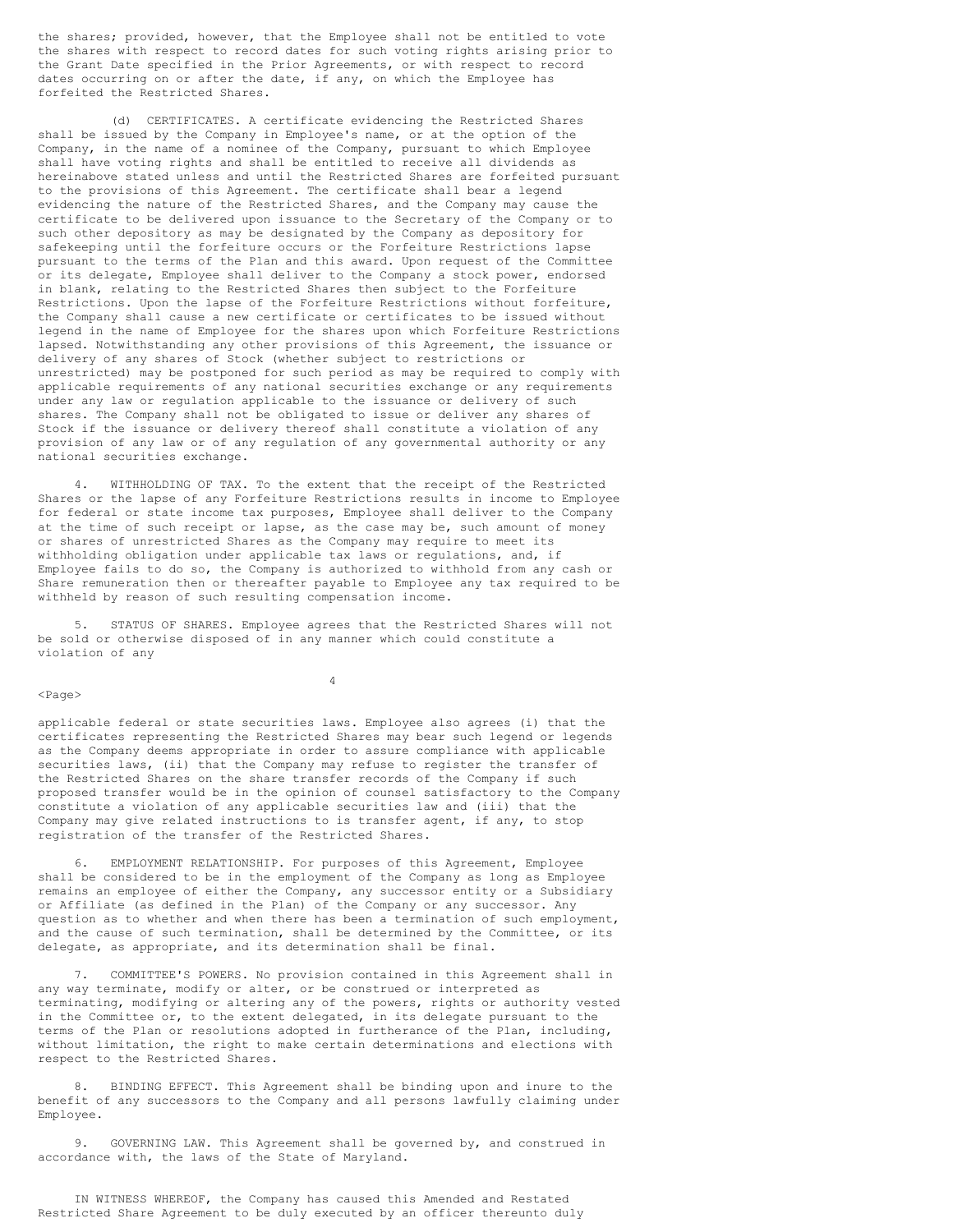authorized, and Employee has executed this Agreement, all as of the date first above written.

EMPLOYEE CORPORATE OFFICE PROPERTIES TRUST

/s/ Randall M. Griffin By:/s/ Clay W. Hamlin, III

- ------------------------------ ------------------------------------ Clay W. Hamlin, III

5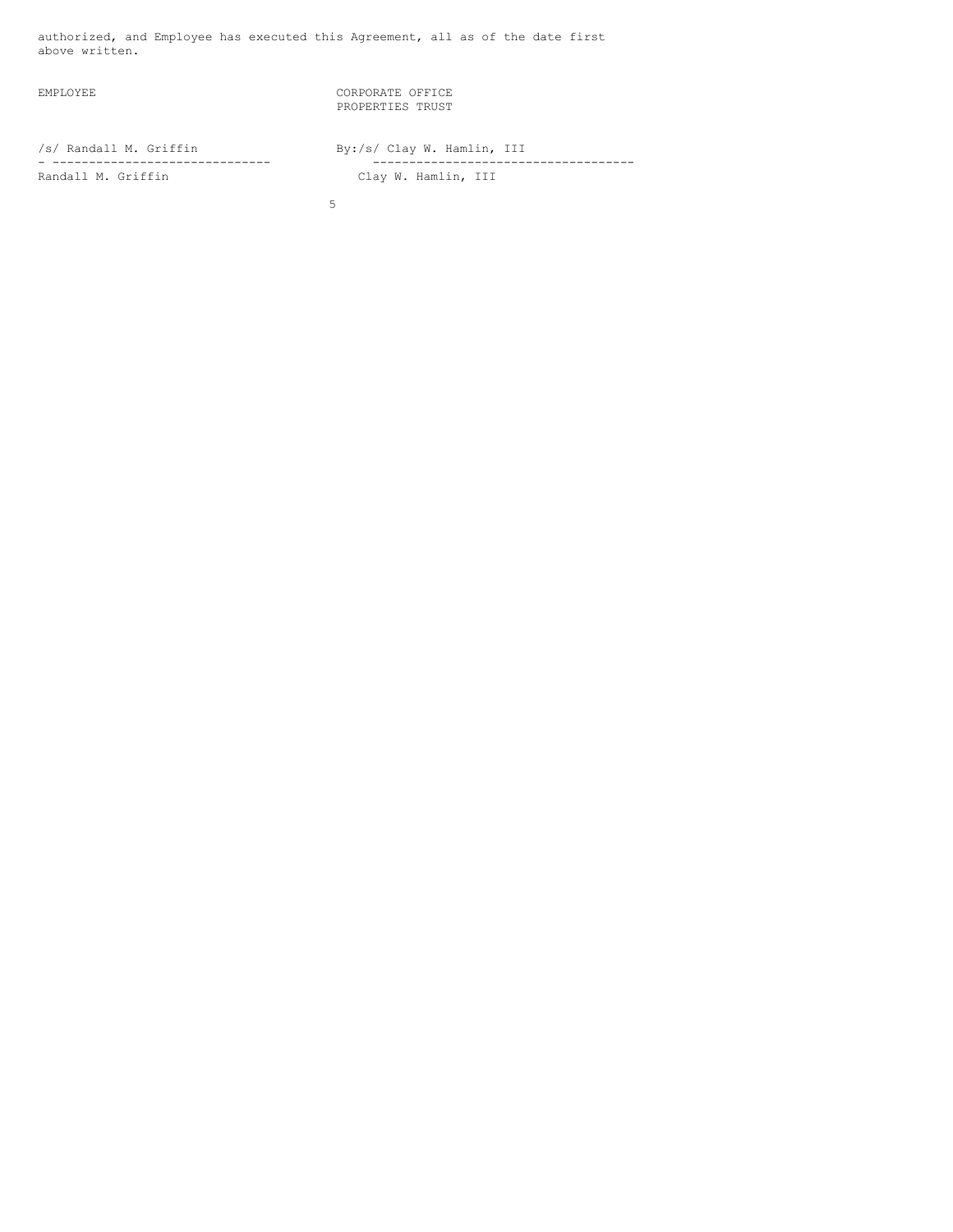### AMENDED AND RESTATED RESTRICTED SHARE AGREEMENT

THIS AMENDED AND RESTATED RESTRICTED SHARE AGREEMENT made as of the 12th day of September, 2002 between Corporate Office Properties Trust, a Maryland business trust (the "Company"), and Roger A. Waesche, Jr. ("Employee").

#### RECITALS

A. The Company and the Employee entered into a Restricted Share Agreement on December 16, 1999 (the "Prior Agreement") providing for the issuance of 78,125 common shares (the "Restricted Shares") of beneficial interest, \$0.01 par value per share, of the Company pursuant to the Corporate Office Properties Trust 1998 Long Term Incentive Plan (the "Plan").

B. The Restricted Shares were subject to certain restrictions on the beneficial ownership of the shares as specified in the Prior Agreement.

C. Pursuant to Paragraph 8(d) of the Plan, the terms of an award of Restricted Shares under the Plan may be amended with the consent of the Employee.

D. The Employee and the Company wish to amend the Prior Agreement as hereinafter provided in connection with a renegotiation of an employment agreement between the Company and the Employee.

NOW, THEREFORE, in consideration of the foregoing, the Company and the Employee agree as follows:

1. AMENDMENT OF PRIOR AGREEMENT. The Prior Agreement is hereby amended and superseded by this Agreement. This Agreement shall become effective September 12, 2002,.

# 2. AWARD.

(a) SHARES. Pursuant to the Corporate Office Properties Trust 1998 Long Term Incentive Plan (the "Plan"), 78,125 common shares (the "Restricted Shares") of beneficial interest, \$0.01 par value per share, of the Company, were previously issued in Employee's name subject to certain restrictions thereon as provided in the Prior Agreement.

(b) ISSUANCE OF RESTRICTED SHARES. The Restricted Shares were issued upon acceptance of the Prior Agreement by Employee and are subject to satisfaction of the conditions of this Agreement.

#### <Page>

(c) PLAN INCORPORATED. Employee acknowledges receipt of a copy of the Plan, and agrees that the award of Restricted Shares is subject to all of the terms and conditions set forth in the Plan, including future amendments thereto, if any, pursuant to the terms thereof, which Plan is incorporated herein by reference as a part of this Agreement.

3. RESTRICTED SHARES. Employee accepts the Restricted Shares when issued and agrees with respect thereto as follows:

(a) FORFEITURE RESTRICTIONS. The Restricted Shares shall be subject to the Forfeiture Restrictions (as hereinafter defined) from the date of the Prior Agreement through December 31, 2005 (the "Restricted Period"). The Restricted Shares may not be sold, assigned, pledged, exchanged, hypothecated or otherwise transferred, encumbered or disposed of during the Restricted Period to the extent then subject to the Forfeiture Restrictions. To the extent the Forfeiture Restrictions have not lapsed at the end of the Restricted Period as provided in subparagraph (b) of this Paragraph 3, Employee shall, for no consideration, forfeit to the Company all Restricted Shares to the extent then subject to the Forfeiture Restrictions. The prohibition against transfer and the obligation for forfeit and surrender of Restricted Shares to the Company are herein referred to as "Forfeiture Restrictions." The Forfeiture Restrictions shall be binding upon and enforceable against any transferee of Restricted Shares.

(b) LAPSE OF FORFEITURE RESTRICTIONS. The Forfeiture Restrictions shall lapse as to the Restricted Shares in accordance with the following schedule provided that Employee has been continuously employed by the Company or a Subsidiary or Affiliate from the date of the Prior Agreement through the lapse date; provided, however, that on January 3, 2000 the Forfeiture Restrictions lapsed as to 5% of the Restricted Shares without regard to any performance target criteria set forth in the Prior Agreements.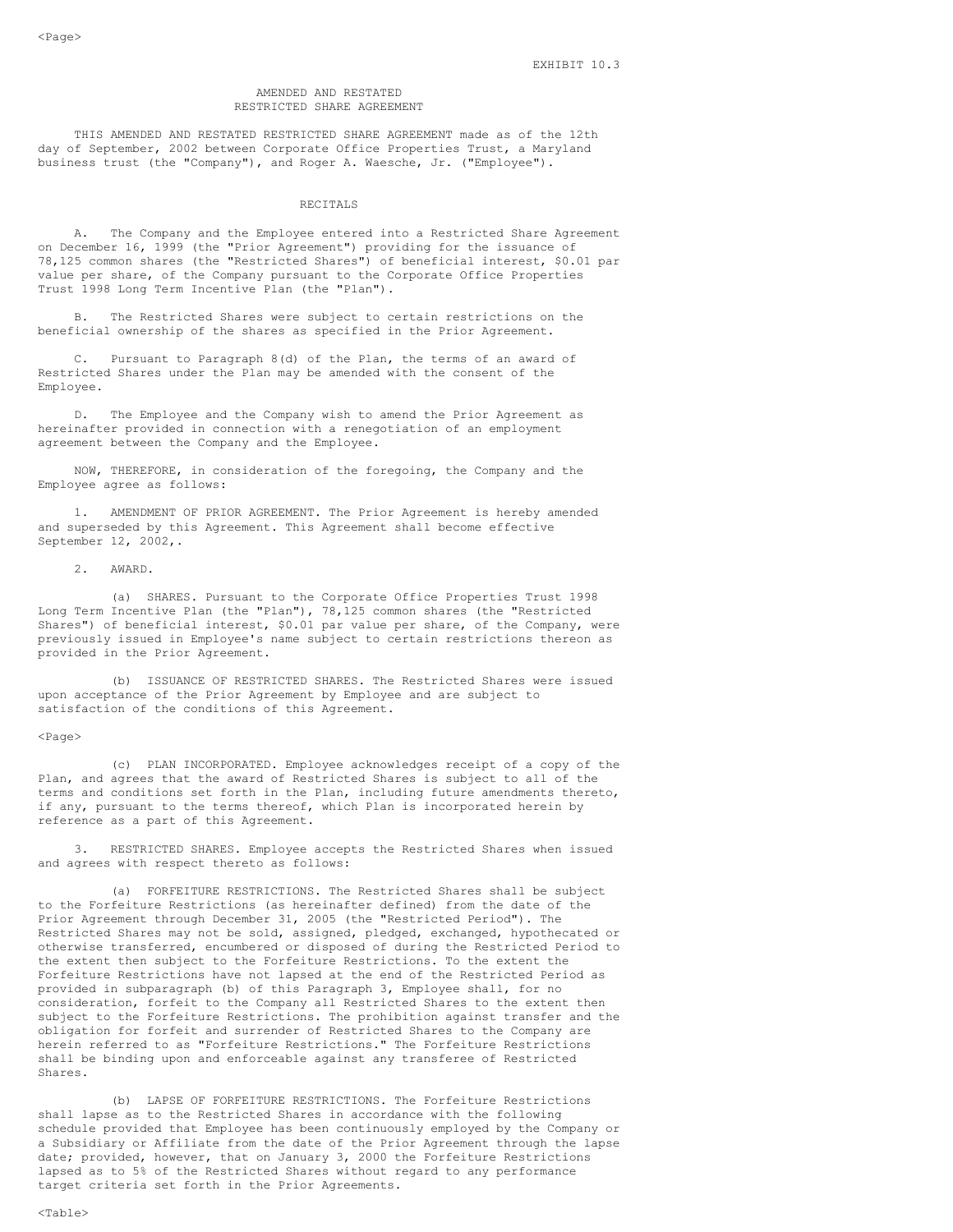<Caption>

|  | Year      | Percentage of Total<br>Number of Restricted<br>Shares as to Which<br>Forfeiture Restrictions Lapse |
|--|-----------|----------------------------------------------------------------------------------------------------|
|  |           |                                                                                                    |
|  |           |                                                                                                    |
|  | $<$ S $>$ | < <sub></sub>                                                                                      |
|  | 2000      | 10 <sup>°</sup>                                                                                    |
|  | 2001      | 15%                                                                                                |
|  | 2002      | 7%                                                                                                 |
|  | 2003      | 21%                                                                                                |
|  | 2004      | 21%                                                                                                |
|  | 2005      | 21%                                                                                                |
|  |           |                                                                                                    |

  |  ||  |  | っ |
|  |  |  |
#### $<$ Page $>$

The following schedule sets forth by year the number of Restricted Shares as to which performance target achievement described in the Prior Agreement applies:

 $<$ Table $>$ <Caption>

| Year   | Total Number of<br>Restricted Shares<br>As to Which Performance<br>Target Achievement Applies |
|--------|-----------------------------------------------------------------------------------------------|
|        |                                                                                               |
|        |                                                                                               |
| $<$ S> | < <sub></sub>                                                                                 |
| 2000   | 7,813                                                                                         |
| 2001   | 11,719                                                                                        |
| 2002   | 11,719                                                                                        |
| 2003   | 19,531                                                                                        |
| 2004   | 23,437                                                                                        |

</Table>

Notwithstanding the foregoing, or any contrary provisions of the Prior Agreements, it is understood between the Company and Employee, and the Company acknowledges, that as of December 31, 2001, the annual performance targets were achieved for all years through 2003, and that as of May 1, 2002, the performance targets that would have otherwise been applicable to the remainder of the Restricted Period have been and will thereafter be deemed to have been fully achieved.

Notwithstanding the foregoing, the Forfeiture Restrictions shall lapse as to all of the Restricted Shares on the earlier of (i) the occurrence of a Change of Control (as such term is defined in the Plan), or (ii) the date Employee's employment with the Company, its Subsidiaries and Affiliates is terminated for any reason other than a termination by the Employee's employer for "Cause" or a voluntary termination by the Employee. In the event Employee's employment is terminated for any reason, the Compensation Committee of the Board (the "Committee"), may, in the Committee's sole discretion, approve the lapse of Forfeiture Restrictions as to any or all Restricted Shares still subject to such restrictions, such lapse to be effective on the date of such approval or Employee's termination date, if later.

To the extent that any Restricted Shares are vested solely as a result of the Employee's termination of employment pursuant to the foregoing, such shares shall be subject to a right of first refusal in favor of the Company with respect to all (but not less than all) of such shares in the event the Employee proposes to sell or otherwise transfer such shares to any other person. The Employee shall notify the Company prior to any such transfer (and in the absence of such prior notice any such transfer shall be void). The Company's right of repurchase shall be exercisable with respect to such shares within the thirty (30) day period following the date the Employee gives notice to the Company of the proposed transfer. The purchase price of the shares repurchased by the Company hereunder shall be "Fair Market Value" (as defined in the Plan). If the Company exercises its right of first refusal, the sale shall be consummated within five (5) days of the date the Company elects to exercise its right.

3

<Page>

(c) DIVIDENDS AND VOTING RIGHTS. The Employee shall be entitled to receive any dividends paid with respect to shares of Restricted Shares that become payable during the Restricted Period; provided however, that no dividends shall be payable to or for the benefit of the Employee with respect to record dates occurring prior to the Grant Date specified in the Prior Agreement, or with respect to record dates occurring on or after the date, if any, on which the Employee has forfeited the Restricted Shares. The Employee shall be entitled to vote the Restricted Shares during the Restricted Period to the same extent as would have been applicable to the Employee if the Employee was then vested in the shares; provided, however, that the Employee shall not be entitled to vote the shares with respect to record dates for such voting rights arising prior to the Grant Date specified in the Prior Agreement, or with respect to record dates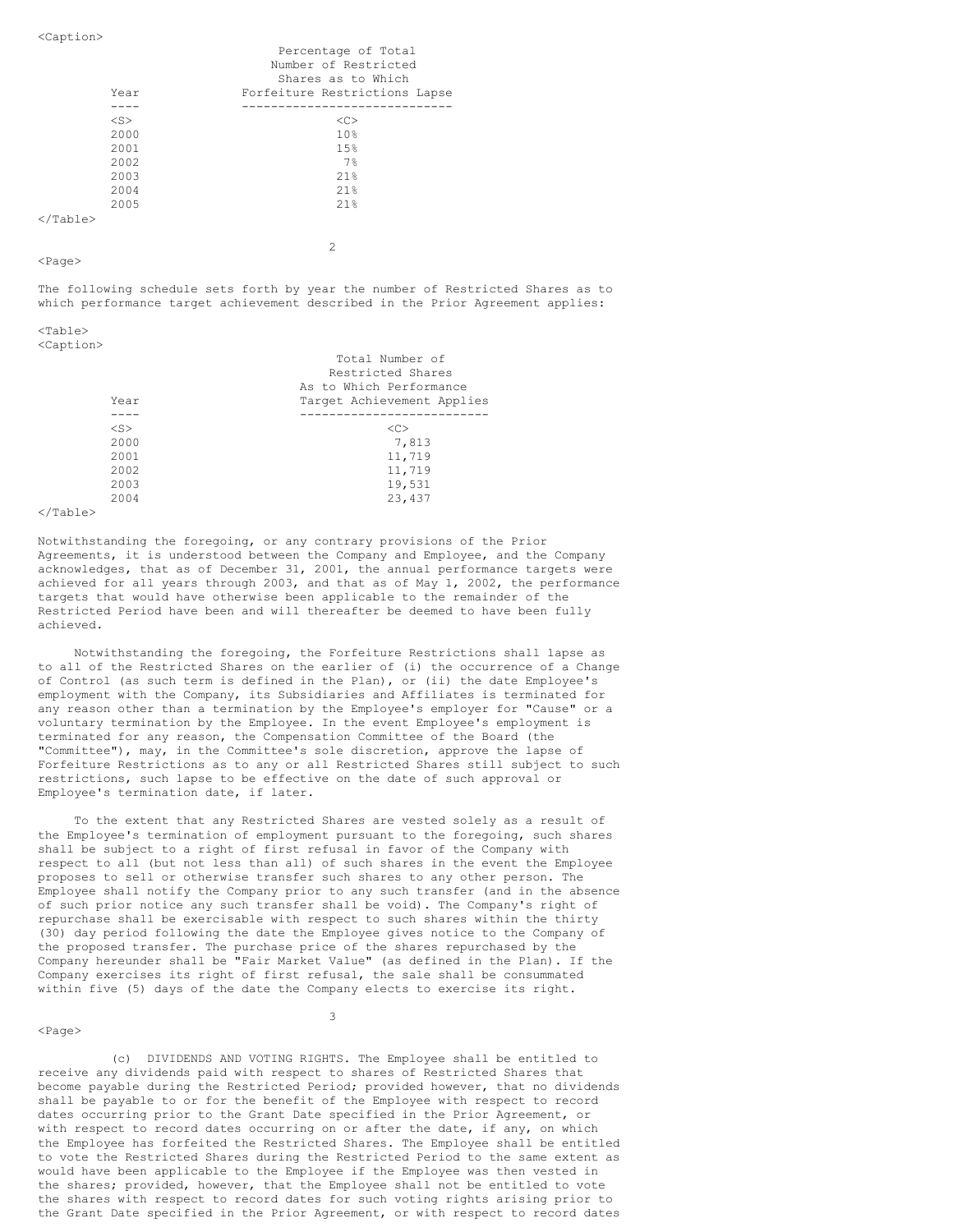occurring on or after the date, if any, on which the Employee has forfeited the Restricted Shares.

(d) CERTIFICATES. A certificate evidencing the Restricted Shares shall be issued by the Company in Employee's name, or at the option of the Company, in the name of a nominee of the Company, pursuant to which Employee shall have voting rights and shall be entitled to receive all dividends as hereinabove stated unless and until the Restricted Shares are forfeited pursuant to the provisions of this Agreement. The certificate shall bear a legend evidencing the nature of the Restricted Shares, and the Company may cause the certificate to be delivered upon issuance to the Secretary of the Company or to such other depository as may be designated by the Company as depository for safekeeping until the forfeiture occurs or the Forfeiture Restrictions lapse pursuant to the terms of the Plan and this award. Upon request of the Committee or its delegate, Employee shall deliver to the Company a stock power, endorsed in blank, relating to the Restricted Shares then subject to the Forfeiture Restrictions. Upon the lapse of the Forfeiture Restrictions without forfeiture, the Company shall cause a new certificate or certificates to be issued without legend in the name of Employee for the shares upon which Forfeiture Restrictions lapsed. Notwithstanding any other provisions of this Agreement, the issuance or delivery of any shares of Stock (whether subject to restrictions or unrestricted) may be postponed for such period as may be required to comply with applicable requirements of any national securities exchange or any requirements under any law or regulation applicable to the issuance or delivery of such shares. The Company shall not be obligated to issue or deliver any shares of Stock if the issuance or delivery thereof shall constitute a violation of any provision of any law or of any regulation of any governmental authority or any national securities exchange.

4. WITHHOLDING OF TAX. To the extent that the receipt of the Restricted Shares or the lapse of any Forfeiture Restrictions results in income to Employee for federal or state income tax purposes, Employee shall deliver to the Company at the time of such receipt or lapse, as the case may be, such amount of money or shares of unrestricted Shares as the Company may require to meet its withholding obligation under applicable tax laws or regulations, and, if Employee fails to do so, the Company is authorized to withhold from any cash or Share remuneration then or thereafter payable to

<Page>

4

Employee any tax required to be withheld by reason of such resulting compensation income.

5. STATUS OF SHARES. Employee agrees that the Restricted Shares will not be sold or otherwise disposed of in any manner which could constitute a violation of any applicable federal or state securities laws. Employee also agrees (i) that the certificates representing the Restricted Shares may bear such legend or legends as the Company deems appropriate in order to assure compliance with applicable securities laws, (ii) that the Company may refuse to register the transfer of the Restricted Shares on the share transfer records of the Company if such proposed transfer would be in the opinion of counsel satisfactory to the Company constitute a violation of any applicable securities law and (iii) that the Company may give related instructions to is transfer agent, if any, to stop registration of the transfer of the Restricted Shares.

EMPLOYMENT RELATIONSHIP. For purposes of this Agreement, Employee shall be considered to be in the employment of the Company as long as Employee remains an employee of either the Company, any successor entity or a Subsidiary or Affiliate as defined in the Plan) of the Company or any successor. Any question as to whether and when there has been a termination of such employment, and the cause of such termination, shall be determined by the Committee, or its delegate, as appropriate, and its determination shall be final.

7. COMMITTEE'S POWERS. No provision contained in this Agreement shall in any way terminate, modify or alter, or be construed or interpreted as terminating, modifying or altering any of the powers, rights or authority vested in the Committee or, to the extent delegated, in its delegate pursuant to the terms of the Plan or resolutions adopted in furtherance of the Plan, including, without limitation, the right to make certain determinations and elections with respect to the Restricted Shares.

8. BINDING EFFECT. This Agreement shall be binding upon and inure to the benefit of any successors to the Company and all persons lawfully claiming under Employee.

9. GOVERNING LAW. This Agreement shall be governed by, and construed in accordance with, the laws of the State of Maryland.

5

<Page>

IN WITNESS WHEREOF, the Company has caused this Amended and Restated Restricted Share Agreement to be duly executed by an officer thereunto duly authorized, and Employee has executed this Agreement, all as of the date first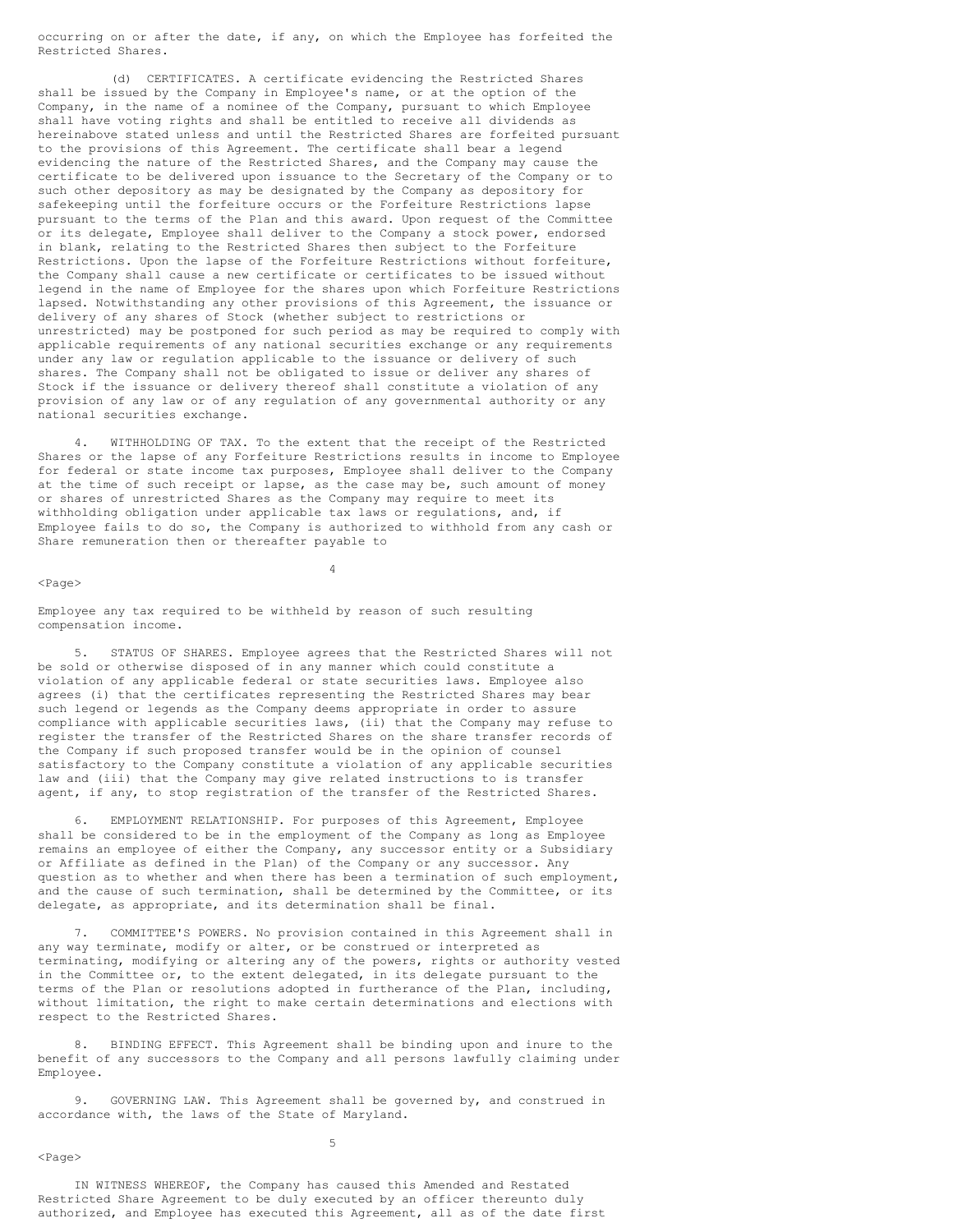above written.

EMPLOYEE CORPORATE OFFICE PROPERTIES TRUST

Roger A. Waesche, Jr.

/s/ Roger A. Waesche, Jr. By:/s/ Clay W. Hamlin, III - ------------------------------ ---------------------------------

6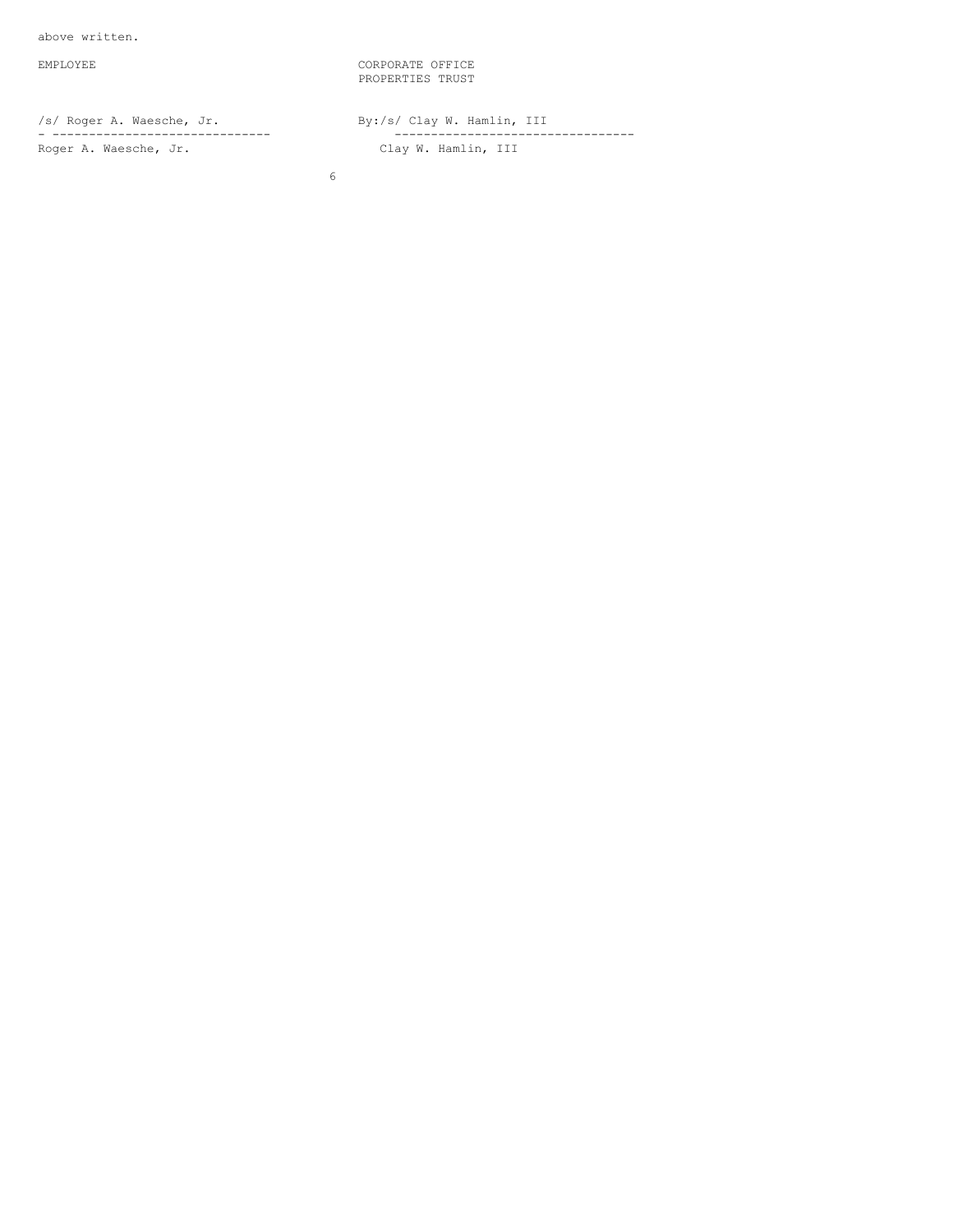# AMENDMENT TO RESTRICTED SHARE AGREEMENT

THIS AMENDMENT to Restricted Share Agreement is made as of the 12th day of September, 2002, between Corporate Office Properties Trust, a Maryland business trust (the "Company") and Dwight Taylor (the "Employee").

# RECITALS

A. The Company and the Employee entered into a Restricted Share Agreement on 16th day of December (the "Agreement") providing for the issuance of 43,750 common shares (the "Restricted Shares") of beneficial interest, \$0.01 par value per share, of the Company pursuant to the Corporate Office Properties Trust 1998 Long Term Incentive Plan (the "Plan").

B. The Restricted Shares were subject to certain restrictions on the beneficial ownership of the shares as specified in the Agreement.

C. Pursuant to Paragraph 8(d) of the Plan, the terms of an award of Restricted Shares under the Plan may be amended with the consent of the Employee.

D. The Employee and the Company wish to amend the Agreement as hereinafter provided.

NOW, THEREFORE, in consideration of the foregoing, the Company and the Employee hereby amend the Agreement as follows, effective as of the 12th day of September, 2002:

1. The Agreement is amended by the addition of the following after the first paragraph of Section 2(b):

"Notwithstanding the foregoing, or any contrary provisions of this Agreement, it is understood between the Company and Employee, and the Company acknowledges, that as of December 31, 2001, the annual performance targets were achieved for all years through 2003, and that as of May 1, 2002, the performance targets that would have otherwise been applicable to the remainder of the Restricted Period have been and will thereafter be deemed to have been fully achieved."

#### <Page>

Except as herein expressly changed, the Agreement is ratified and confirmed in all respects.

IN WITNESS WHEREOF, the Company and Employee have executed this Amendment the \_\_\_ day of October, 2002.

| EMPLOYEE | CORPORATE OFFICE<br>PROPERTIES TRUST |
|----------|--------------------------------------|
|          | By:/s/ Clay W. Hamlin, III           |
|          | Clay W. Hamlin, III                  |

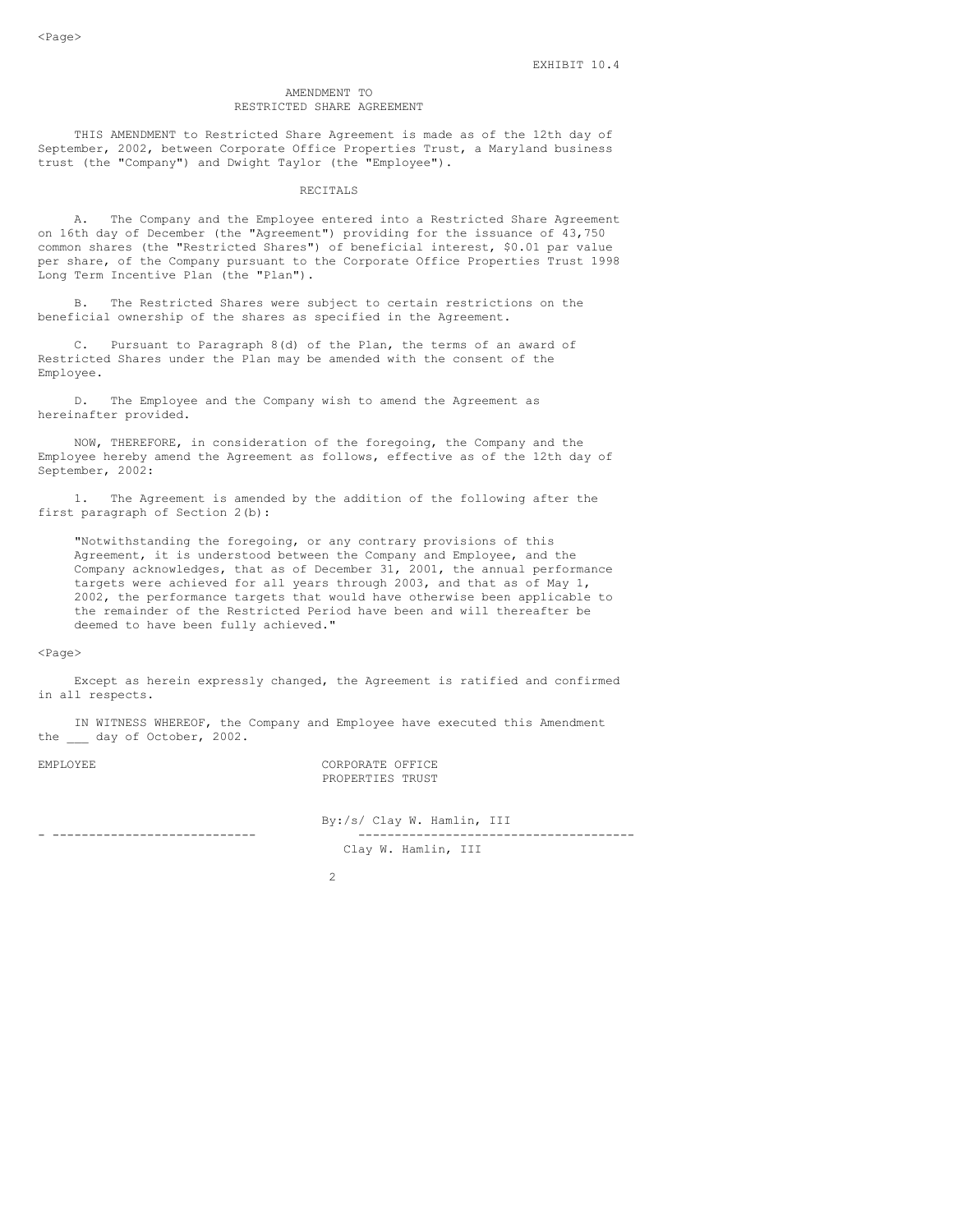# AMENDMENT TO RESTRICTED SHARE AGREEMENT

THIS AMENDMENT to Restricted Share Agreement is made as of the 12th day of September, 2002, between Corporate Office Properties Trust, a Maryland business trust (the "Company") and Michael Kaiser (the "Employee").

# RECITALS

A. The Company and the Employee entered into a Restricted Share Agreement on 16th day of December (the "Agreement") providing for the issuance of 50,000 common shares (the "Restricted Shares") of beneficial interest, \$0.01 par value per share, of the Company pursuant to the Corporate Office Properties Trust 1998 Long Term Incentive Plan (the "Plan").

B. The Restricted Shares were subject to certain restrictions on the beneficial ownership of the shares as specified in the Agreement.

C. Pursuant to Paragraph 8(d) of the Plan, the terms of an award of Restricted Shares under the Plan may be amended with the consent of the Employee.

D. The Employee and the Company wish to amend the Agreement as hereinafter provided.

NOW, THEREFORE, in consideration of the foregoing, the Company and the Employee hereby amend the Agreement as follows, effective as of the 12th day of September, 2002:

1. The Agreement is amended by the addition of the following after the first paragraph of Section 2(b):

"Notwithstanding the foregoing, or any contrary provisions of this Agreement, it is understood between the Company and Employee, and the Company acknowledges, that as of December 31, 2001, the annual performance targets were achieved for all years through 2003, and that as of May 1, 2002, the performance targets that would have otherwise been applicable to the remainder of the Restricted Period have been and will thereafter be deemed to have been fully achieved."

#### <Page>

Except as herein expressly changed, the Agreement is ratified and confirmed in all respects.

IN WITNESS WHEREOF, the Company and Employee have executed this Amendment the \_\_\_ day of October, 2002.

| EMPLOYEE | CORPORATE OFFICE<br>PROPERTIES TRUST |
|----------|--------------------------------------|
|          | By:/s/ Clay W. Hamlin, III           |
|          | Clay W. Hamlin, III                  |

2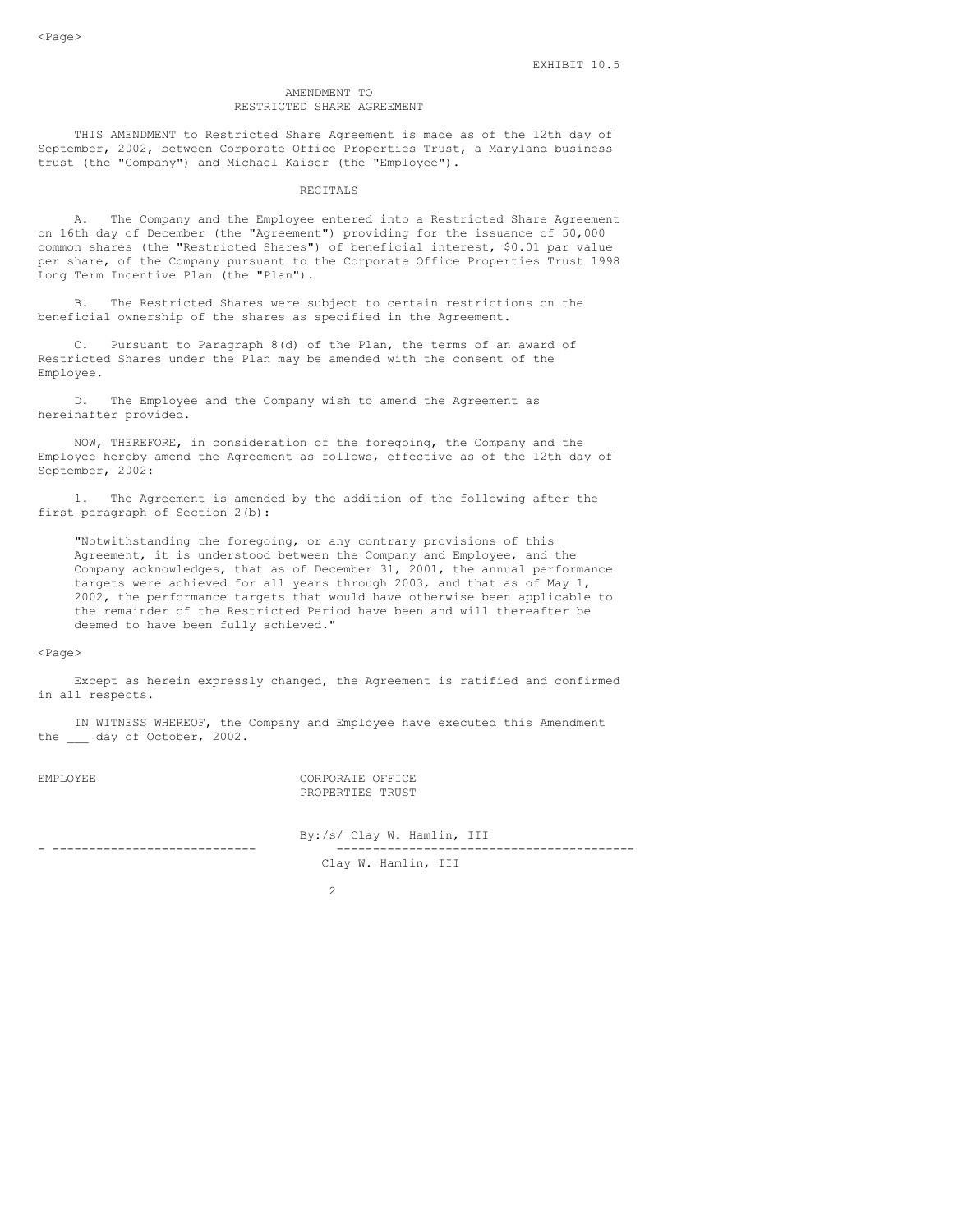# AMENDMENT TO RESTRICTED SHARE AGREEMENT

THIS AMENDMENT to Restricted Share Agreement is made as of the 1st day of July, 2002, between Corporate Office Properties Trust, a Maryland business trust (the "Company") and Roger A. Waesche, Jr. (the "Employee").

# RECITALS

A. The Company and the Employee entered into a Restricted Share Agreement on July 2, 2001 (the "Agreement") providing for the issuance of 23,000 common shares (the "Restricted Shares") of beneficial interest, \$0.01 par value per share, of the Company pursuant to the Corporate Office Properties Trust 1998 Long Term Incentive Plan (the "Plan").

B. The Restricted Shares were subject to certain restrictions on the beneficial ownership of the shares as specified in the Agreement.

C. Pursuant to Paragraph 8(d) of the Plan, the terms of an award of Restricted Shares under the Plan may be amended with the consent of the Employee.

D. The Employee and the Company wish to amend the Agreement as hereinafter provided in connection with a renegotiation of an employment agreement between the Company and the Employee.

NOW, THEREFORE, in consideration of the foregoing, the Company and the Employee hereby amend the Agreement as follows, effective as of July 1, 2002:

1. Section 2(b) of the Agreement is amended by deleting the schedule referenced therein in its entirety and substituting, therefore, the following:

<Table> <Caption>

|              | Percentage of Total         | Amount of Total               |
|--------------|-----------------------------|-------------------------------|
|              | Number of Restricted        | Number of Restricted          |
|              | Shares as to Which          | Shares as to Which            |
| Date         | Forfeiture Restricted Lapse | Forfeiture Restrictions Lapse |
|              |                             |                               |
| $<$ S $>$    | <<                          | < <sub></sub>                 |
| July 2, 2002 | 0%                          |                               |
| July 2, 2003 | $33 \frac{1}{38}$           | 7,666                         |
| July 2, 2004 | $33 \frac{1}{3}$            | 7,667                         |
| July 2, 2005 | 33 1/3%                     | 7,667                         |

</Table>

 $<$ Page $>$ 

Except as herein expressly changed, the Agreement is ratified and confirmed in all respects.

IN WITNESS WHEREOF, the Company and Employee have executed this Amendment the <u>same day of successes</u>, 2002.

EMPLOYEE CORPORATE OFFICE PROPERTIES TRUST

By:/s/ Clay W. Hamlin, III

- ------------------------------ ----------------------------------------- Roger A. Waesche, Jr.

 $\overline{2}$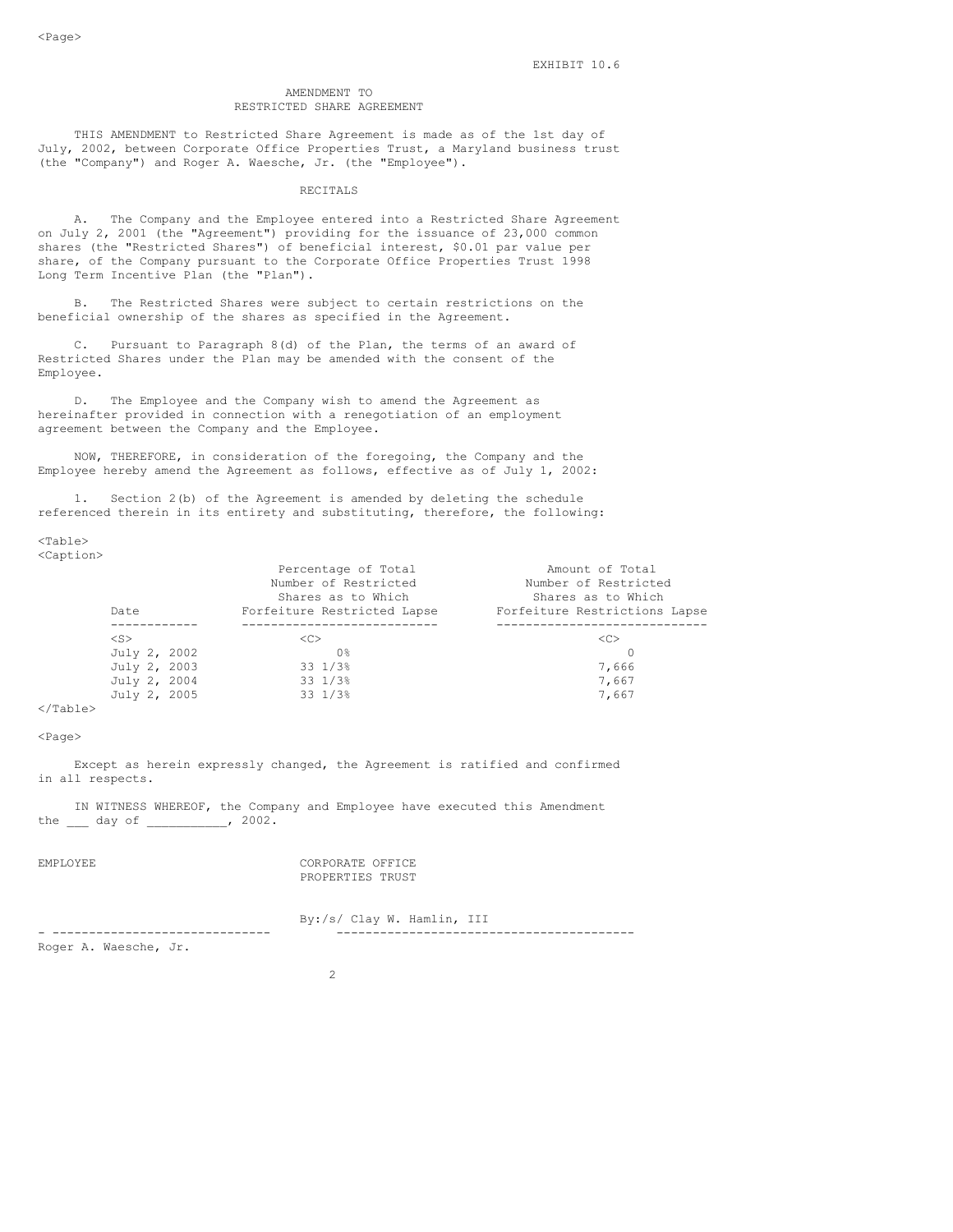<span id="page-37-1"></span>**Exhibit 99.1**

# <span id="page-37-2"></span>**Corporate Office Properties Trust**

# **Certification by the Chief Executive Officer Relating to a Periodic Report Containing Financial Statements**

I, Clay W. Hamlin, III, Chief Executive Officer of Corporate Office Properties Trust, a Maryland real estate investment trust (the "Company"), hereby certify, based on my knowledge, that:

(1) The Company's periodic report on Form 10-Q for the period ended September 30, 2002 (the "Form 10-Q") fully complies with the requirements of Section 13(a) of the Securities Exchange Act of 1934, as amended; and

(2) The information contained in the Form 10-Q fairly presents, in all material respects, the financial condition and results of operations of the Company.

\* \* \*

/s/ CLAY W. HAMLIN, III

Clay W. Hamlin, III Chief Executive Officer Date: November 13, 2002

<span id="page-37-0"></span>QuickLinks

[Exhibit](#page-37-1) 99.1

Corporate Office Properties Trust [Certification](#page-37-2) by the Chief Executive Officer Relating to a Periodic Report Containing Financial Statements